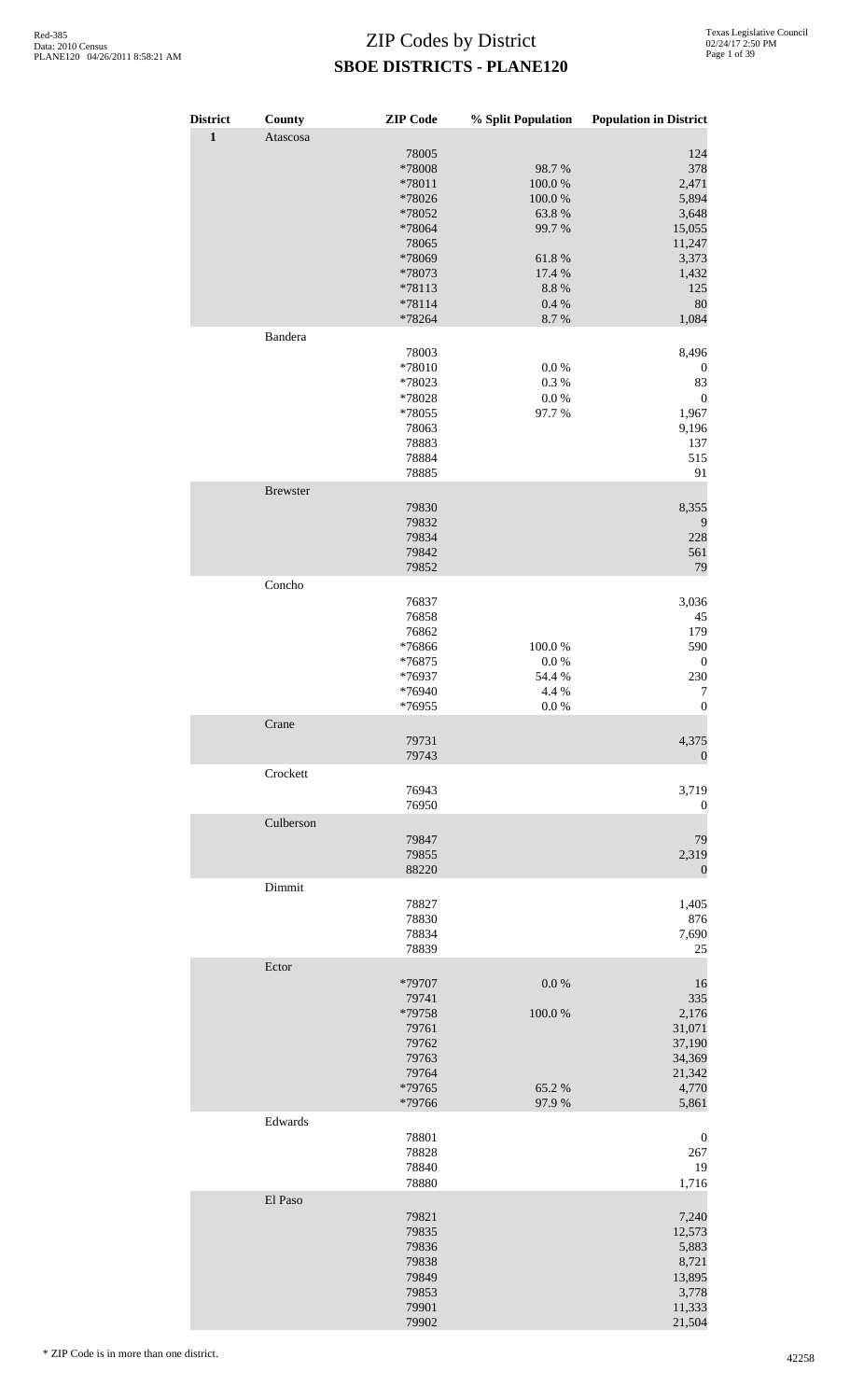| <b>District</b><br>$\mathbf 1$ | County<br>El Paso | <b>ZIP</b> Code                                                                                                                                                                                                                        | % Split Population           | <b>Population in District</b>                                                                                                                                                                                                                                                       |
|--------------------------------|-------------------|----------------------------------------------------------------------------------------------------------------------------------------------------------------------------------------------------------------------------------------|------------------------------|-------------------------------------------------------------------------------------------------------------------------------------------------------------------------------------------------------------------------------------------------------------------------------------|
|                                |                   | 79903<br>79904<br>79905<br>79906<br>79907<br>79908<br>79911<br>79912<br>79915<br>79916<br>79918<br>79922<br>79924<br>79925<br>79927<br>79928<br>79930<br>79932<br>79934<br>79935<br>79936<br>79938<br>79968<br>88008<br>88021<br>88063 |                              | 18,308<br>35,561<br>25,846<br>5,866<br>55,290<br>1,148<br>1,587<br>76,300<br>40,089<br>4,386<br>94<br>8,962<br>58,961<br>40,346<br>38,176<br>49,524<br>27,995<br>25,005<br>19,271<br>18,471<br>110,682<br>53,232<br>620<br>$\boldsymbol{0}$<br>$\boldsymbol{0}$<br>$\boldsymbol{0}$ |
|                                | Frio              |                                                                                                                                                                                                                                        |                              |                                                                                                                                                                                                                                                                                     |
|                                |                   | 78005<br>78016<br>78017<br>78057<br>78061                                                                                                                                                                                              |                              | 473<br>$\boldsymbol{0}$<br>4,674<br>899<br>11,171                                                                                                                                                                                                                                   |
|                                | Glasscock         | *79706<br>*79720<br>79739                                                                                                                                                                                                              | $0.0\ \%$<br>0.2 %           | $\boldsymbol{0}$<br>78<br>1,148                                                                                                                                                                                                                                                     |
|                                | Hudspeth          | 79837<br>79839<br>79847<br>79851<br>79855<br>79938<br>88317                                                                                                                                                                            |                              | 582<br>1,993<br>42<br>639<br>$\boldsymbol{0}$<br>220<br>$\boldsymbol{0}$                                                                                                                                                                                                            |
|                                | Irion             |                                                                                                                                                                                                                                        |                              |                                                                                                                                                                                                                                                                                     |
|                                |                   | *76904<br>76930<br>*76941<br>*76951                                                                                                                                                                                                    | 0.2%<br>100.0%<br>$0.0\ \%$  | 72<br>152<br>1,375<br>$\mathbf{0}$                                                                                                                                                                                                                                                  |
|                                | Jeff Davis        | 79734<br>79854                                                                                                                                                                                                                         |                              | 2,105<br>237                                                                                                                                                                                                                                                                        |
|                                | Kimble            | 76849<br>76854<br>*76856<br>76859<br>76874<br>76883<br>*78025<br>78880                                                                                                                                                                 | $0.0\ \%$<br>$0.0\ \%$       | 4,210<br>330<br>$\boldsymbol{0}$<br>28<br>24<br>15<br>$\boldsymbol{0}$<br>$\boldsymbol{0}$                                                                                                                                                                                          |
|                                | Kinney            | 78832                                                                                                                                                                                                                                  |                              | 3,598                                                                                                                                                                                                                                                                               |
|                                | La Salle          | 78014<br>78019<br>78021                                                                                                                                                                                                                |                              | 5,043<br>1,762<br>81                                                                                                                                                                                                                                                                |
|                                | Loving            | 79754<br>79772                                                                                                                                                                                                                         |                              | 82<br>$\boldsymbol{0}$                                                                                                                                                                                                                                                              |
|                                | McCulloch         | *76825<br>*76827<br>76836<br>$*76845$<br>76852                                                                                                                                                                                         | 99.1 %<br>0.0 %<br>$0.0\ \%$ | 6,978<br>$\boldsymbol{0}$<br>50<br>$\boldsymbol{0}$<br>239                                                                                                                                                                                                                          |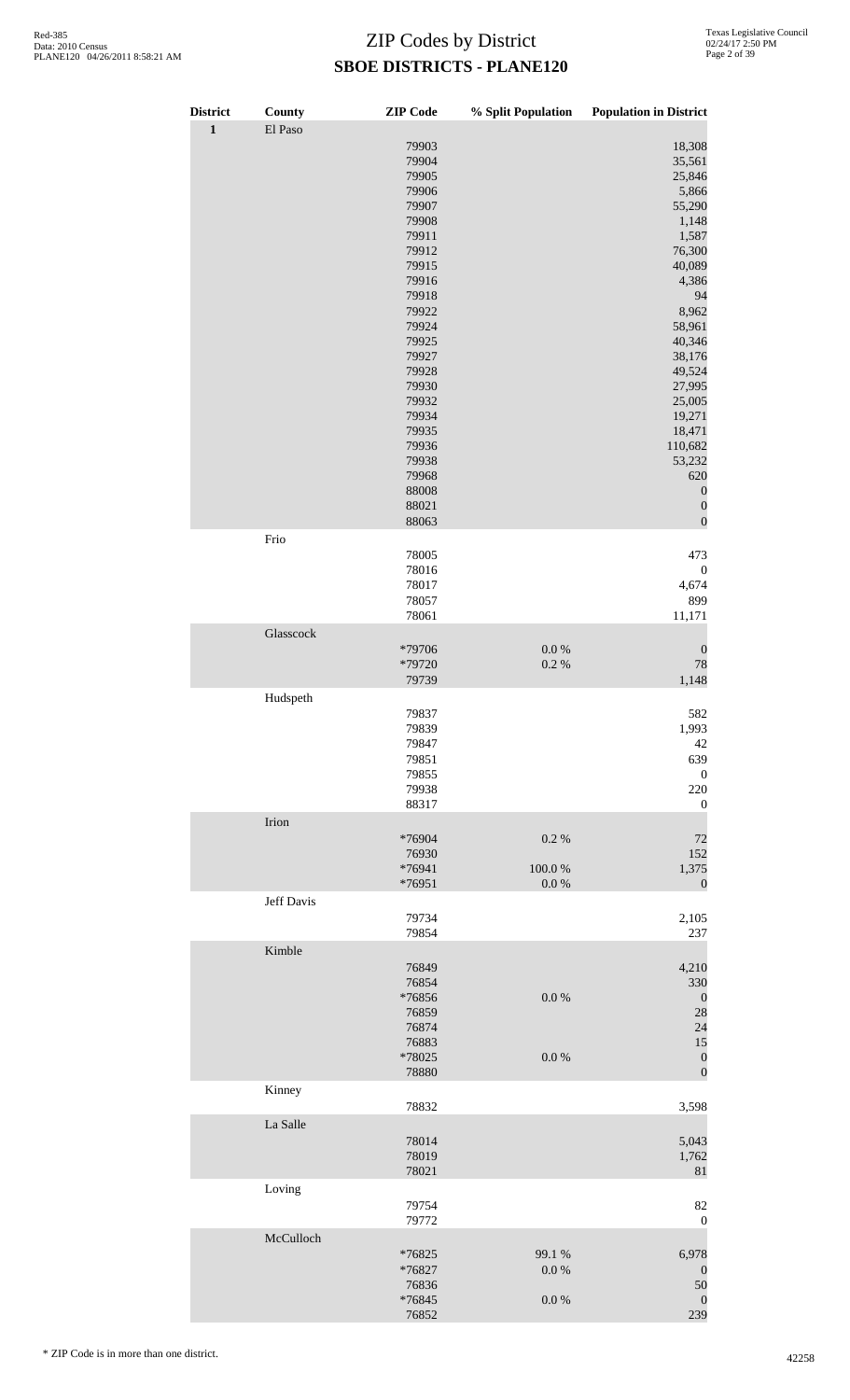| <b>District</b><br>$\mathbf{1}$ | County<br>McCulloch | <b>ZIP</b> Code                                                                                                                  |                                                          | % Split Population Population in District                                                                                     |
|---------------------------------|---------------------|----------------------------------------------------------------------------------------------------------------------------------|----------------------------------------------------------|-------------------------------------------------------------------------------------------------------------------------------|
|                                 |                     | 76858<br>*76872<br>*76873<br>*76878<br>76887                                                                                     | 78.5 %<br>$0.0\ \%$<br>$0.0\ \%$                         | 280<br>632<br>$\boldsymbol{0}$<br>$\boldsymbol{0}$<br>104                                                                     |
|                                 | Maverick            | 78852<br>78877                                                                                                                   |                                                          | 53,112<br>1,146                                                                                                               |
|                                 | Medina              | *78009<br>78016<br>*78023<br>*78039<br>*78052<br>78056<br>78057<br>78059<br>78066<br>*78253<br>*78254<br>78850<br>78861<br>78886 | 99.9%<br>2.5 %<br>90.3 %<br>25.3 %<br>5.5 %<br>$0.0\ \%$ | 7,296<br>9,861<br>609<br>1,602<br>1,450<br>1,711<br>29<br>5,289<br>625<br>1,654<br>$\boldsymbol{0}$<br>1,032<br>14,346<br>502 |
|                                 | Menard              | *76825<br>76841<br>76848<br>76854<br>76859                                                                                       | 0.5 %                                                    | 32<br>15<br>91<br>38<br>2,066                                                                                                 |
|                                 | Pecos               | 79730<br>79735<br>79743<br>79744<br>79781                                                                                        |                                                          | 250<br>13,132<br>503<br>1,367<br>255                                                                                          |
|                                 | Presidio            | 79843<br>79845                                                                                                                   |                                                          | 3,192<br>4,626                                                                                                                |
|                                 | Reagan              | 76932<br>79739                                                                                                                   |                                                          | 3,360<br>$\overline{7}$                                                                                                       |
|                                 | Real                | 78828<br>78833<br>78873<br>78879<br>78880                                                                                        |                                                          | 19<br>1,111<br>1,600<br>579<br>$\boldsymbol{0}$                                                                               |
|                                 | Reeves              | 79718<br>79772                                                                                                                   |                                                          | 975<br>12,808                                                                                                                 |
|                                 | Schleicher          | 76936                                                                                                                            |                                                          | 3,461                                                                                                                         |
|                                 | Sutton              | 76874<br>76950                                                                                                                   |                                                          | 11<br>4,117                                                                                                                   |
|                                 | Terrell             | 78851                                                                                                                            |                                                          | 984                                                                                                                           |
|                                 | Upton               | 79752<br>*79755                                                                                                                  | 100.0%                                                   | 2,229<br>1,126                                                                                                                |
|                                 | Uvalde              | 78801<br>78829<br>78832<br>78838<br>78870<br>78881<br>78884                                                                      |                                                          | 22,125<br>$\boldsymbol{0}$<br>$\boldsymbol{0}$<br>327<br>805<br>2,520<br>628                                                  |
|                                 | Val Verde           | 78837<br>78840<br>78843                                                                                                          |                                                          | 412<br>48,249<br>218                                                                                                          |
|                                 | Ward                | 79719<br>79742                                                                                                                   |                                                          | 470<br>514                                                                                                                    |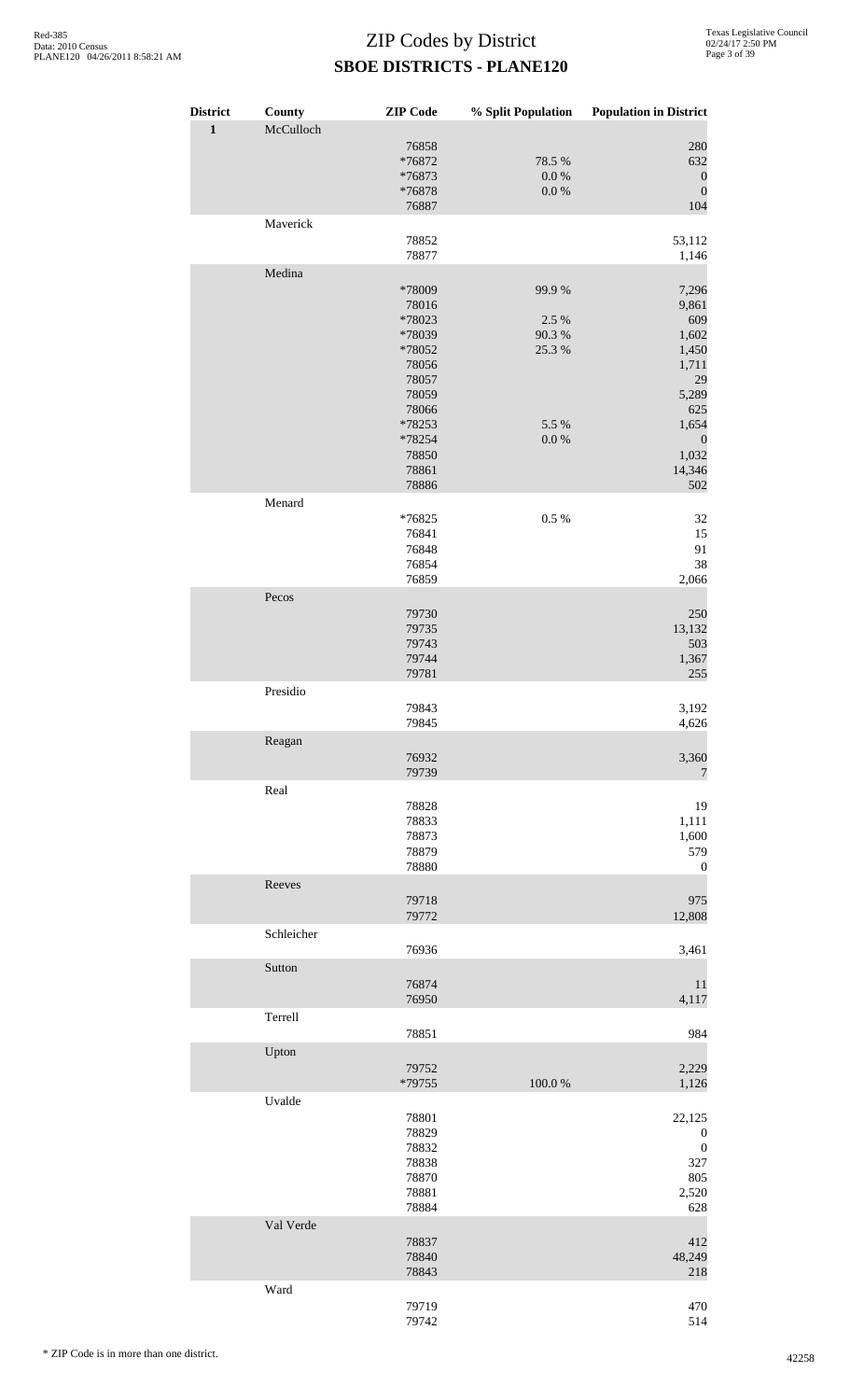| <b>District</b><br>$\mathbf{1}$ | County<br>Ward | <b>ZIP</b> Code                                                                                                   | % Split Population                                                               | <b>Population in District</b>                                                                                              |
|---------------------------------|----------------|-------------------------------------------------------------------------------------------------------------------|----------------------------------------------------------------------------------|----------------------------------------------------------------------------------------------------------------------------|
|                                 |                | 79756<br>79777                                                                                                    |                                                                                  | 9,555<br>119                                                                                                               |
|                                 | Webb           | 78040<br>78041<br>78043<br>78045<br>78046<br>78344<br>78369                                                       |                                                                                  | 42,187<br>45,157<br>43,117<br>54,352<br>64,254<br>430<br>807                                                               |
|                                 | Winkler        | 79745<br>79789                                                                                                    |                                                                                  | 6,120<br>990                                                                                                               |
|                                 | Zapata         | 78067<br>78076<br>*78361                                                                                          | 0.3 %                                                                            | 903<br>13,097<br>18                                                                                                        |
|                                 | Zavala         | 78829<br>78839<br>78872<br>78881                                                                                  |                                                                                  | 1,232<br>8,565<br>1,880<br>$\boldsymbol{0}$                                                                                |
| $\mathbf 2$                     | Aransas        | 77990<br>78336<br>78373<br>78382                                                                                  |                                                                                  | $\boldsymbol{0}$<br>2,961<br>$\boldsymbol{0}$<br>20,197                                                                    |
|                                 | Calhoun        | 77457<br>77465<br>77971<br>77979<br>77982<br>77983<br>77990<br>78382                                              |                                                                                  | $\boldsymbol{0}$<br>96<br>743<br>17,071<br>1,280<br>2,191<br>$\boldsymbol{0}$<br>$\boldsymbol{0}$                          |
|                                 | Cameron        | 78520<br>78521<br>78526<br>78550<br>78552<br>78559<br>78566<br>78575<br>78578<br>78583<br>78586<br>78593<br>78597 |                                                                                  | 59,930<br>94,195<br>45,262<br>53,160<br>35,232<br>13,372<br>16,863<br>4,120<br>12,553<br>6,239<br>56,230<br>6,179<br>2,885 |
|                                 | Colorado       | *77434<br>*77435<br>77442<br>*77474<br>*78933<br>*78934<br>78935<br>*78940<br>78943<br>*78950<br>*78962           | 93.4 %<br>0.0 %<br>$0.4~\%$<br>55.8 %<br>$100.0~\%$<br>12.7%<br>35.5 %<br>94.2 % | 4,326<br>$\boldsymbol{0}$<br>2,150<br>55<br>844<br>6,619<br>768<br>257<br>274<br>739<br>4,842                              |
|                                 | De Witt        | 77954<br>77974<br>77994<br>*77995<br>78141<br>78164                                                               | 40.1 %                                                                           | 11,542<br>217<br>323<br>3,856<br>627<br>3,532                                                                              |
|                                 | Goliad         | 77905<br>77963<br>*78119<br>78164                                                                                 | 0.4 %                                                                            | 1,027<br>5,888<br>29<br>266                                                                                                |
|                                 | Hidalgo        | 78501                                                                                                             |                                                                                  | 61,760                                                                                                                     |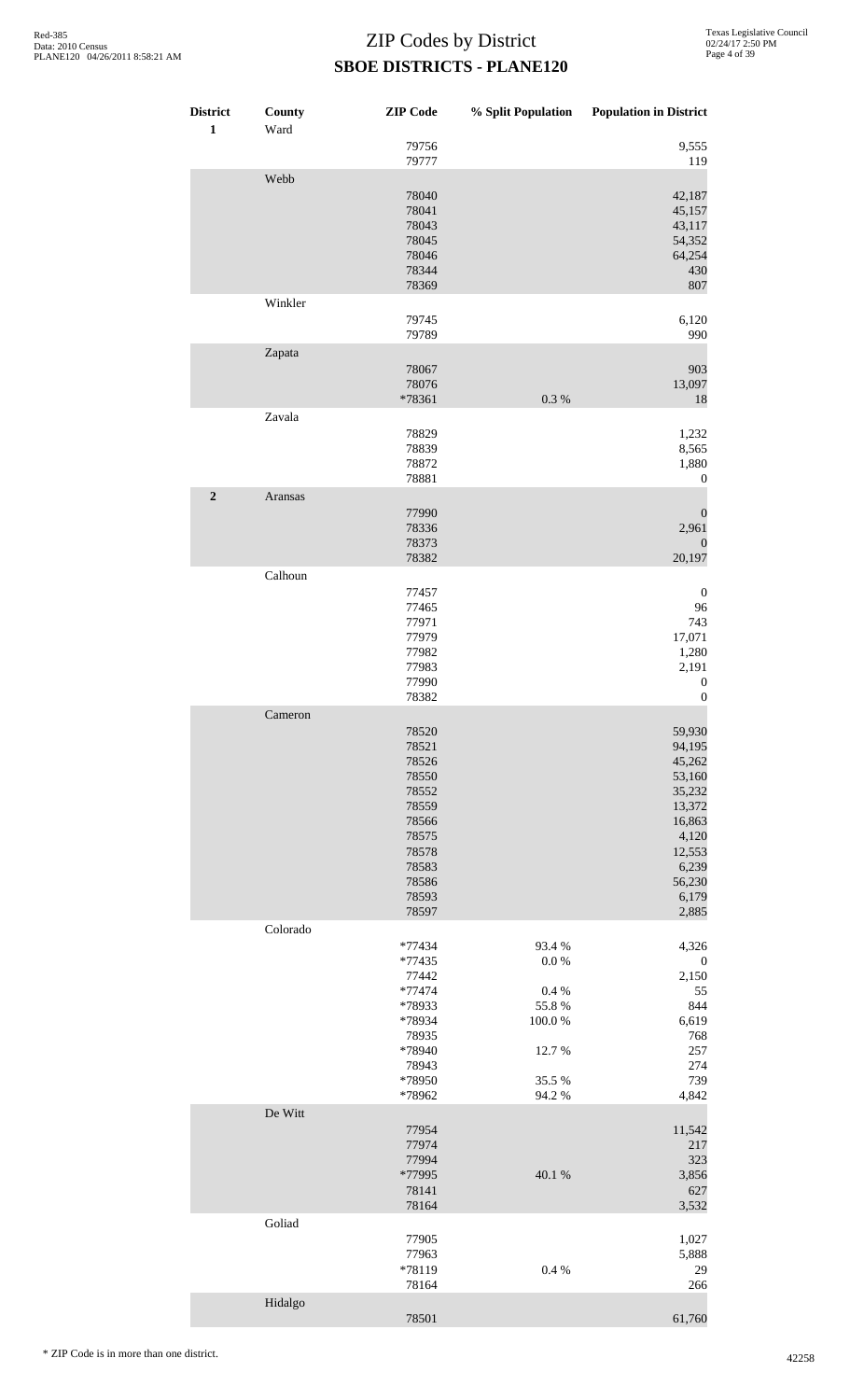| <b>District</b> | County    | <b>ZIP</b> Code                                                                                 | % Split Population           | <b>Population in District</b>                                                                        |
|-----------------|-----------|-------------------------------------------------------------------------------------------------|------------------------------|------------------------------------------------------------------------------------------------------|
| $\mathbf 2$     | Hidalgo   |                                                                                                 |                              |                                                                                                      |
|                 |           | 78503<br>*78504<br>78516<br>78537                                                               | 39.9%                        | 22,584<br>19,284<br>32,560<br>40,194                                                                 |
|                 |           | 78538<br>*78542<br>78543<br>78549                                                               | 39.2 %                       | 17,881<br>24,471<br>5,570<br>1,369                                                                   |
|                 |           | 78557<br>*78563<br>78570                                                                        | 1.6%                         | 12,295<br>$\,8\,$<br>32,014                                                                          |
|                 |           | *78572                                                                                          | 68.8%                        | 51,142                                                                                               |
|                 |           | *78573<br>*78574<br>78577<br>78589<br>78596                                                     | 17.8 %<br>28.6%              | 6,400<br>15,797<br>71,320<br>37,733<br>39,171                                                        |
|                 | Jackson   | 78599                                                                                           |                              | 27,684                                                                                               |
|                 |           | 77465<br>77957<br>77962<br>77971<br>77979                                                       |                              | 464<br>8,733<br>3,240<br>1,638<br>$\boldsymbol{0}$                                                   |
|                 | Kenedy    |                                                                                                 |                              |                                                                                                      |
|                 |           | 00188<br>78338<br>78379<br>78385                                                                |                              | $\boldsymbol{0}$<br>139<br>$\boldsymbol{0}$<br>277                                                   |
|                 | Kleberg   |                                                                                                 |                              |                                                                                                      |
|                 |           | 00188<br>78363<br>78379<br>78385<br>78418                                                       |                              | 6<br>30,203<br>1,852<br>$\boldsymbol{0}$<br>$\boldsymbol{0}$                                         |
|                 | Matagorda |                                                                                                 |                              |                                                                                                      |
|                 |           | 77414<br>77419<br>*77420<br>$*77422$<br>77440<br>77456<br>77457<br>77458<br>77465<br>77468      | 1.5 %<br>0.7 %               | 24,153<br>1,582<br>34<br>97<br>57<br>151<br>878<br>505<br>6,458<br>234                               |
|                 |           | *77480<br>77482<br>77982                                                                        | 3.1 %                        | 249<br>2,304<br>$\mathbf{0}$                                                                         |
|                 | Nueces    | 78336                                                                                           |                              | 10                                                                                                   |
|                 |           | 78343<br>78362<br>*78368<br>78373<br>*78380<br>*78383<br>78390<br>78401                         | $0.0\ \%$<br>100.0%<br>7.7 % | 4,529<br>$\boldsymbol{0}$<br>$\boldsymbol{0}$<br>3,589<br>25,602<br>242<br>$\boldsymbol{0}$<br>5,387 |
|                 |           | 78402<br>78404<br>78405<br>78406<br>78407<br>78408<br>78409<br>78410<br>78411<br>78412<br>78413 |                              | 536<br>17,411<br>16,874<br>1,511<br>2,955<br>12,061<br>2,945<br>26,227<br>28,094<br>35,914<br>35,188 |
|                 | Refugio   | 78414<br>78415<br>78416<br>78417<br>78418<br>78419                                              |                              | 30,657<br>40,258<br>15,508<br>4,183<br>30,320<br>222                                                 |
|                 |           | 77990                                                                                           |                              | 830                                                                                                  |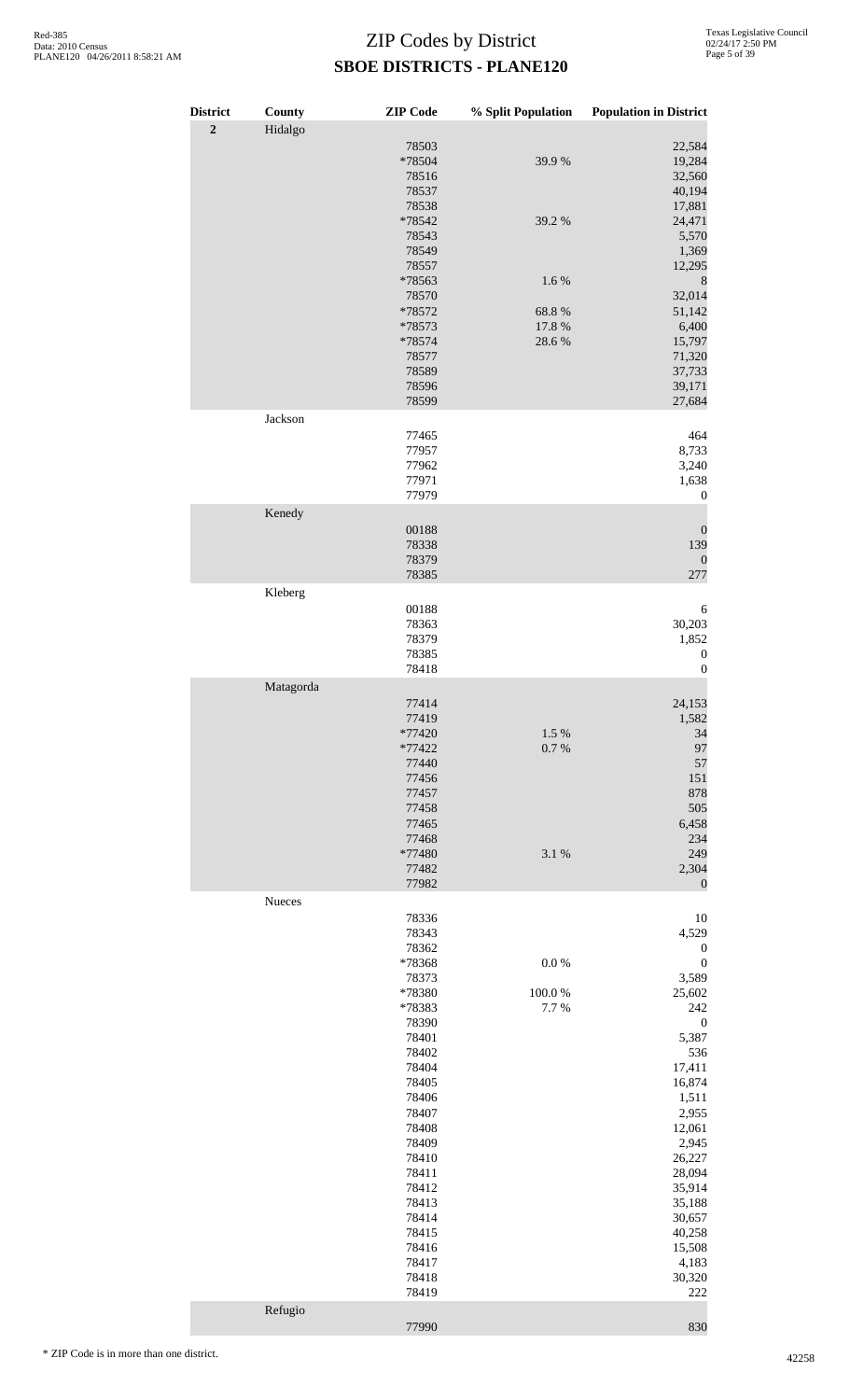| <b>District</b> | County       | <b>ZIP</b> Code  | % Split Population | <b>Population in District</b> |
|-----------------|--------------|------------------|--------------------|-------------------------------|
| $\overline{2}$  | Refugio      |                  |                    |                               |
|                 |              | 78340<br>78377   |                    | 365<br>3,795                  |
|                 |              | 78382            |                    | $\mathbf{0}$                  |
|                 |              | 78393            |                    | 2,393                         |
|                 | San Patricio |                  |                    |                               |
|                 |              | 78336<br>78340   |                    | 9,174<br>$\boldsymbol{0}$     |
|                 |              | 78359            |                    | 1,907                         |
|                 |              | 78362            |                    | 9,826                         |
|                 |              | *78368           | 90.0%              | 8,600                         |
|                 |              | 78370            |                    | 4,553                         |
|                 |              | 78373<br>78374   |                    | $\boldsymbol{0}$<br>16,061    |
|                 |              | *78380           | $0.0\ \%$          | 10                            |
|                 |              | *78387           | 97.5 %             | 9,217                         |
|                 | Victoria     | 78390            |                    | 5,456                         |
|                 |              | 77901            |                    | 41,631                        |
|                 |              | 77904            |                    | 25,112                        |
|                 |              | 77905            |                    | 14,955                        |
|                 |              | 77951            |                    | 2,028                         |
|                 |              | 77968            |                    | 2,656                         |
|                 |              | 77974<br>77979   |                    | 256<br>53                     |
|                 |              | 77990            |                    | $\boldsymbol{0}$              |
|                 |              | *77995           | 1.1%               | 102                           |
|                 | Wharton      | 78377            |                    | $\boldsymbol{0}$              |
|                 |              | *77420           | 97.6%              | 2,244                         |
|                 |              | *77434           | 6.6%               | 304                           |
|                 |              | *77435           | 88.0%              | 5,319                         |
|                 |              | 77437            |                    | 16,849                        |
|                 |              | 77442<br>77455   |                    | 4<br>2,500                    |
|                 |              | *77461           | $0.0\ \%$          | $\boldsymbol{0}$              |
|                 |              | *77485           | 0.0 %              | $\boldsymbol{0}$              |
|                 | Willacy      | 77488            |                    | 14,060                        |
|                 |              | 00188            |                    | $\boldsymbol{0}$              |
|                 |              | 78569            |                    | 5,742                         |
|                 |              | 78580            |                    | 15,153                        |
|                 |              | 78590<br>78594   |                    | 802<br>211                    |
|                 |              | 78597            |                    | $\boldsymbol{0}$              |
|                 |              | 78598            |                    | 226                           |
| $\mathbf{3}$    | Bee          | 78102            |                    | 29,433                        |
|                 |              | *78119           | 0.3%               | 19                            |
|                 |              | *78387           | 2.5 %              | 240                           |
|                 |              | 78389            |                    | 1,882                         |
|                 | Bexar        | 78391            |                    | 287                           |
|                 |              | 78002            |                    | 7,869                         |
|                 |              | *78009           | 0.1 %              | 5                             |
|                 |              | *78039           | 9.7%<br>10.9%      | 173<br>623                    |
|                 |              | *78052<br>*78069 | 38.2%              | 2,085                         |
|                 |              | *78073           | 82.6%              | 6,785                         |
|                 |              | *78109           | 41.5 %             | 15,299                        |
|                 |              | 78112<br>78201   |                    | 7,664                         |
|                 |              | 78202            |                    | 43,623<br>11,847              |
|                 |              | 78203            |                    | 5,831                         |
|                 |              | 78204            |                    | 11,270                        |
|                 |              | 78205            |                    | 1,478                         |
|                 |              | 78207<br>*78208  | 99.3 %             | 55,723<br>3,736               |
|                 |              | *78209           | 15.2 %             | 5,800                         |
|                 |              | 78210            |                    | 37,399                        |
|                 |              | 78211            |                    | 31,798                        |
|                 |              | *78212<br>*78213 | 89.4%<br>62.0%     | 25,953<br>25,194              |
|                 |              | 78214            |                    | 23,496                        |
|                 |              | *78215           | 88.2%              | 977                           |
|                 |              | *78216<br>*78217 | 43.9%<br>39.0%     | 15,924<br>11,921              |
|                 |              | *78218           | 85.2%              | 28,617                        |
|                 |              | *78219           | 100.0%             | 15,903                        |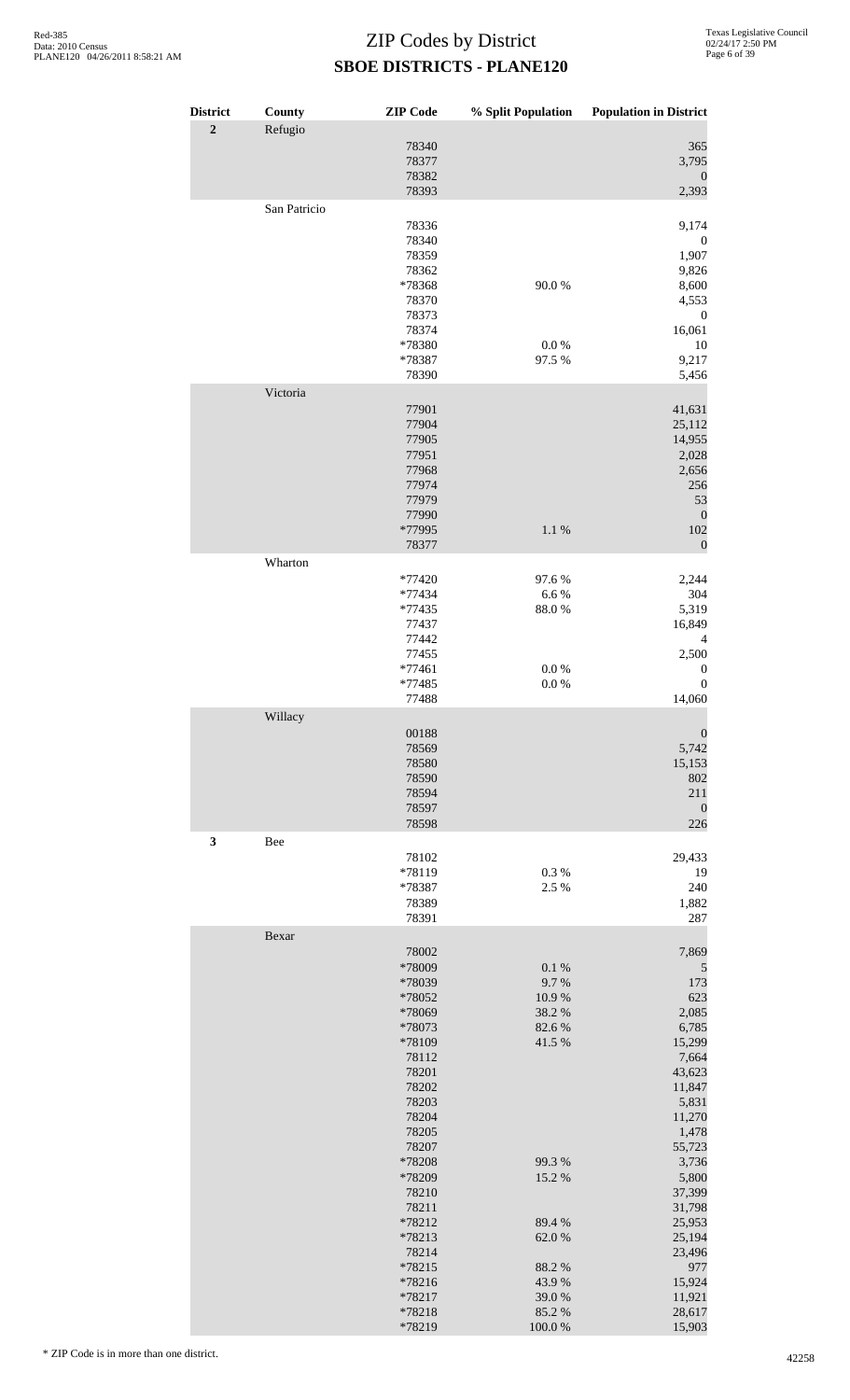| <b>District</b>         | County        | <b>ZIP</b> Code  | % Split Population  | <b>Population in District</b> |
|-------------------------|---------------|------------------|---------------------|-------------------------------|
| $\overline{\mathbf{3}}$ | Bexar         |                  |                     |                               |
|                         |               | *78220           | 98.4%               | 16,404                        |
|                         |               | 78221<br>*78222  | 98.2%               | 35,926                        |
|                         |               | *78223           | 91.4%               | 17,671<br>45,638              |
|                         |               | 78224            |                     | 17,850                        |
|                         |               | 78225            |                     | 12,823                        |
|                         |               | 78226            |                     | 6,169                         |
|                         |               | 78227<br>78228   |                     | 45,515<br>60,660              |
|                         |               | 78229            |                     | 29,695                        |
|                         |               | *78230           | 55.2 %              | 21,871                        |
|                         |               | *78233           | 14.7 %              | 6,472                         |
|                         |               | *78234           | $0.0\ \%$           | $\boldsymbol{0}$              |
|                         |               | 78235<br>78236   |                     | 426                           |
|                         |               | 78237            |                     | 10,733<br>36,561              |
|                         |               | 78238            |                     | 24,541                        |
|                         |               | *78239           | 45.4%               | 13,585                        |
|                         |               | *78240           | 78.6%               | 38,935                        |
|                         |               | 78242            |                     | 30,580                        |
|                         |               | 78244<br>78245   |                     | 28,682<br>57,891              |
|                         |               | *78249           | 67.8 %              | 33,803                        |
|                         |               | *78250           | 99.7%               | 54,317                        |
|                         |               | 78251            |                     | 47,716                        |
|                         |               | 78252            |                     | 8,015                         |
|                         |               | *78253           | 94.5 %              | 28,440                        |
|                         |               | *78254<br>*78255 | 51.6%<br>9.3%       | 23,452<br>1,147               |
|                         |               | *78256           | 33.2 %              | 1,897                         |
|                         |               | *78257           | $0.0\ \%$           | $\boldsymbol{0}$              |
|                         |               | *78264           | 91.3%               | 11,442                        |
|                         | <b>Brooks</b> |                  |                     |                               |
|                         |               | 78353            |                     | 463                           |
|                         |               | 78355            |                     | 6,760                         |
|                         | Duval         |                  |                     |                               |
|                         |               | 78332<br>78349   |                     | 116<br>2,614                  |
|                         |               | 78357            |                     | 3,286                         |
|                         |               | *78361           | $0.0\ \%$           | $\boldsymbol{0}$              |
|                         |               | 78376            |                     | 449                           |
|                         |               | 78384            |                     | 5,317                         |
|                         | Gonzales      |                  |                     |                               |
|                         |               | 77984<br>78122   |                     | 274<br>159                    |
|                         |               | *78140           | 99.4 %              | 3,391                         |
|                         |               | 78159            |                     | 1,069                         |
|                         |               | 78614            |                     | 423                           |
|                         |               | 78629            |                     | 12,265                        |
|                         |               | *78632           | 61.0%               | 457                           |
|                         |               | *78648<br>78677  | 0.1 %               | 10<br>29                      |
|                         |               | *78953           | 0.0 %               | $\boldsymbol{0}$              |
|                         |               | *78959           | 89.4%               | 1,730                         |
|                         | Hidalgo       |                  |                     |                               |
|                         |               | *78504           | 60.1%               | 29,076                        |
|                         |               | 78539            |                     | 31,340                        |
|                         |               | 78541            |                     | 43,806                        |
|                         |               | *78542<br>78560  | $60.8~\%$           | 37,945<br>4,997               |
|                         |               | *78563           | 98.4%               | 483                           |
|                         |               | *78572           | 31.2%               | 23,186                        |
|                         |               | *78573           | 82.2%               | 29,576                        |
|                         |               | *78574           | 71.4 %              | 39,473                        |
|                         |               | 78576<br>78595   |                     | 9,169<br>6,481                |
|                         | Jim Hogg      |                  |                     |                               |
|                         |               | 78360            |                     | 31                            |
|                         |               | *78361           | 99.7%               | 5,269                         |
|                         |               | 78376            |                     | $\mathbf{0}$                  |
|                         | Jim Wells     |                  |                     |                               |
|                         |               | 78332            |                     | 28,276                        |
|                         |               | 78372            |                     | 6,390                         |
|                         |               | 78375<br>*78380  |                     | 3,647                         |
|                         |               | *78383           | $0.0\ \%$<br>49.5 % | $\theta$<br>1,563             |
|                         |               | 78384            |                     | 962                           |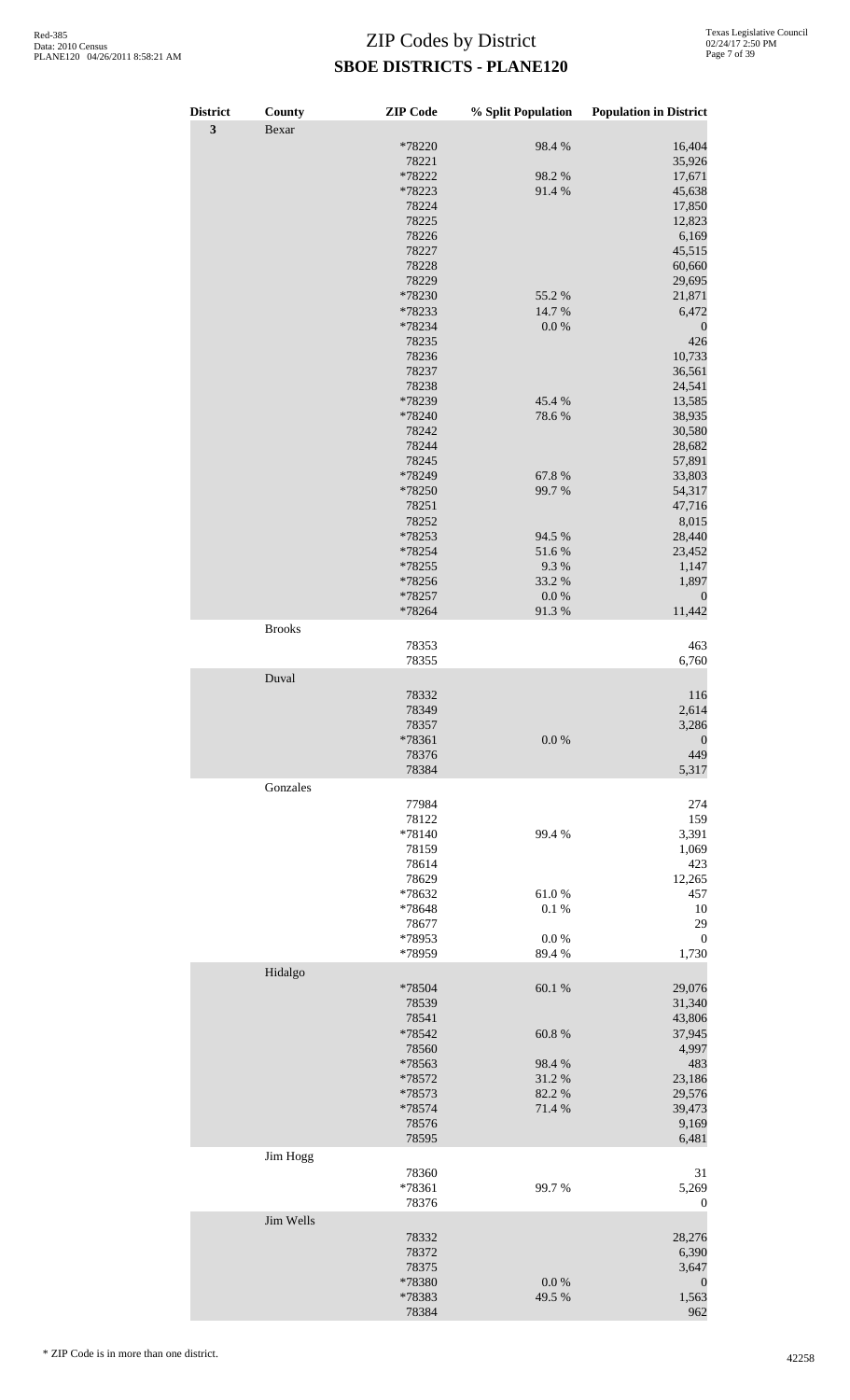| <b>District</b><br>3 | County<br>Karnes | <b>ZIP</b> Code                                                                                        | % Split Population                                      | <b>Population in District</b>                                                                             |
|----------------------|------------------|--------------------------------------------------------------------------------------------------------|---------------------------------------------------------|-----------------------------------------------------------------------------------------------------------|
|                      |                  | 78111<br>*78113<br>78116<br>78117<br>78118                                                             | 82.6%                                                   | 11<br>1,169<br>672<br>323<br>4,035                                                                        |
|                      |                  | *78119<br>78151                                                                                        | 99.3%                                                   | 7,274<br>1,340                                                                                            |
|                      | Lavaca           | 77964<br>77975<br>77984<br>*77995                                                                      | 58.8 %                                                  | 7,582<br>1,971<br>3,741<br>5,657                                                                          |
|                      |                  | 78629<br>*78956                                                                                        | 5.5 %                                                   | 13<br>299                                                                                                 |
|                      | Live Oak         | *78008<br>78022<br>78071<br>78075<br>78102                                                             | 1.3%                                                    | 5<br>4,496<br>4,460<br>112<br>143                                                                         |
|                      |                  | *78368<br>*78383                                                                                       | 10.0%<br>42.9%                                          | 960<br>1,355                                                                                              |
|                      | McMullen         | 78007<br>*78011<br>*78026<br>78071<br>78072                                                            | $0.0\ \%$<br>$0.0\ \%$                                  | 209<br>$\boldsymbol{0}$<br>$\boldsymbol{0}$<br>$\boldsymbol{0}$<br>498                                    |
|                      | Starr            |                                                                                                        |                                                         |                                                                                                           |
|                      |                  | 78536<br>78547<br>78548<br>78582<br>78584<br>78588<br>78591                                            |                                                         | 243<br>93<br>84<br>40,796<br>19,018<br>383<br>351                                                         |
|                      | Wilson           | *78064<br>*78101<br>78112<br>*78113<br>$*78114$<br>*78121<br>78147<br>*78152<br>78160<br>78161         | $0.3~\%$<br>52.7%<br>8.6%<br>99.6%<br>89.7%<br>$0.7~\%$ | 43<br>4,394<br>393<br>122<br>19,235<br>10,055<br>3,150<br>14<br>4,365<br>901                              |
| $\boldsymbol{4}$     | Fort Bend        | *78223                                                                                                 | $0.5~\%$                                                | 246                                                                                                       |
|                      |                  | 77031<br>77053<br>77085<br>*77459<br>*77477<br>77489<br>$*77545$<br>*77583<br>*77584                   | 19.2%<br>28.7%<br>95.7%<br>7.2 %<br>$1.0\ \%$           | $22\,$<br>16,947<br>482<br>10,716<br>10,305<br>34,627<br>19,231<br>2,042<br>721                           |
|                      | Harris           | *77002                                                                                                 | 88.8 %                                                  | 14,876                                                                                                    |
|                      |                  | 77003<br>77004<br>*77006<br>*77007<br>*77008<br>*77009<br>77010<br>77011<br>77012<br>77013<br>$*77014$ | 0.5 %<br>0.9 %<br>$0.0\ \%$<br>33.0%<br>75.7%           | 10,672<br>32,724<br>104<br>266<br>$\mathfrak{Z}$<br>12,589<br>366<br>19,221<br>20,753<br>17,696<br>22,112 |
|                      |                  | *77015<br>77016<br>77017<br>77018<br>*77019<br>77020                                                   | 99.4%<br>17.6 %                                         | 53,389<br>27,236<br>32,352<br>24,994<br>3,408<br>25,470                                                   |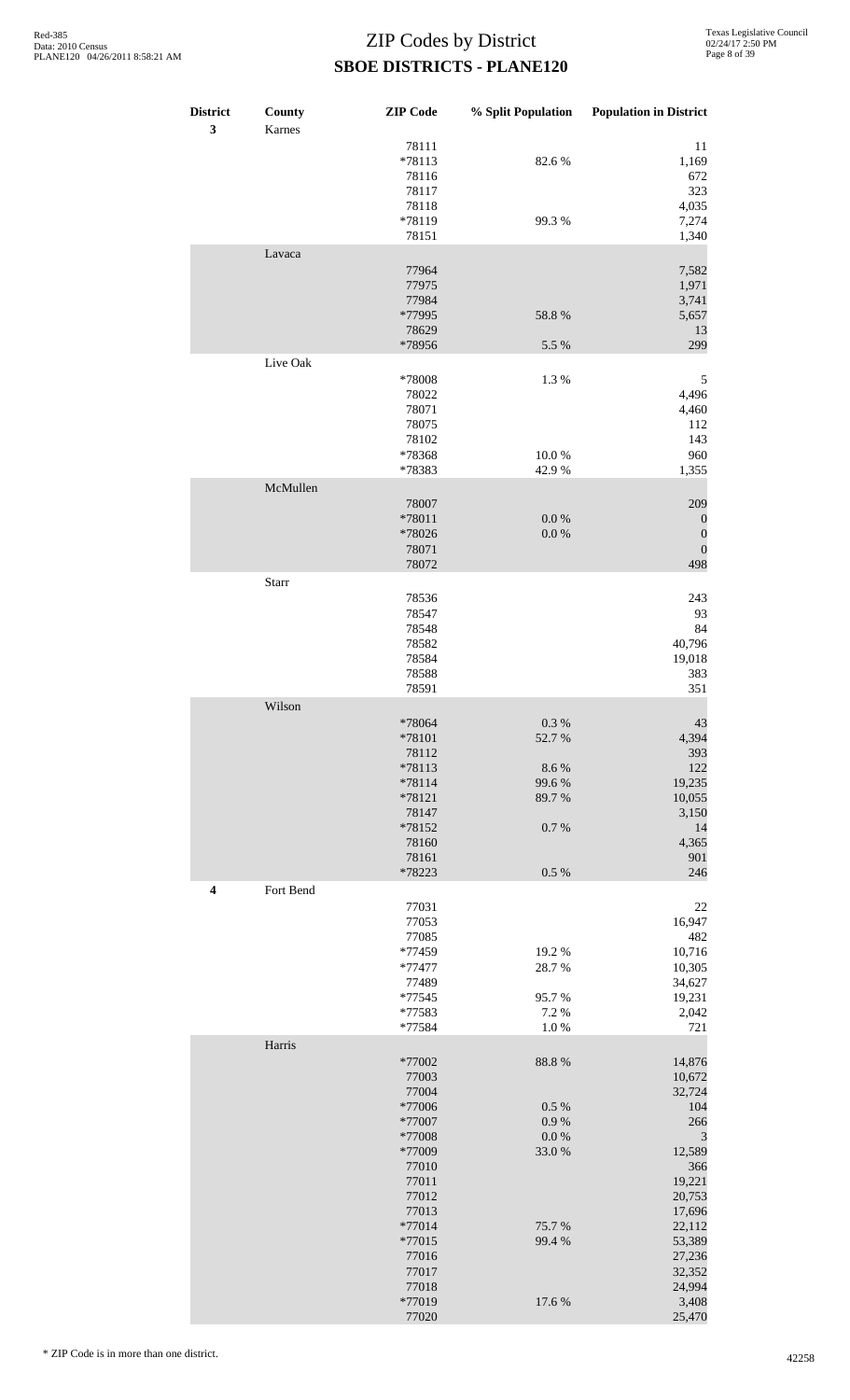| <b>District</b>         | County | <b>ZIP</b> Code  | % Split Population  | <b>Population in District</b> |
|-------------------------|--------|------------------|---------------------|-------------------------------|
| $\overline{\mathbf{4}}$ | Harris |                  |                     |                               |
|                         |        | 77021            |                     | 27,035                        |
|                         |        | 77022            |                     | 29,697                        |
|                         |        | 77023            |                     | 29,094                        |
|                         |        | *77025<br>*77026 | 21.0%<br>98.5%      | 5,611<br>23,513               |
|                         |        | 77028            |                     | 16,767                        |
|                         |        | 77029            |                     | 17,764                        |
|                         |        | *77030           | 41.2%               | 4,144                         |
|                         |        | 77031            |                     | 16,257                        |
|                         |        | 77032            |                     | 12,795                        |
|                         |        | 77033            |                     | 27,844                        |
|                         |        | *77034           | 84.5 %              | 27,021                        |
|                         |        | 77035            |                     | 33,943                        |
|                         |        | *77036           | 8.0%                | 6,014                         |
|                         |        | 77037            |                     | 19,007                        |
|                         |        | 77038            |                     | 28,034                        |
|                         |        | 77039            |                     | 27,615                        |
|                         |        | *77044           | 57.9 %              | 17,933                        |
|                         |        | 77045            |                     | 30,271                        |
|                         |        | 77047            |                     | 21,080                        |
|                         |        | 77048            |                     | 15,291                        |
|                         |        | *77049           | 98.8%               | 27,774                        |
|                         |        | 77050            |                     | 4,528                         |
|                         |        | 77051            |                     | 14,489                        |
|                         |        | 77053            |                     | 13,187                        |
|                         |        | 77054            |                     | 20,959                        |
|                         |        | 77060            |                     | 41,578                        |
|                         |        | 77061            |                     | 24,639                        |
|                         |        | *77066           | 46.0%               | 15,247                        |
|                         |        | 77067            |                     | 28,218                        |
|                         |        | *77068<br>*77071 | $0.0\ \%$<br>100.0% | $\boldsymbol{0}$<br>25,535    |
|                         |        | *77072           | 12.9 %              | 7,079                         |
|                         |        | *77073           | 79.6%               | 27,735                        |
|                         |        | *77074           | 9.2%                | 3,610                         |
|                         |        | 77075            |                     | 38,933                        |
|                         |        | 77076            |                     | 32,594                        |
|                         |        | 77078            |                     | 14,654                        |
|                         |        | 77085            |                     | 15,741                        |
|                         |        | *77086           | 91.8%               | 25,641                        |
|                         |        | 77087            |                     | 36,399                        |
|                         |        | *77088           | 96.3%               | 49,358                        |
|                         |        | *77089           | 45.8%               | 22,306                        |
|                         |        | *77090           | 81.4%               | 26,784                        |
|                         |        | 77091            |                     | 22,481                        |
|                         |        | *77092           | 74.3 %              | 26,024                        |
|                         |        | 77093            |                     | 46,912                        |
|                         |        | *77096           | 36.0%               | 12,152                        |
|                         |        | *77099           | 66.8%               | 30,225                        |
|                         |        | *77338           | 72.8 %              | 24,697                        |
|                         |        | *77339           | $0.0\ \%$           | 5                             |
|                         |        | *77365           | $0.0\ \%$           | $\boldsymbol{0}$              |
|                         |        | *77373           | 0.0 %               | $\boldsymbol{0}$              |
|                         |        | *77396           | 84.6 %              | 36,268                        |
|                         |        | $*77477$         | 10.9%               | 3,922                         |
|                         |        | 77489            |                     | 803                           |
|                         |        | *77502           | 54.6 %              | 20,883                        |
|                         |        | *77503<br>*77504 | 3.8%<br>8.6%        | 965<br>2,010                  |
|                         |        | *77506           | 97.5 %              | 35,572                        |
|                         |        | *77530           | 67.4 %              | 21,135                        |
|                         |        | *77546           | 0.0 %               | $\boldsymbol{0}$              |
|                         |        | 77547            |                     | 9,750                         |
|                         |        | 77587            |                     | 16,983                        |
| 5                       | Bexar  |                  |                     |                               |
|                         |        | 78006            |                     | 3,117                         |
|                         |        | 78015            |                     | 6,607                         |
|                         |        | *78023           | 97.1 %              | 23,443                        |
|                         |        | *78101           | 47.3 %              | 3,950                         |
|                         |        | 78108            |                     | 655                           |
|                         |        | *78109           | 58.5%               | 21,545                        |
|                         |        | *78121           | $0.7~\%$            | 80                            |
|                         |        | 78124            |                     | 588                           |
|                         |        | 78148            |                     | 20,038                        |
|                         |        | 78150            |                     | 248                           |
|                         |        | *78152           | 99.3%               | 1,974                         |
|                         |        | 78154            |                     | 5,519                         |
|                         |        | 78163            |                     | $\boldsymbol{0}$              |

\*78208 0.7 % 25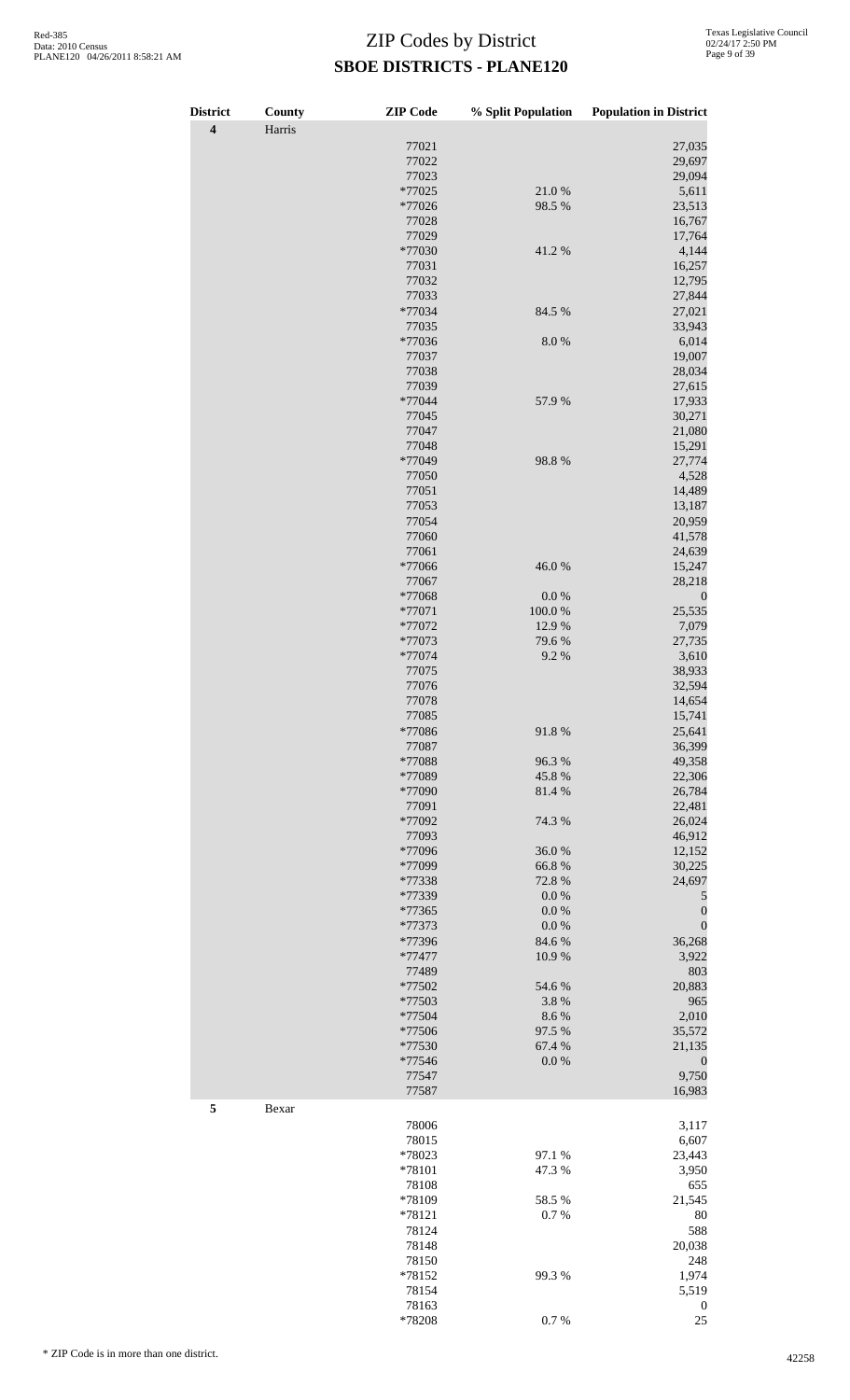| District<br>5 | County<br>Bexar | <b>ZIP</b> Code  | % Split Population | <b>Population in District</b> |
|---------------|-----------------|------------------|--------------------|-------------------------------|
|               |                 | *78209           |                    |                               |
|               |                 |                  | 84.8%              | 32,322                        |
|               |                 | *78212           | 10.6%              | 3,081                         |
|               |                 | *78213           | 38.0%              | 15,443                        |
|               |                 | *78215           | 11.8%              | 131                           |
|               |                 | $*78216$         | 56.1 %             | 20,327                        |
|               |                 | *78217           | 61.0%              | 18,681                        |
|               |                 | *78218           | 14.8 %             | 4,953                         |
|               |                 | *78219           | $0.0\ \%$          | $\boldsymbol{0}$              |
|               |                 | *78220           | 1.6%               | $267\,$                       |
|               |                 | *78222           | 1.8%               | 318                           |
|               |                 | *78223           | 8.1 %              | 4,054                         |
|               |                 | *78230           | 44.8%              | 17,733                        |
|               |                 | 78231            |                    | 8,806                         |
|               |                 | 78232            |                    | 36,809                        |
|               |                 | *78233           | 85.3%              | 37,421                        |
|               |                 | *78234           | 100.0%             | 6,926                         |
|               |                 | *78239           | 54.6 %             | 16,348                        |
|               |                 | *78240           | 21.4%              | 10,602                        |
|               |                 | 78247            |                    | 47,941                        |
|               |                 | 78248            |                    | 13,783                        |
|               |                 | *78249           | 32.2 %             | 16,061                        |
|               |                 | *78250           | 0.3%               | 138                           |
|               |                 |                  |                    |                               |
|               |                 | *78253           | $0.0\ \%$          | $\boldsymbol{0}$              |
|               |                 | *78254           | 48.4%              | 21,959                        |
|               |                 | *78255           | 90.7%              | 11,197                        |
|               |                 | *78256           | 66.8%              | 3,811                         |
|               |                 | *78257           | 100.0%             | 3,950                         |
|               |                 | 78258            |                    | 39,878                        |
|               |                 | 78259            |                    | 22,668                        |
|               |                 | 78260            |                    | 26,055                        |
|               |                 | 78261            |                    | 13,513                        |
|               |                 | 78263            |                    | 4,858                         |
|               |                 | 78266            |                    | 1,100                         |
|               | Blanco          |                  |                    |                               |
|               |                 | 78027            |                    |                               |
|               |                 |                  |                    | $\boldsymbol{0}$              |
|               |                 | 78070            |                    | 611                           |
|               |                 | 78606            |                    | 4,688                         |
|               |                 | *78620           | 1.0 %              | 144                           |
|               |                 | 78635            |                    | 252                           |
|               |                 | 78636            |                    | 3,802                         |
|               |                 | *78663           | 94.2%              | 790                           |
|               |                 | *78669           | 2.0%               | 157                           |
|               |                 | 78676            |                    | 53                            |
|               | Caldwell        |                  |                    |                               |
|               |                 | 78610            |                    | 171                           |
|               |                 | *78616           | 61.5%              | 4,572                         |
|               |                 | *78632           | 39.0%              | 292                           |
|               |                 | 78638            |                    | 278                           |
|               |                 | 78640            |                    | 847                           |
|               |                 | 78644            |                    | 17,227                        |
|               |                 | *78648           | 95.7%              | 7,381                         |
|               |                 | 78655            |                    | 2,051                         |
|               |                 | 78656            |                    | 2,879                         |
|               |                 |                  |                    |                               |
|               |                 | *78662           | 13.7%              | 306                           |
|               |                 | 78666            |                    | 1,788                         |
|               |                 | *78953<br>*78959 | 29.4 %             | 252                           |
|               |                 |                  | 1.1%               | 22                            |
|               | Comal           |                  |                    |                               |
|               |                 | 78006            |                    | 796                           |
|               |                 | 78015            |                    | 303                           |
|               |                 | 78070            |                    | 13,867                        |
|               |                 | 78108            |                    | 603                           |
|               |                 | 78130            |                    | 42,487                        |
|               |                 | 78132            |                    | 19,271                        |
|               |                 | 78133            |                    | 15,718                        |
|               |                 | 78154            |                    | 117                           |
|               |                 | 78163            |                    | 9,418                         |
|               |                 | 78261            |                    | $\boldsymbol{0}$              |
|               |                 | 78266            |                    | 4,463                         |
|               |                 | 78606            |                    | 148                           |
|               |                 |                  |                    |                               |
|               |                 | 78623            |                    | 1,163                         |
|               |                 | 78666            |                    | 42                            |
|               |                 | 78676            |                    | 76                            |
|               | Gillespie       |                  |                    |                               |
|               |                 | *76856           | 0.1 %              | $\sqrt{2}$                    |
|               |                 | *78028           | 1.9%               | 703                           |
|               |                 | 78058            |                    | 118                           |
|               |                 | 78618            |                    | 156                           |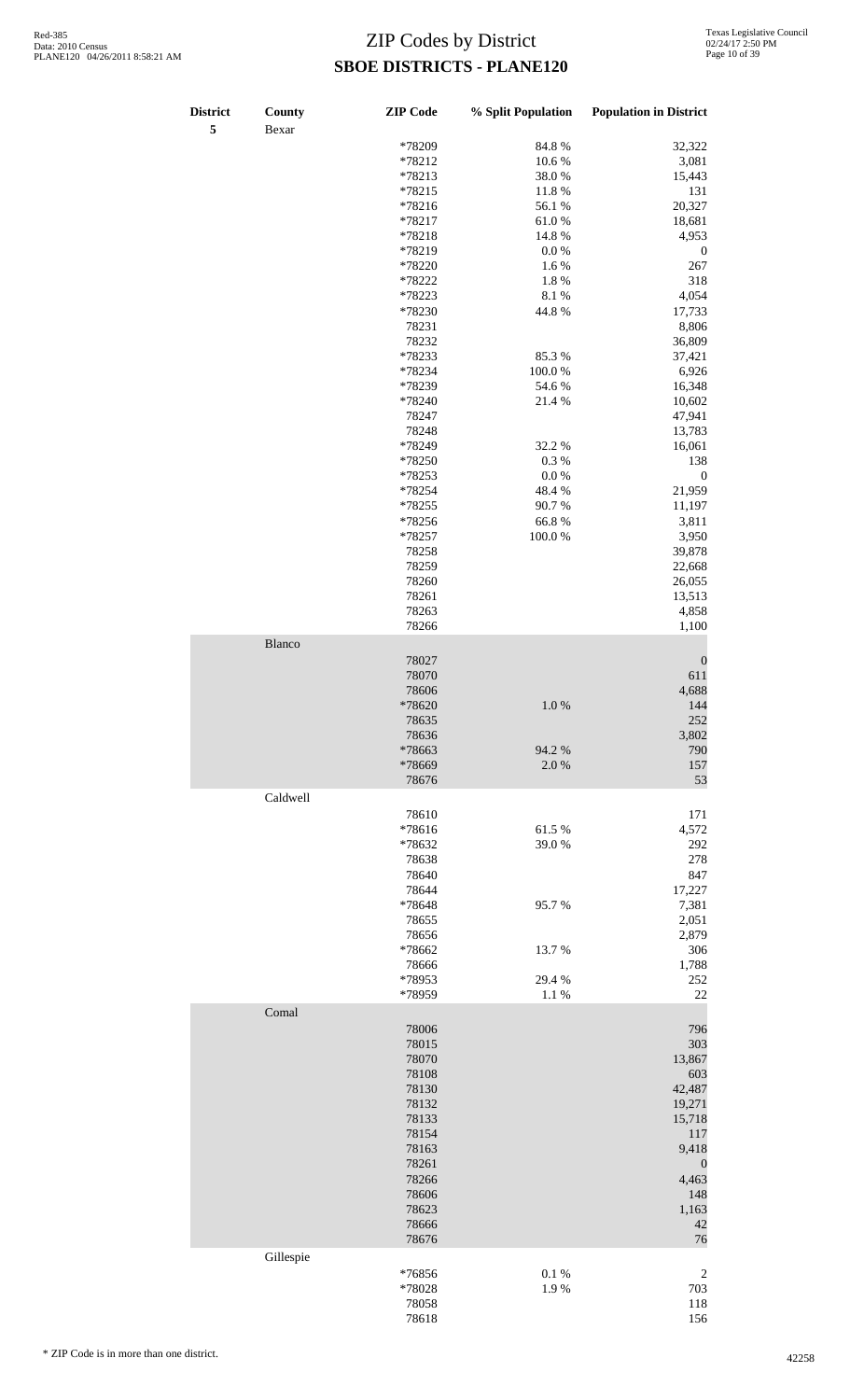| <b>District</b><br>$\sqrt{5}$ | County<br>Gillespie | <b>ZIP</b> Code | % Split Population | <b>Population in District</b> |
|-------------------------------|---------------------|-----------------|--------------------|-------------------------------|
|                               |                     | 78624           |                    | 21,297                        |
|                               |                     | 78631           |                    | 1,862                         |
|                               |                     | 78671<br>78675  |                    | 586<br>113                    |
|                               | Guadalupe           |                 |                    |                               |
|                               |                     | 78108           |                    | 26,186                        |
|                               |                     | *78121          | 9.6%               | 1,072                         |
|                               |                     | 78123<br>78124  |                    | 1,804<br>5,771                |
|                               |                     | 78130           |                    | 17,568                        |
|                               |                     | 78132           |                    | $81\,$                        |
|                               |                     | *78140          | 0.6 %              | 22                            |
|                               |                     | 78154<br>78155  |                    | 24,413<br>45,248              |
|                               |                     | 78638           |                    | 2,218                         |
|                               |                     | 78644           |                    | $\boldsymbol{0}$              |
|                               |                     | *78648          | 4.2 %              | 321                           |
|                               |                     | 78655<br>78666  |                    | 832<br>5,997                  |
|                               | Hays                |                 |                    |                               |
|                               |                     | 78130           |                    | 73                            |
|                               |                     | 78132           |                    | 57                            |
|                               |                     | 78610           |                    | 21,159                        |
|                               |                     | 78619<br>*78620 | 91.4%              | 3,304<br>12,794               |
|                               |                     | 78623           |                    | $\boldsymbol{0}$              |
|                               |                     | 78640           |                    | 42,122                        |
|                               |                     | 78652           |                    | 769                           |
|                               |                     | 78656<br>*78663 | 2.7%               | 39<br>23                      |
|                               |                     | 78666           |                    | 55,726                        |
|                               |                     | 78676           |                    | 12,239                        |
|                               |                     | *78736          | $0.5~\%$           | 38                            |
|                               |                     | 78737<br>*78738 | 0.2 %              | 8,743<br>21                   |
|                               | Kendall             |                 |                    |                               |
|                               |                     | 78004           |                    | 478                           |
|                               |                     | 78006           |                    | 24,841                        |
|                               |                     | 78013           |                    | 4,285                         |
|                               |                     | 78015<br>78027  |                    | 2,946<br>447                  |
|                               |                     | 78070           |                    | 14                            |
|                               |                     | 78624           |                    | 399                           |
|                               | Kerr                |                 |                    |                               |
|                               |                     | *78010<br>78013 | 100.0%             | 3,480<br>1,485                |
|                               |                     | 78024           |                    | 868                           |
|                               |                     | *78025          | 100.0%             | 5,796                         |
|                               |                     | *78028          | 98.1 %             | 37,029                        |
|                               |                     | *78055<br>78058 | 2.3 %              | 47<br>738                     |
|                               |                     | 78631           |                    | 182                           |
|                               | Llano               |                 |                    |                               |
|                               |                     | 76831           |                    | 144                           |
|                               |                     | 76832           |                    | $\boldsymbol{0}$<br>199       |
|                               |                     | 76885<br>78607  |                    | 186                           |
|                               |                     | 78609           |                    | 1,893                         |
|                               |                     | *78611          | 1.2%               | 159                           |
|                               |                     | 78624<br>*78639 | 89.0%              | $\,$ 8 $\,$<br>6,392          |
|                               |                     | 78643           |                    | 5,916                         |
|                               |                     | *78654          | 0.0 %              | $\boldsymbol{0}$              |
|                               |                     | *78657          | 60.3%              | 3,410<br>994                  |
|                               | Mason               | 78672           |                    |                               |
|                               |                     | 76820           |                    | 41                            |
|                               |                     | *76825          | 0.5%               | 32                            |
|                               |                     | 76831           |                    | $\sqrt{5}$                    |
|                               |                     | 76842<br>*76856 | 99.9%              | 85<br>3,713                   |
|                               |                     | 76869           |                    | 134                           |
|                               |                     | 78624           |                    | $\overline{c}$                |
|                               | San Saba            |                 |                    |                               |
|                               |                     | 76832<br>*76844 | $0.0\ \%$          | 494<br>$\boldsymbol{0}$       |
|                               |                     | 76871           |                    | 1,291                         |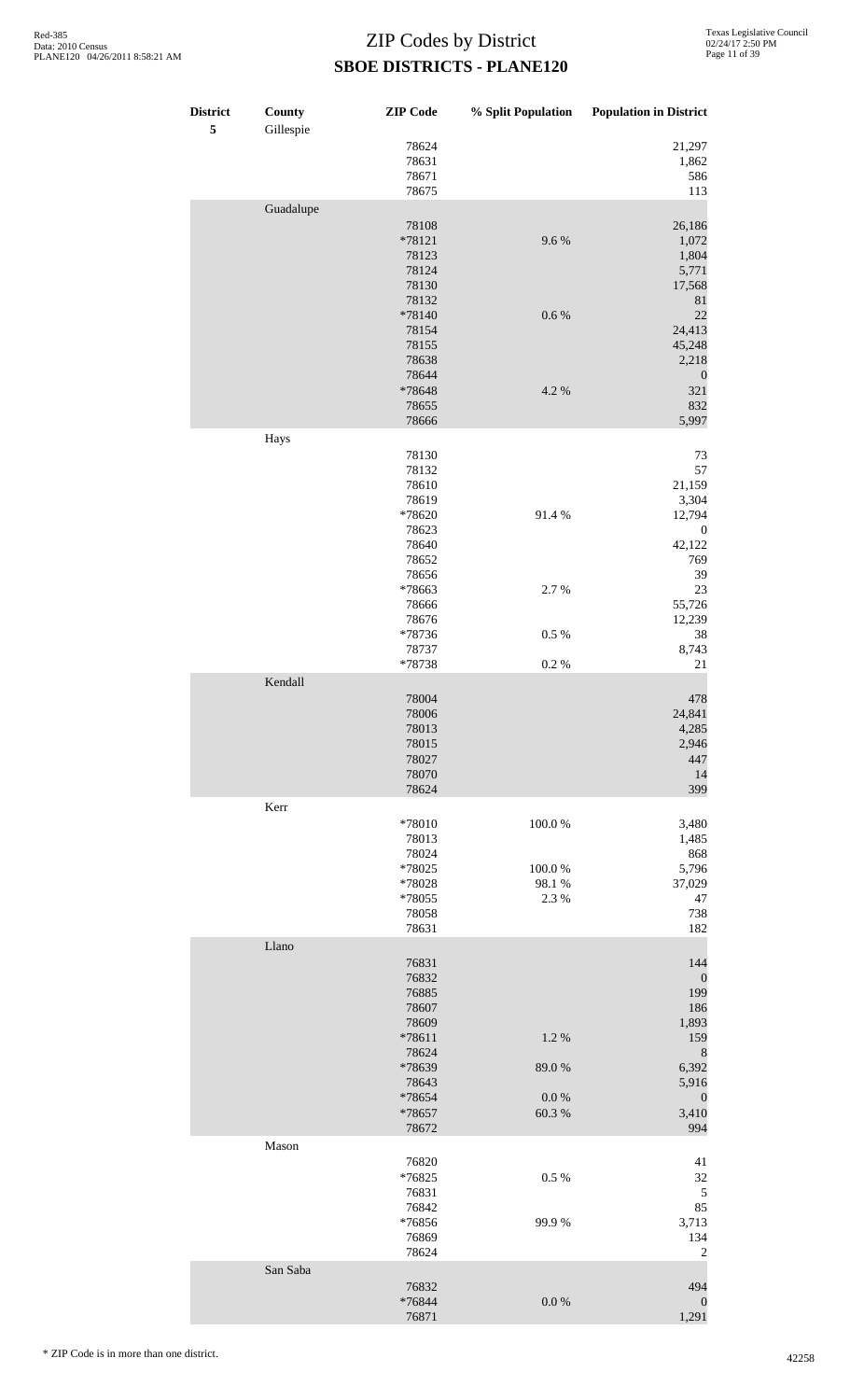| <b>District</b>  | County   | <b>ZIP</b> Code  | % Split Population | <b>Population in District</b> |
|------------------|----------|------------------|--------------------|-------------------------------|
| 5                | San Saba |                  |                    |                               |
|                  |          | *76872<br>76877  | 21.5 %             | 173<br>4,173                  |
|                  | Travis   |                  |                    |                               |
|                  |          | 78610            |                    | 2,473                         |
|                  |          | *78612           | 5.7%               | 625                           |
|                  |          | *78617<br>*78621 | 79.8%<br>0.5 %     | 17,808<br>97                  |
|                  |          | 78640            |                    | 7                             |
|                  |          | 78652            |                    | 2,904                         |
|                  |          | *78653           | 1.4 %              | 241                           |
|                  |          | 78701<br>78702   |                    | 6,618<br>21,232               |
|                  |          | 78703            |                    | 18,711                        |
|                  |          | 78704            |                    | 41,058                        |
|                  |          | 78705            |                    | 28,851                        |
|                  |          | 78712<br>78719   |                    | 2,371<br>2,005                |
|                  |          | 78721            |                    | 11,544                        |
|                  |          | 78722            |                    | 5,884                         |
|                  |          | *78723           | 100.0%             | 28,250                        |
|                  |          | *78724<br>78725  | 99.4 %             | 20,339<br>7,350               |
|                  |          | *78730           | $0.0\ \%$          | $\boldsymbol{0}$              |
|                  |          | *78731           | 9.7%               | 2,494                         |
|                  |          | *78732           | 0.0 %              | $\mathbf{0}$                  |
|                  |          | *78733<br>78735  | 99.9%              | 8,690<br>15,870               |
|                  |          | *78736           | 99.5 %             | 6,891                         |
|                  |          | 78737            |                    | 3,483                         |
|                  |          | *78738           | $0.0\ \%$          | 5                             |
|                  |          | 78739<br>78741   |                    | 16,714<br>44,848              |
|                  |          | 78742            |                    | 622                           |
|                  |          | 78744            |                    | 42,949                        |
|                  |          | 78745            |                    | 54,482                        |
|                  |          | 78746<br>78747   |                    | 29,291<br>14,179              |
|                  |          | 78748            |                    | 41,055                        |
|                  |          | 78749            |                    | 35.961                        |
|                  |          | $*78751$         | 95.1 %             | 13,876                        |
| $\boldsymbol{6}$ | Harris   | $*78756$         | 100.0%             | 7,926                         |
|                  |          | *77002           | 11.2%              | 1,883                         |
|                  |          | 77005            |                    | 25,534                        |
|                  |          | *77006           | 99.5 %             | 19,231                        |
|                  |          | *77007<br>*77008 | 99.1 %<br>100.0%   | 29,941<br>30,590              |
|                  |          | *77009           | 67.0%              | 25,529                        |
|                  |          | *77014           | 24.3 %             | 7,083                         |
|                  |          | *77019           | 82.4 %             | 15,937                        |
|                  |          | 77024<br>*77025  | 79.0%              | 35,073<br>21,119              |
|                  |          | $*77026$         | 1.5 %              | 354                           |
|                  |          | 77027            |                    | 14,357                        |
|                  |          | *77030           | 58.8%              | 5,923                         |
|                  |          | *77036<br>77040  | 92.0%              | 68,739<br>45,523              |
|                  |          | 77041            |                    | 37,147                        |
|                  |          | 77042            |                    | 37,490                        |
|                  |          | 77043<br>77046   |                    | 23,721<br>815                 |
|                  |          | 77055            |                    | 40,749                        |
|                  |          | 77056            |                    | 18,673                        |
|                  |          | 77057            |                    | 39,198                        |
|                  |          | 77063<br>77064   |                    | 32,818<br>46,126              |
|                  |          | 77065            |                    | 34,693                        |
|                  |          | *77066           | 54.0 %             | 17,908                        |
|                  |          | *77068           | 100.0%             | 9,609                         |
|                  |          | 77069<br>77070   |                    | 15,792<br>46,181              |
|                  |          | *77071           | 0.0 %              | 4                             |
|                  |          | *77072           | 87.1 %             | 47,919                        |
|                  |          | *77074           | 90.8%              | 35,585                        |
|                  |          | 77077<br>77079   |                    | 51,417<br>31,127              |
|                  |          | 77080            |                    | 46,391                        |
|                  |          | 77081            |                    | 47,042                        |
|                  |          | *77082           | 100.0%             | 50,984                        |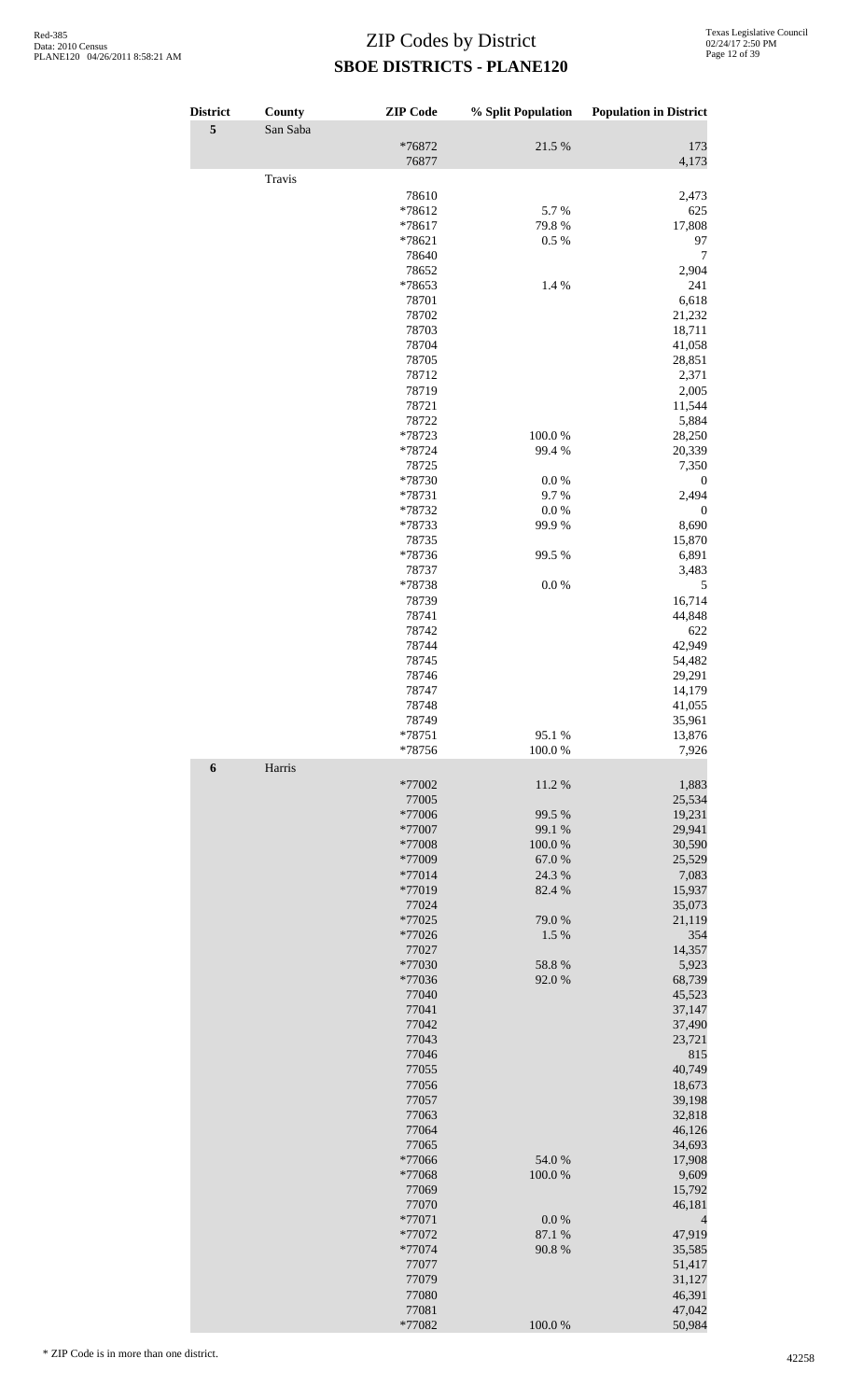| <b>District</b>  | County    | <b>ZIP Code</b>    | % Split Population    | <b>Population in District</b> |
|------------------|-----------|--------------------|-----------------------|-------------------------------|
| $\boldsymbol{6}$ | Harris    |                    |                       |                               |
|                  |           | *77083             | 56.0%                 | 39,669                        |
|                  |           | *77084             | 85.6%                 | 81,901                        |
|                  |           | *77086<br>*77088   | 8.2%<br>3.7%          | 2,282                         |
|                  |           | *77090             | 18.6%                 | 1,872<br>6,140                |
|                  |           | *77092             | 25.7%                 | 8,989                         |
|                  |           | *77094             | $100.0~\%$            | 8,705                         |
|                  |           | 77095              |                       | 67,519                        |
|                  |           | *77096             | 64.0%                 | 21,644                        |
|                  |           | 77098              |                       | 13,459                        |
|                  |           | *77099             | 30.7%                 | 13,885                        |
|                  |           | *77354             | $0.0\ \%$             | $\boldsymbol{0}$              |
|                  |           | *77373             | $0.0\ \%$             | $\boldsymbol{0}$              |
|                  |           | *77375             | 100.0%                | 38,897                        |
|                  |           | 77377              |                       | 29,123                        |
|                  |           | 77379              |                       | 70,544                        |
|                  |           | *77380<br>77388    | $0.0\ \%$             | $\boldsymbol{0}$<br>40,404    |
|                  |           | 77389              |                       | 21,266                        |
|                  |           | 77401              |                       | 16,865                        |
|                  |           | *77429             | 99.9%                 | 71,344                        |
|                  |           | *77433             | 33.4 %                | 16,482                        |
|                  |           | *77447             | 3.2%                  | 376                           |
|                  |           | *77450             | 68.7%                 | 47,748                        |
|                  |           | *77494             | 7.8 %                 | 4,982                         |
| 7                | Brazoria  |                    |                       |                               |
|                  |           | *77422             | 99.3%                 | 13,810                        |
|                  |           | 77430              |                       | 1,500                         |
|                  |           | 77444              |                       | 227                           |
|                  |           | *77480             | 96.9%                 | 7,734                         |
|                  |           | 77486              |                       | 6,889                         |
|                  |           | 77510              |                       | 5                             |
|                  |           | 77511              |                       | 43,677                        |
|                  |           | 77515              |                       | 30,246                        |
|                  |           | 77517              |                       | $\boldsymbol{0}$              |
|                  |           | 77531              |                       | 15,359                        |
|                  |           | 77534              |                       | 2,920                         |
|                  |           | 77541              |                       | 17,561                        |
|                  |           | $*77545$<br>*77546 | $0.3\ \%$<br>$0.9~\%$ | 58                            |
|                  |           | 77566              |                       | 413<br>28,946                 |
|                  |           | 77577              |                       | 1,242                         |
|                  |           | 77578              |                       | 12,763                        |
|                  |           | $*77581$           | 90.6%                 | 37,350                        |
|                  |           | *77583             | 77.6%                 | 22,165                        |
|                  |           | *77584             | 99.0%                 | 70,301                        |
|                  | Chambers  |                    |                       |                               |
|                  |           | 77514              |                       | 3,431                         |
|                  |           | *77520             | $0.0\ \%$             | $\boldsymbol{0}$              |
|                  |           | $*77521$           | 7.0%                  | 3,499                         |
|                  |           | *77523             | 97.8%                 | 18,564                        |
|                  |           | 77535              |                       | 1,727                         |
|                  |           | 77560              |                       | 827                           |
|                  |           | $*77571$           | $0.0\ \%$             | $\boldsymbol{0}$              |
|                  |           | 77597              |                       | 776                           |
|                  |           | 77650              |                       | $\boldsymbol{0}$              |
|                  |           | 77665              |                       | 6,272                         |
|                  |           | 77713              |                       | $\mathbf{0}$                  |
|                  | Fort Bend |                    |                       |                               |
|                  |           | *77082             | $0.0\ \%$             | 16                            |
|                  |           | *77083             | 44.0%                 | 31,168                        |
|                  |           | *77099             | 2.6 %                 | 1,159                         |
|                  |           | 77406<br>77407     |                       | 33,572                        |
|                  |           |                    |                       | 28,281                        |
|                  |           | 77417<br>*77420    | 0.9%                  | 2,341<br>21                   |
|                  |           | *77423             | 3.8%                  | 374                           |
|                  |           | 77430              |                       | 879                           |
|                  |           | *77435             | 12.0%                 | 728                           |
|                  |           | 77441              |                       | 4,799                         |
|                  |           | 77444              |                       | 562                           |
|                  |           | *77450             | 31.3%                 | 21,785                        |
|                  |           | *77459             | 80.8 %                | 44,983                        |
|                  |           | $*77461$           | 100.0%                | 10,070                        |
|                  |           | 77469              |                       | 35,121                        |
|                  |           | 77471              |                       | 36,111                        |
|                  |           | *77474             | $0.0\ \%$             | 0                             |
|                  |           | *77477             | 60.4%                 | 21,740                        |

77478 25,773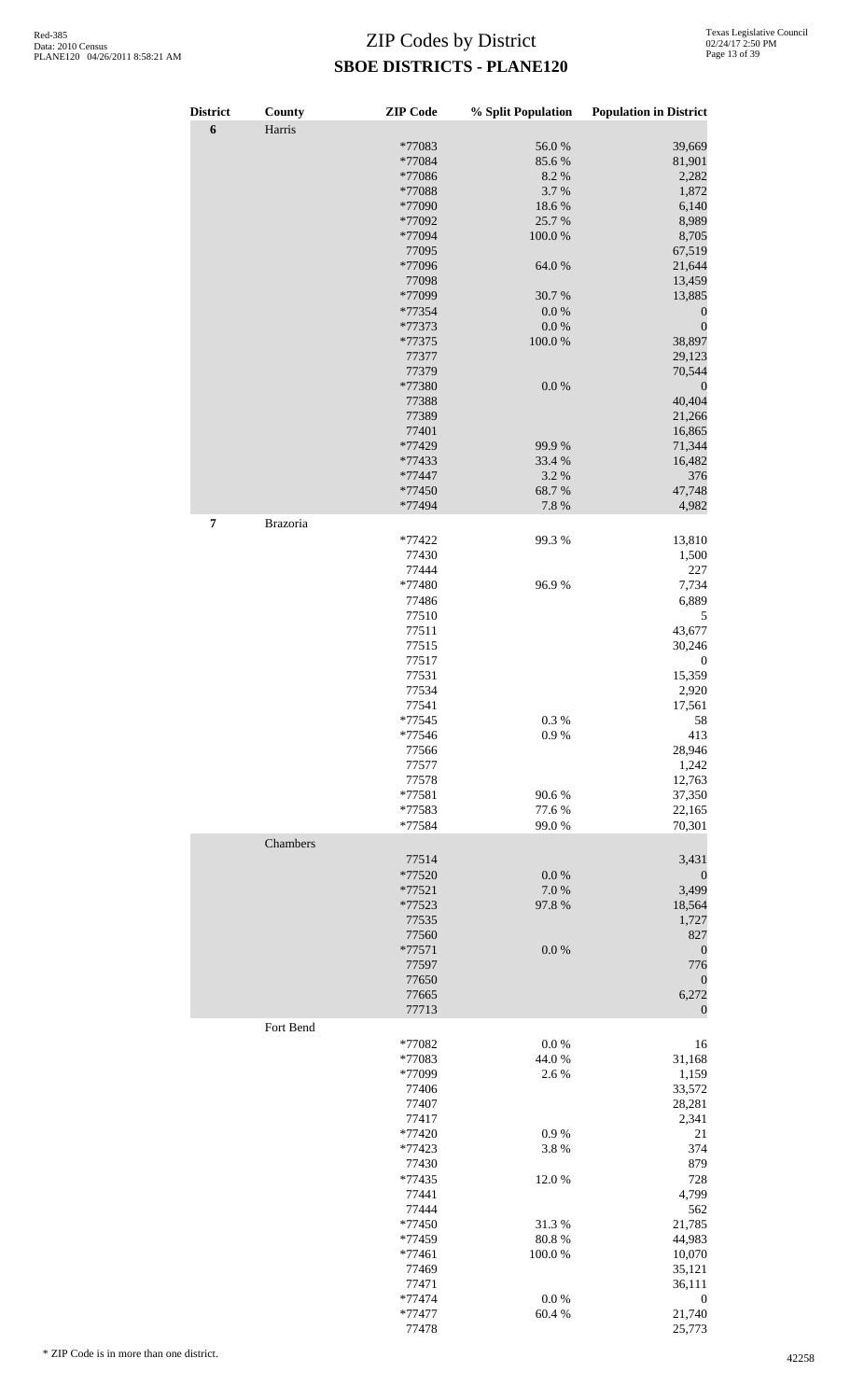| <b>District</b><br>$\overline{7}$ | County<br>Fort Bend | <b>ZIP</b> Code | % Split Population | <b>Population in District</b> |
|-----------------------------------|---------------------|-----------------|--------------------|-------------------------------|
|                                   |                     | 77479           |                    | 73,101                        |
|                                   |                     | *77485          | 48.6%              | 2,105                         |
|                                   |                     | *77493          | $0.7~\%$           | 169                           |
|                                   |                     | *77494          | 92.0%              | 58,729                        |
|                                   |                     | 77498           |                    | 51,553                        |
|                                   |                     | *77545          | 4.0%               | 802                           |
|                                   | Galveston           | *77583          | 15.2 %             | 4,340                         |
|                                   |                     | 77510           |                    | 13,949                        |
|                                   |                     | 77511           |                    | 2,741                         |
|                                   |                     | 77514           |                    | $\boldsymbol{0}$              |
|                                   |                     | 77517           |                    | 5,451                         |
|                                   |                     | 77518           |                    | 8,606                         |
|                                   |                     | 77539           |                    | 38,981                        |
|                                   |                     | 77541           |                    | $\boldsymbol{0}$              |
|                                   |                     | *77546          | 53.1 %             | 25,534                        |
|                                   |                     | 77550           |                    | 22,993                        |
|                                   |                     | 77551           |                    | 17,591                        |
|                                   |                     | 77554           |                    | 9,112                         |
|                                   |                     | 77563           |                    | 8,906                         |
|                                   |                     | 77565           |                    | 5,927                         |
|                                   |                     | 77568           |                    | 14,265                        |
|                                   |                     | *77573          | 100.0%             |                               |
|                                   |                     |                 | $0.0\ \%$          | 70,791                        |
|                                   |                     | *77586          |                    | $\boldsymbol{0}$              |
|                                   |                     | 77590           |                    | 30,551                        |
|                                   |                     | 77591           |                    | 13,428                        |
|                                   |                     | *77598          | $0.3~\%$           | 66                            |
|                                   |                     | 77650           |                    | 2,417                         |
|                                   | Hardin              |                 |                    |                               |
|                                   |                     | *77327          | $0.0\ \%$          | $\boldsymbol{0}$              |
|                                   |                     | 77519           |                    | 1,250                         |
|                                   |                     | 77564           |                    | 75                            |
|                                   |                     | 77585           |                    | 1,985                         |
|                                   |                     | 77612           |                    | $\boldsymbol{0}$              |
|                                   |                     | 77625           |                    | 9,500                         |
|                                   |                     | 77656           |                    | 16,886                        |
|                                   |                     | 77657           |                    | 19,955                        |
|                                   |                     | 77659           |                    | 4,949                         |
|                                   |                     | 77662           |                    | $\boldsymbol{0}$              |
|                                   |                     | 77664           |                    | 35                            |
|                                   |                     | 77708           |                    | $\boldsymbol{0}$              |
|                                   |                     | 77713           |                    | $\boldsymbol{0}$              |
|                                   | Jasper              |                 |                    |                               |
|                                   |                     | 75931           |                    | 2,287                         |
|                                   |                     | 75933           |                    | 467                           |
|                                   |                     | *75936          | $0.0\ \%$          | $\boldsymbol{0}$              |
|                                   |                     | 75951           |                    |                               |
|                                   |                     | 75956           |                    | 15,679<br>6,935               |
|                                   |                     | 77612           |                    |                               |
|                                   |                     |                 |                    | 9,677                         |
|                                   |                     | 77614<br>77662  |                    | $\boldsymbol{0}$              |
|                                   |                     |                 |                    | 665                           |
|                                   | Jefferson           |                 |                    |                               |
|                                   |                     | 77619           |                    | 16,195                        |
|                                   |                     | 77622           |                    | 1,114                         |
|                                   |                     | 77627           |                    | 21,947                        |
|                                   |                     | 77630           |                    | $\boldsymbol{0}$              |
|                                   |                     | 77640           |                    | 17,118                        |
|                                   |                     | 77642           |                    | 36,588                        |
|                                   |                     | 77651           |                    | 13,022                        |
|                                   |                     | 77657           |                    | $\boldsymbol{0}$              |
|                                   |                     | 77659           |                    | $\boldsymbol{0}$              |
|                                   |                     | 77662           |                    | $\boldsymbol{0}$              |
|                                   |                     | 77665           |                    | 1,237                         |
|                                   |                     | 77701           |                    | 14,725                        |
|                                   |                     | 77702           |                    | 2,919                         |
|                                   |                     | 77703           |                    | 13,810                        |
|                                   |                     | 77705           |                    | 40,942                        |
|                                   |                     | 77706           |                    | 27,341                        |
|                                   |                     | 77707           |                    | 17,325                        |
|                                   |                     | 77708           |                    | 12,726                        |
|                                   |                     | 77710           |                    | 4                             |
|                                   |                     | 77713           |                    | 15,260                        |
|                                   | Liberty             | *77327          | 99.7%              | 20,938                        |
|                                   |                     | *77328          | 21.5 %             | 3,322                         |
|                                   |                     | *77357          | $0.0\ \%$          | $\boldsymbol{0}$              |
|                                   |                     | *77371          | $0.2~\%$           | 13                            |
|                                   |                     | *77372          | 17.3 %             | 1,959                         |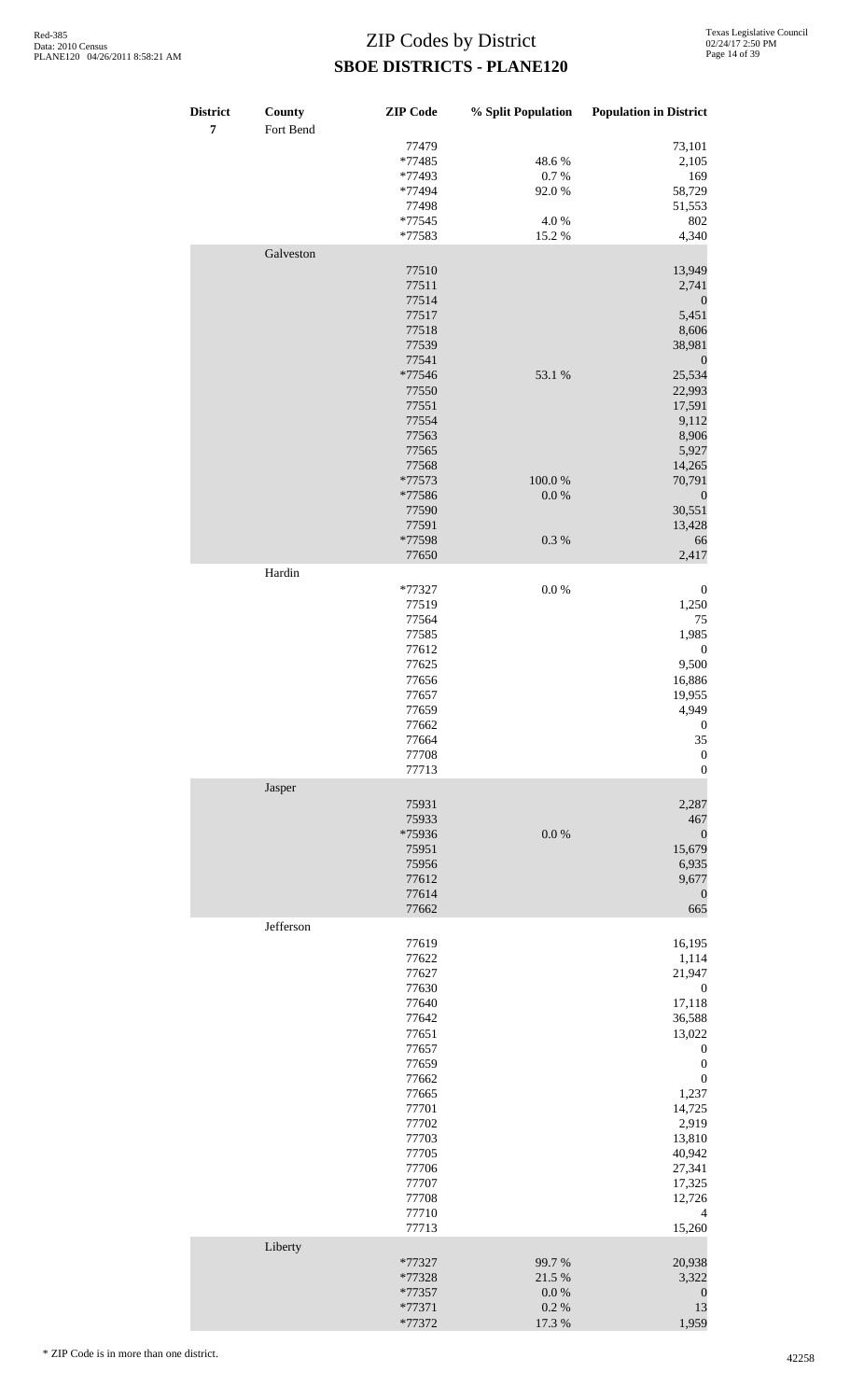| <b>District</b> | County        | <b>ZIP</b> Code  | $\%$ Split Population  | <b>Population in District</b>        |
|-----------------|---------------|------------------|------------------------|--------------------------------------|
| $\overline{7}$  | Liberty       | 77519            |                        | $\boldsymbol{0}$                     |
|                 |               | 77535            |                        | 29,586                               |
|                 |               | 77538            |                        | 944                                  |
|                 |               | 77564<br>77575   |                        | 3,285<br>15,596                      |
|                 | Newton        |                  |                        |                                      |
|                 |               | 70653            |                        | $\boldsymbol{0}$                     |
|                 |               | 71403<br>75928   |                        | $\boldsymbol{0}$<br>2,288            |
|                 |               | 75932            |                        | 2,231                                |
|                 |               | 75933            |                        | 1,484                                |
|                 |               | 75956            |                        | $\boldsymbol{0}$                     |
|                 |               | 75966<br>75977   |                        | 4,682<br>305                         |
|                 |               | 77612            |                        | $\boldsymbol{0}$                     |
|                 |               | 77614            |                        | 2,260                                |
|                 |               | 77632            |                        | 1,195                                |
|                 | Orange        | 70668            |                        | $\boldsymbol{0}$                     |
|                 |               | 77611            |                        | 8,109                                |
|                 |               | 77630            |                        | 26,775                               |
|                 |               | 77632<br>77657   |                        | 20,508<br>$\mathbf{0}$               |
|                 |               | 77662            |                        | 26,445                               |
|                 | Sabine        |                  |                        |                                      |
|                 |               | 75930            |                        | 1,465                                |
|                 |               | 75931            |                        | 377                                  |
|                 |               | 75932<br>75948   |                        | $\boldsymbol{0}$<br>6,269            |
|                 |               | 75959            |                        | 1,187                                |
|                 |               | 75968            |                        | 1,536                                |
|                 | San Augustine | 75929            |                        |                                      |
|                 |               | 75930            |                        | 2,138<br>522                         |
|                 |               | *75937           | $0.0\ \%$              | $\boldsymbol{0}$                     |
|                 |               | 75972            |                        | 6,205                                |
|                 | Tyler         | *75936           | 93.0%                  | 1,737                                |
|                 |               | 75938            |                        | 1,251                                |
|                 |               | 75951            |                        | $\boldsymbol{0}$                     |
|                 |               | 75979<br>77616   |                        | 12,638                               |
|                 |               | 77624            |                        | 1,489<br>122                         |
|                 |               | 77660            |                        | 1,524                                |
|                 |               | 77664            |                        | 3,005                                |
| $\bf 8$         | <b>Brazos</b> | 77801            |                        | 16,074                               |
|                 |               | 77802            |                        | 23,043                               |
|                 |               | 77803            |                        | 29,706                               |
|                 |               | *77807<br>*77808 | 94.3 %<br>93.9%        | 9,235<br>10,139                      |
|                 |               | *77833           | $0.0\ \%$              | $\boldsymbol{0}$                     |
|                 |               | *77836           | $0.0\ \%$              | $\boldsymbol{0}$                     |
|                 |               | 77840            |                        | 56,169                               |
|                 |               | 77843<br>*77845  | $100.0~\%$             | $\boldsymbol{0}$<br>48,850           |
|                 |               | *77859           | 7.6%                   | 549                                  |
|                 |               | *77868           | 6.9%                   | 1,086                                |
|                 |               | *77879<br>*77880 | $0.0\ \%$<br>$0.0\ \%$ | $\boldsymbol{0}$<br>$\boldsymbol{0}$ |
|                 | Grimes        |                  |                        |                                      |
|                 |               | 77356            |                        | 113                                  |
|                 |               | *77363<br>*77484 | 93.8%<br>2.6 %         | 2,827<br>321                         |
|                 |               | *77808           | $0.0\ \%$              | $\boldsymbol{0}$                     |
|                 |               | 77830            |                        | 2,650                                |
|                 |               | *77831<br>*77845 | 88.2%<br>$0.0\ \%$     | 2,828                                |
|                 |               | 77861            |                        | $\boldsymbol{0}$<br>2,474            |
|                 |               | *77868           | 93.1 %                 | 14,658                               |
|                 |               | *77872           | $0.0\ \%$              | $\mathbf{1}$<br>732                  |
|                 | Harris        | 77873            |                        |                                      |
|                 |               | *77015           | $0.6\ \%$              | 314                                  |
|                 |               | *77034           | 15.5 %                 | 4,969                                |
|                 |               | *77044<br>*77049 | 42.1 %<br>1.2 %        | 13,016<br>339                        |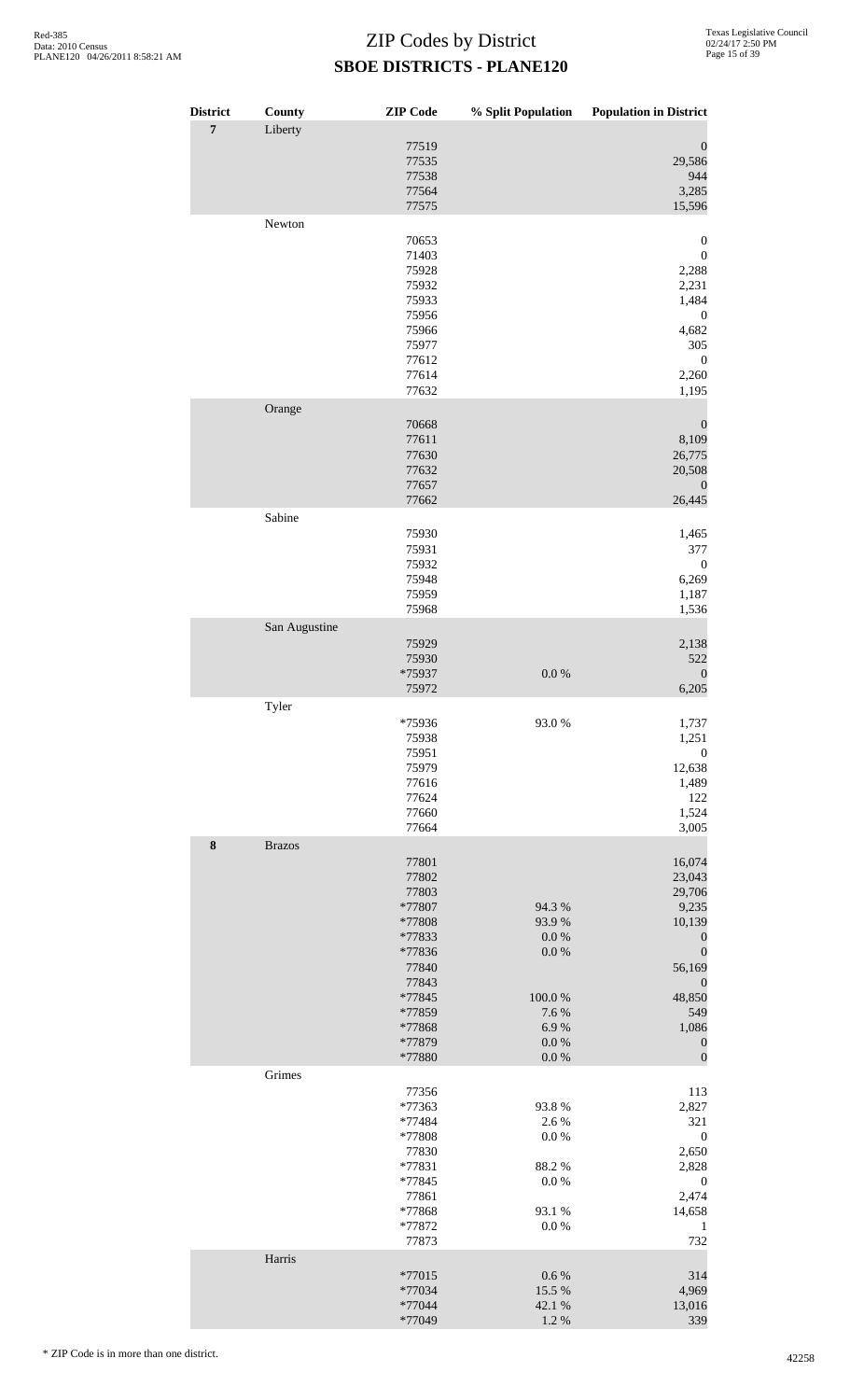| <b>District</b> | County     | <b>ZIP</b> Code  | % Split Population  | <b>Population in District</b> |
|-----------------|------------|------------------|---------------------|-------------------------------|
| $\bf{8}$        | Harris     |                  |                     |                               |
|                 |            | 77058            |                     | 15,478                        |
|                 |            | 77059<br>77062   |                     | 16,592<br>26,601              |
|                 |            | *77073           | 20.4 %              | 7,101                         |
|                 |            | *77084           | 14.4 %              | 13,803                        |
|                 |            | *77089           | 54.2 %              | 26,349                        |
|                 |            | *77090           | $0.0\ \%$           | $\theta$                      |
|                 |            | *77094           | 0.0 %               | $\boldsymbol{0}$              |
|                 |            | 77336            |                     | 12,459                        |
|                 |            | *77338           | 27.2 %              | 9,219                         |
|                 |            | *77339           | 80.6%               | 30,243                        |
|                 |            | 77345            |                     | 25,911                        |
|                 |            | 77346            |                     | 53,956                        |
|                 |            | *77357<br>*77365 | 2.2 %<br>$0.5\ \%$  | 457<br>139                    |
|                 |            | *77373           | $100.0~\%$          | 54,609                        |
|                 |            | 77386            |                     | $\theta$                      |
|                 |            | *77396           | 15.4 %              | 6,600                         |
|                 |            | *77429           | $0.1~\%$            | 106                           |
|                 |            | *77433           | 66.6%               | 32,927                        |
|                 |            | *77447           | 55.7%               | 6,638                         |
|                 |            | 77449            |                     | 93,746                        |
|                 |            | *77450           | $0.0\ \%$           | $\boldsymbol{0}$              |
|                 |            | *77484           | 17.7 %              | 2,184                         |
|                 |            | *77493           | 89.4%               | 21,128                        |
|                 |            | *77494<br>*77502 | $0.0\ \%$<br>45.4 % | 1<br>17,339                   |
|                 |            | *77503           | 96.2%               | 24,154                        |
|                 |            | *77504           | 91.4%               | 21,491                        |
|                 |            | 77505            |                     | 20,247                        |
|                 |            | *77506           | 2.5 %               | 919                           |
|                 |            | 77507            |                     | 642                           |
|                 |            | *77520           | 100.0%              | 35,835                        |
|                 |            | $*77521$         | 93.0%               | 46,171                        |
|                 |            | *77523           | 2.2 %               | 413                           |
|                 |            | *77530           | 32.6%               | 10,218                        |
|                 |            | 77532            |                     | 26,402                        |
|                 |            | 77536<br>*77546  |                     | 32,124                        |
|                 |            | 77562            | 46.0%               | 22,122<br>10,982              |
|                 |            | $*77571$         | 100.0%              | 35,663                        |
|                 |            | *77573           | $0.0\ \%$           | $\boldsymbol{0}$              |
|                 |            | *77581           | 9.4%                | 3,873                         |
|                 |            | *77586           | $100.0~\%$          | 20,944                        |
|                 |            | *77598           | 99.7%               | 22,998                        |
|                 | Houston    |                  |                     |                               |
|                 |            | 75835            |                     | 12,192                        |
|                 |            | *75844           | 96.1%               | 4,933                         |
|                 |            | *75847           | 89.4%               | 1,531                         |
|                 |            | *75851           | 100.0%              | 5,076                         |
|                 | Montgomery |                  |                     |                               |
|                 |            | 77301            |                     | 30,822                        |
|                 |            | 77302            |                     | 17,763                        |
|                 |            | 77303            |                     | 16,626                        |
|                 |            | 77304            |                     | 21,505                        |
|                 |            | 77306<br>77316   |                     | 11,793<br>15,590              |
|                 |            | 77318            |                     | 14,199                        |
|                 |            | *77327           | 0.3 %               | 57                            |
|                 |            | *77328           | 37.8%               | 5,828                         |
|                 |            | *77338           | $0.0\ \%$           | $\boldsymbol{0}$              |
|                 |            | *77339           | 19.4 %              | 7,286                         |
|                 |            | *77354           | 100.0%              | 29,692                        |
|                 |            | *77355           | 97.1 %              | 22,808                        |
|                 |            | 77356            |                     | 24,244                        |
|                 |            | *77357           | 97.8%               | 20,084                        |
|                 |            | 77358            |                     | 330                           |
|                 |            | 77362<br>*77365  | 99.5 %              | 4,514<br>25,955               |
|                 |            | *77372           | 82.7%               | 9,380                         |
|                 |            | *77375           | $0.0\ \%$           | $\boldsymbol{0}$              |
|                 |            | 77378            |                     | 13,652                        |
|                 |            | *77380           | 100.0%              | 23,589                        |
|                 |            | 77381            |                     | 34,003                        |
|                 |            | 77382            |                     | 35,551                        |
|                 |            | 77384            |                     | 13,377                        |
|                 |            | 77385            |                     | 19,413                        |
|                 |            | 77386            |                     | 36,038                        |
|                 |            | $*77447$         | $10.0~\%$           | 1,190                         |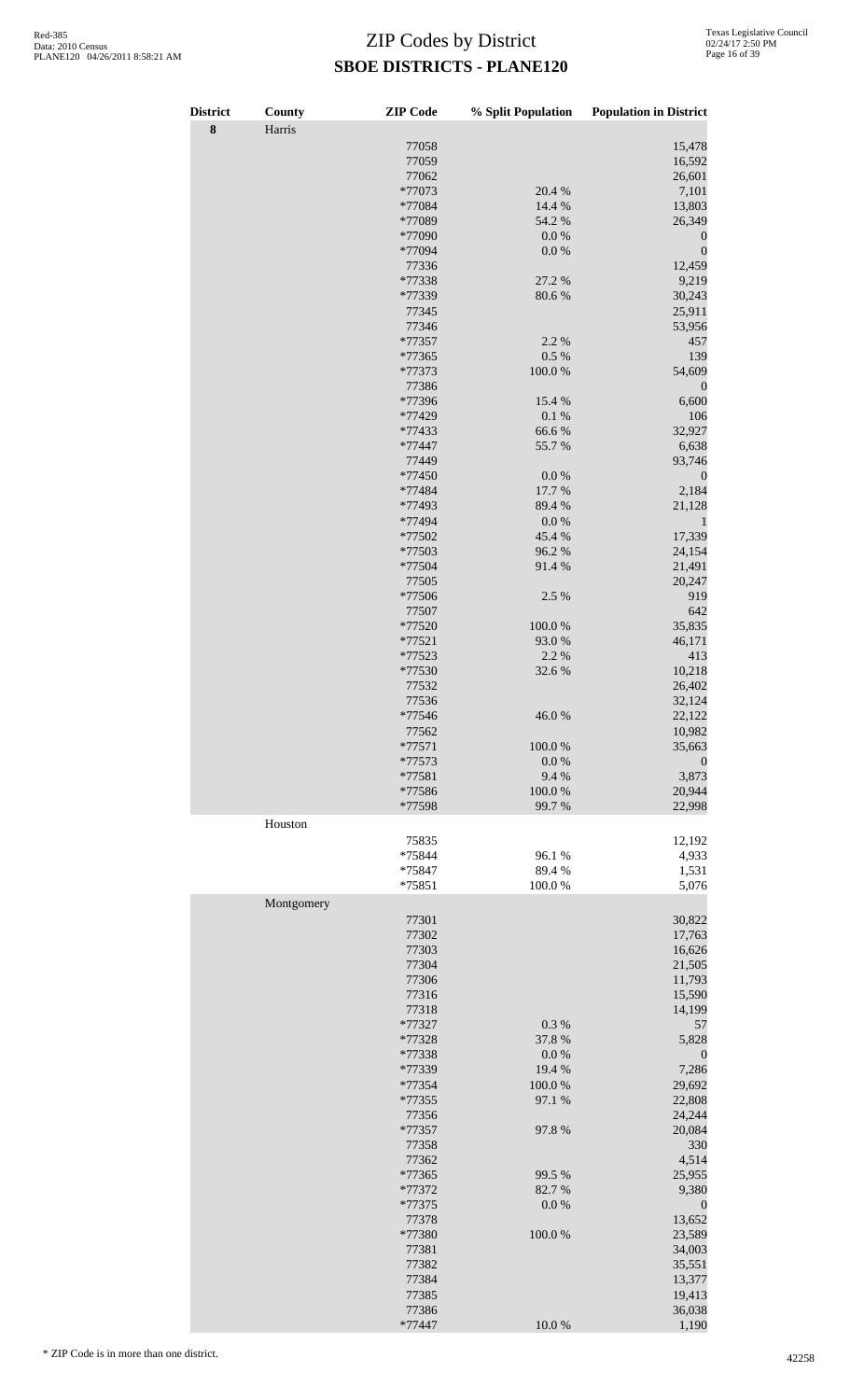| District<br>$\bf 8$ | County<br>Montgomery | <b>ZIP</b> Code                                                                                                                     |                                                               | % Split Population Population in District                                                                                                                                                              |
|---------------------|----------------------|-------------------------------------------------------------------------------------------------------------------------------------|---------------------------------------------------------------|--------------------------------------------------------------------------------------------------------------------------------------------------------------------------------------------------------|
|                     | Polk                 | 77873<br>*75936<br>*75939<br>75960<br>77335<br>77351<br>77360                                                                       | 7.0%<br>100.0%                                                | 457<br>130<br>3,897<br>1,089<br>2,280<br>32,961<br>5,056                                                                                                                                               |
|                     | San Jacinto          | 77320<br>*77328<br>77331<br>77351<br>77358<br>77359<br>77364<br>*77371<br>77378                                                     | 40.6%<br>99.8%                                                | 366<br>6,266<br>6,430<br>$\boldsymbol{0}$<br>546<br>680<br>2,976<br>7,793<br>1,327                                                                                                                     |
|                     | Trinity              | *75845<br>*75847<br>75856<br>75862<br>*75926                                                                                        | 100.0%<br>10.6%<br>100.0%                                     | 2,969<br>181<br>366<br>9,898<br>1,171                                                                                                                                                                  |
|                     | Walker               | *75852<br>75862<br>77318<br>77320<br>77340<br>77358<br>77378<br>*77831<br>77873                                                     | 2.4 %<br>8.9%                                                 | 92<br>412<br>12<br>34,135<br>28,807<br>3,831<br>$\mathfrak{Z}$<br>285<br>284                                                                                                                           |
| 9                   | Anderson             | 75751<br>75763<br>75766<br>75785<br>75801<br>75803<br>75839<br>*75840<br>*75844<br>75853<br>*75855<br>75861                         | $0.0\ \%$<br>3.9%<br>$0.0\ \%$                                | 10<br>2,858<br>$\boldsymbol{0}$<br>$\boldsymbol{0}$<br>16,491<br>17,325<br>5,720<br>$\boldsymbol{0}$<br>201<br>1,235<br>$\boldsymbol{0}$<br>14,618                                                     |
|                     | Angelina             | *75845<br>*75847<br>75901<br>75904<br>*75926<br>*75936<br>*75939<br>75941<br>75949<br>75964<br>75969<br>75980                       | $0.0\ \%$<br>$0.0\ \%$<br>$0.0\ \%$<br>$0.0\ \%$<br>$0.0\ \%$ | $\boldsymbol{0}$<br>$\boldsymbol{0}$<br>28,714<br>33,976<br>$\boldsymbol{0}$<br>$\boldsymbol{0}$<br>$\boldsymbol{0}$<br>9,135<br>7,804<br>$\boldsymbol{0}$<br>4,261<br>2,881                           |
|                     | Bowie                | 71822<br>71836<br>71854<br>74740<br>75426<br>75501<br>75503<br>75554<br>75559<br>75560<br>75561<br>75567<br>75569<br>75570<br>75574 |                                                               | $\boldsymbol{0}$<br>$\boldsymbol{0}$<br>$\boldsymbol{0}$<br>$\boldsymbol{0}$<br>$\boldsymbol{0}$<br>37,231<br>23,992<br>159<br>5,709<br>$\boldsymbol{0}$<br>5,652<br>3,804<br>2,967<br>11,283<br>1,768 |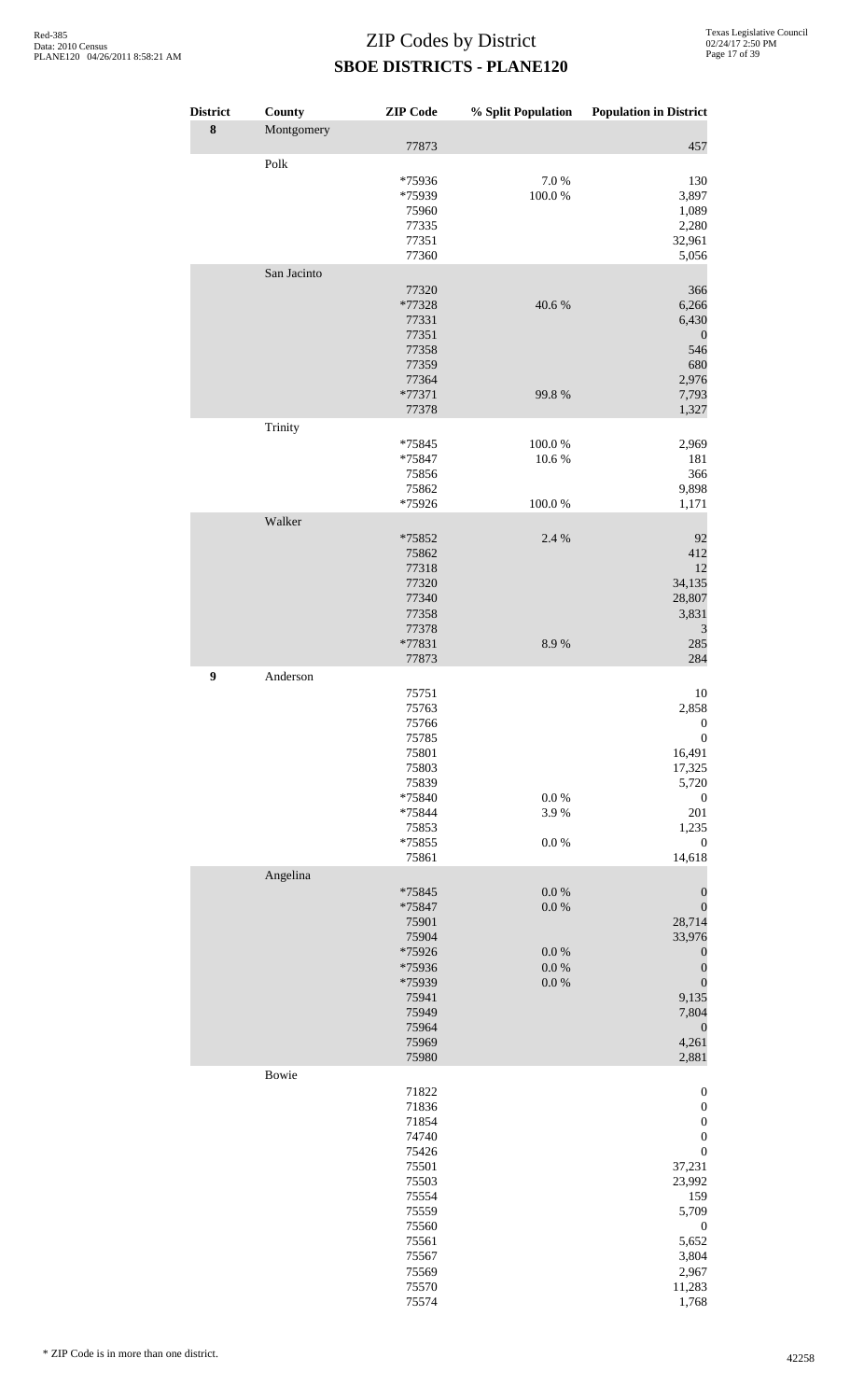| <b>District</b> | County   | <b>ZIP</b> Code                                                                                                                                                                            | % Split Population                                                    | <b>Population in District</b>                                                                                                                                                          |
|-----------------|----------|--------------------------------------------------------------------------------------------------------------------------------------------------------------------------------------------|-----------------------------------------------------------------------|----------------------------------------------------------------------------------------------------------------------------------------------------------------------------------------|
| $\overline{9}$  | Camp     | 75451                                                                                                                                                                                      |                                                                       | 1,499                                                                                                                                                                                  |
|                 |          | 75686                                                                                                                                                                                      |                                                                       | 10,902                                                                                                                                                                                 |
|                 | Cass     | 75501<br>75551<br>75555<br>75556<br>75560<br>75563<br>75566<br>75568<br>75572<br>75630<br>75656<br>75668                                                                                   |                                                                       | 209<br>9,290<br>1,955<br>893<br>1,280<br>5,488<br>992<br>460<br>4,486<br>1,076<br>4,335<br>$\mathbf{0}$                                                                                |
|                 | Cherokee | 75687<br>75757<br>75763<br>75766<br>75784<br>75785<br>75789<br>75925<br>75976                                                                                                              |                                                                       | 3,546<br>$\boldsymbol{0}$<br>24,086<br>446<br>12,672<br>4,828<br>3,537<br>1,726                                                                                                        |
|                 | Delta    | 75415<br>75428<br>75432<br>75448<br>75449<br>75450<br>75469<br>75482                                                                                                                       |                                                                       | 110<br>180<br>3,655<br>742<br>$\mathbf{0}$<br>44<br>500<br>$\boldsymbol{0}$                                                                                                            |
|                 | Fannin   | 75418<br>*75424<br>75438<br>75439<br>75446<br>75447<br>75449<br>*75452<br>75476<br>75479<br>75488<br>75490<br>*75491<br>75492                                                              | 2.0%<br>94.9%<br>11.3%                                                | 13,941<br>62<br>1,441<br>949<br>2,817<br>496<br>962<br>4,670<br>2,193<br>2,062<br>1,203<br>2,219<br>609<br>291                                                                         |
|                 | Franklin | 75457<br>75480<br>75487                                                                                                                                                                    |                                                                       | 7,007<br>1,658<br>658                                                                                                                                                                  |
|                 | Grayson  | 75494<br>74733<br>75020<br>75021<br>*75058<br>75076<br>75090<br>75092<br>75414<br>75459<br>75479<br>*75491<br>*75495<br>*76233<br>*76240<br>76245<br>*76258<br>76264<br>$*76271$<br>*76273 | 100.0%<br>88.4%<br>95.3%<br>84.8%<br>0.1 %<br>4.8%<br>92.6%<br>78.3 % | 1,282<br>$\boldsymbol{0}$<br>21,739<br>8,146<br>2,890<br>7,428<br>23,977<br>22,790<br>3,194<br>4,374<br>37<br>4,751<br>6,822<br>2,621<br>33<br>1,746<br>321<br>1,497<br>1,284<br>7,227 |
|                 | Gregg    | 75601<br>75602                                                                                                                                                                             |                                                                       | 14,164<br>18,078                                                                                                                                                                       |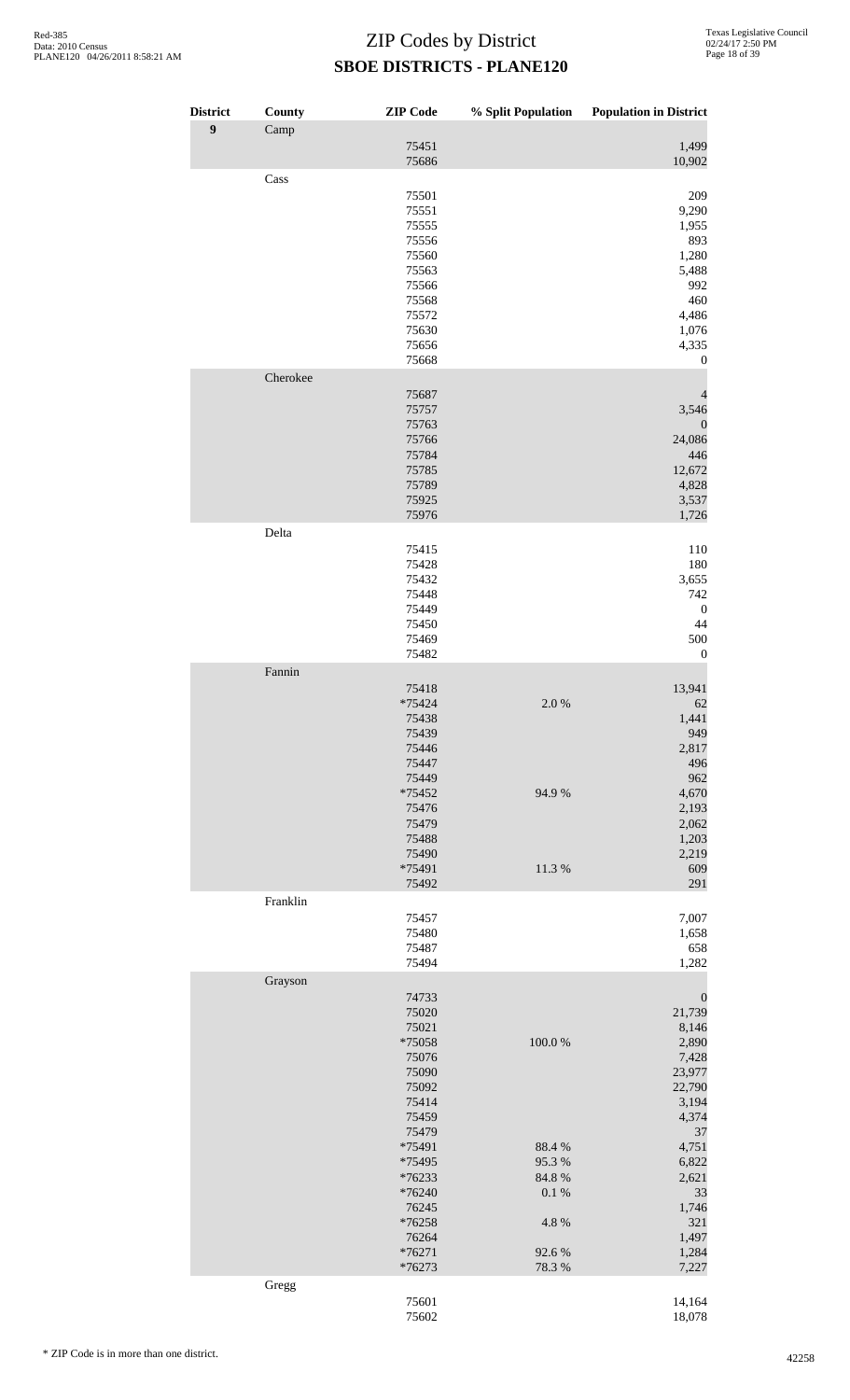| <b>District</b><br>$\boldsymbol{9}$ | County<br>Gregg | <b>ZIP</b> Code    | % Split Population     | <b>Population in District</b>        |
|-------------------------------------|-----------------|--------------------|------------------------|--------------------------------------|
|                                     |                 | 75603<br>75604     |                        | 4,208<br>29,340                      |
|                                     |                 | 75605<br>75645     |                        | 24,355<br>26                         |
|                                     |                 | 75647              |                        | 6,819                                |
|                                     |                 | 75662<br>75691     |                        | 17,964<br>14                         |
|                                     | Harrison        | 75693              |                        | 6,762                                |
|                                     |                 | 71060              |                        | $\boldsymbol{0}$                     |
|                                     |                 | 75601<br>75602     |                        | 1,718<br>5,315                       |
|                                     |                 | 75605<br>75640     |                        | 4,002<br>1,215                       |
|                                     |                 | 75650              |                        | 8,454                                |
|                                     |                 | 75651<br>75657     |                        | 2,016<br>402                         |
|                                     |                 | 75661<br>75670     |                        | 2,616<br>17,248                      |
|                                     |                 | 75672<br>75692     |                        | 17,270<br>5,375                      |
|                                     | Henderson       |                    |                        |                                      |
|                                     |                 | 75124<br>75143     |                        | 3,451<br>7,519                       |
|                                     |                 | $*75144$<br>75147  | $0.0\ \%$              | $\boldsymbol{0}$<br>188              |
|                                     |                 | 75148              |                        | 5,948                                |
|                                     |                 | 75156<br>75163     |                        | 15,361<br>2,301                      |
|                                     |                 | 75751<br>75752     |                        | 16,891<br>7,005                      |
|                                     |                 | 75756<br>75758     |                        | 3,279<br>8,661                       |
|                                     |                 | 75763              |                        | 3,038                                |
|                                     |                 | 75770<br>75778     |                        | 2,707<br>2,183                       |
|                                     | Hopkins         | 75853              |                        | $\boldsymbol{0}$                     |
|                                     |                 | 75420<br>75431     |                        | 308<br>3,710                         |
|                                     |                 | 75432              |                        | $\boldsymbol{0}$                     |
|                                     |                 | 75433<br>75437     |                        | 3,953<br>209                         |
|                                     |                 | 75471<br>75478     |                        | 1,153<br>486                         |
|                                     |                 | 75481<br>75482     |                        | 218<br>25,124                        |
|                                     | Hunt            |                    |                        |                                      |
|                                     |                 | 75135<br>75160     |                        | 5,845<br>1,419                       |
|                                     |                 | 75169<br>*75189    | 23.2 %                 | 1,751<br>5,386                       |
|                                     |                 | 75401<br>75402     |                        | 18,387<br>16,323                     |
|                                     |                 | 75422              |                        | 2,764                                |
|                                     |                 | 75423<br>75428     |                        | 2,647<br>9,787                       |
|                                     |                 | *75442<br>75449    | 13.4 %                 | 1,202<br>225                         |
|                                     |                 | *75452<br>75453    | 3.5 %                  | 170<br>2,742                         |
|                                     |                 | 75474              |                        | 14,674                               |
|                                     | Kaufman         | 75496              |                        | 2,807                                |
|                                     |                 | 75114<br>75126     |                        | 4,767<br>33,652                      |
|                                     |                 | 75142<br>75143     |                        | 19,325<br>6,086                      |
|                                     |                 | 75147              |                        | 3,671                                |
|                                     |                 | 75156<br>75157     |                        | $\,$ 8 $\,$<br>217                   |
|                                     |                 | *75158<br>*75159   | 100.0%<br>11.8 %       | 4,435<br>2,163                       |
|                                     |                 | 75160              |                        | 22,033                               |
|                                     |                 | 75161<br>75169     |                        | 6,171<br>583                         |
|                                     |                 | $*75181$<br>*75182 | $0.0\ \%$<br>$0.0\ \%$ | $\boldsymbol{0}$<br>$\boldsymbol{0}$ |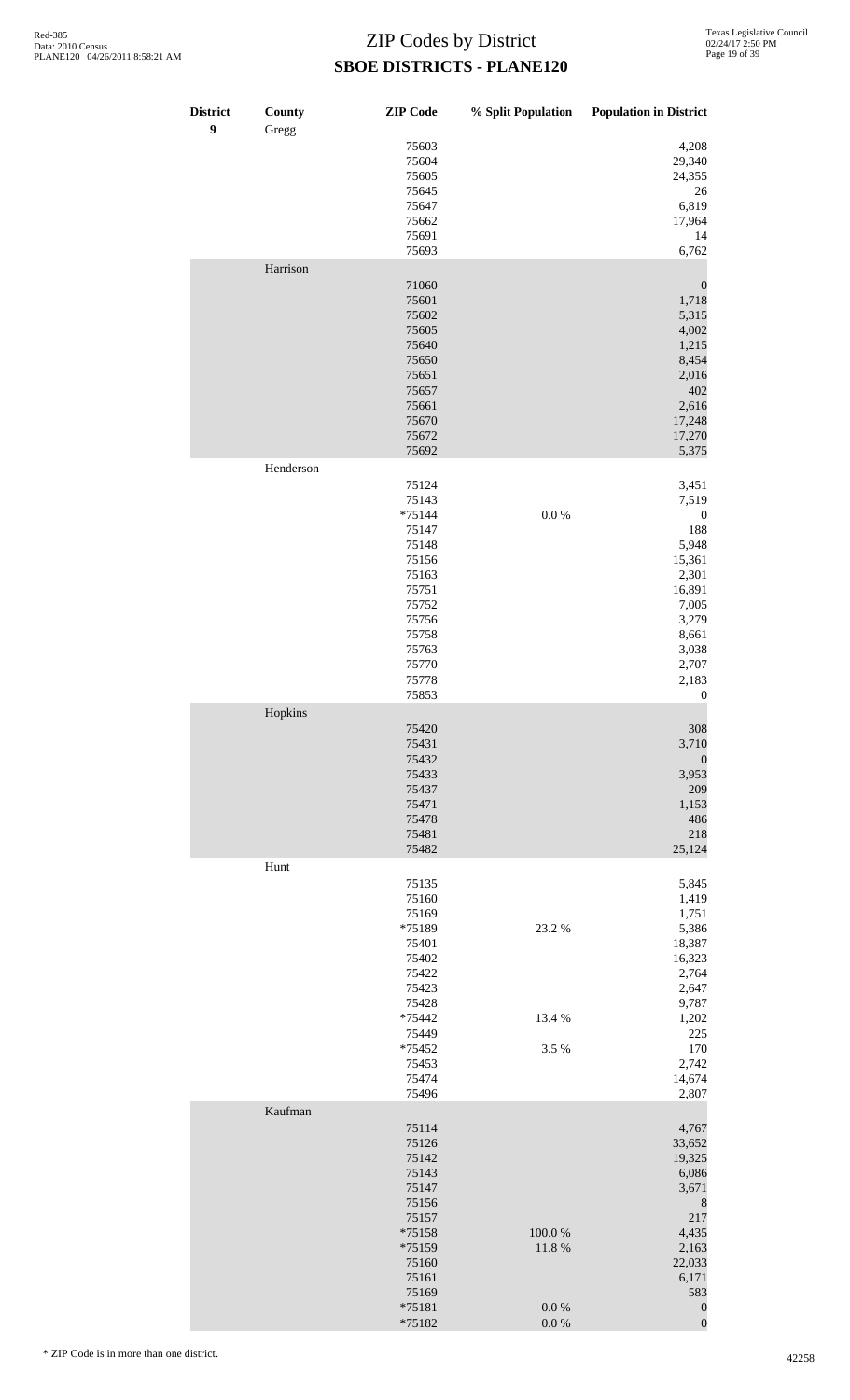| <b>District</b>  | County      | <b>ZIP</b> Code  | % Split Population | <b>Population in District</b>        |
|------------------|-------------|------------------|--------------------|--------------------------------------|
| $\boldsymbol{9}$ | Kaufman     | 75474            |                    | 239                                  |
|                  | Lamar       | 74727            |                    | $\boldsymbol{0}$<br>$\boldsymbol{0}$ |
|                  |             | 74738<br>75411   |                    | 887                                  |
|                  |             | 75416            |                    | 2,928                                |
|                  |             | 75421            |                    | 1,014                                |
|                  |             | 75432            |                    | $\boldsymbol{0}$                     |
|                  |             | 75435            |                    | 1,188                                |
|                  |             | 75436            |                    | 427                                  |
|                  |             | 75446            |                    | 217                                  |
|                  |             | 75460<br>75462   |                    | 23,221                               |
|                  |             | 75468            |                    | 10,936<br>972                        |
|                  |             | 75470            |                    | 364                                  |
|                  |             | 75473            |                    | 3,986                                |
|                  |             | 75477            |                    | 1,104                                |
|                  |             | 75486<br>75488   |                    | 2,549<br>$\boldsymbol{0}$            |
|                  | Marion      |                  |                    |                                      |
|                  |             | 75555            |                    | $\boldsymbol{0}$                     |
|                  |             | 75630            |                    | 1,355                                |
|                  |             | 75640            |                    | 42                                   |
|                  |             | 75651<br>75657   |                    | 33<br>8,093                          |
|                  |             | 75661            |                    | $\mathbf{0}$                         |
|                  |             | 75668            |                    | 210                                  |
|                  |             | 75683            |                    | 813                                  |
|                  | Morris      |                  |                    |                                      |
|                  |             | 75487            |                    | 6                                    |
|                  |             | 75568<br>75571   |                    | 2,567<br>2,012                       |
|                  |             | 75638            |                    | 6,125                                |
|                  |             | 75656            |                    | 487                                  |
|                  |             | 75668            |                    | 1,737                                |
|                  | Nacogdoches | 75760            |                    | 2,205                                |
|                  |             | *75937           | 100.0%             | 2,354                                |
|                  |             | 75943            |                    | 1,192                                |
|                  |             | 75944            |                    | 807                                  |
|                  |             | 75946            |                    | 2,839                                |
|                  |             | 75961            |                    | 14,096                               |
|                  |             | 75962            |                    | 3,125                                |
|                  |             | 75964<br>75965   |                    | 20,493<br>17,413                     |
|                  | Panola      |                  |                    |                                      |
|                  |             | 75631            |                    | 2,758                                |
|                  |             | 75633            |                    | 14,378                               |
|                  |             | 75639<br>75643   |                    | 3,486<br>964                         |
|                  |             | 75652            |                    | 28                                   |
|                  |             | 75669            |                    | 1,193                                |
|                  |             | 75672            |                    | 44                                   |
|                  |             | 75691            |                    | 266                                  |
|                  |             | 75692<br>75974   |                    | 5<br>674                             |
|                  | Rains       |                  |                    |                                      |
|                  |             | 75127            |                    | $\boldsymbol{0}$                     |
|                  |             | 75410            |                    | 1,713                                |
|                  |             | 75440            |                    | 4,849                                |
|                  |             | 75453<br>75472   |                    | 196<br>4,156                         |
|                  | Red River   |                  |                    |                                      |
|                  |             | 74764            |                    | $\boldsymbol{0}$                     |
|                  |             | 75412<br>75417   |                    | 828<br>2,582                         |
|                  |             | 75426            |                    | 5,257                                |
|                  |             | 75435            |                    | 153                                  |
|                  |             | 75436            |                    | 1,685                                |
|                  |             | 75487            |                    | 77                                   |
|                  |             | 75550<br>75554   |                    | 761<br>1,517                         |
|                  | Rockwall    |                  |                    |                                      |
|                  |             | 75032            |                    | 27,862                               |
|                  |             | *75087           | 99.4%              | 28,244                               |
|                  |             | *75088<br>*75089 | 17.9%<br>$5.0\ \%$ | 4,392<br>1,516                       |
|                  |             |                  |                    |                                      |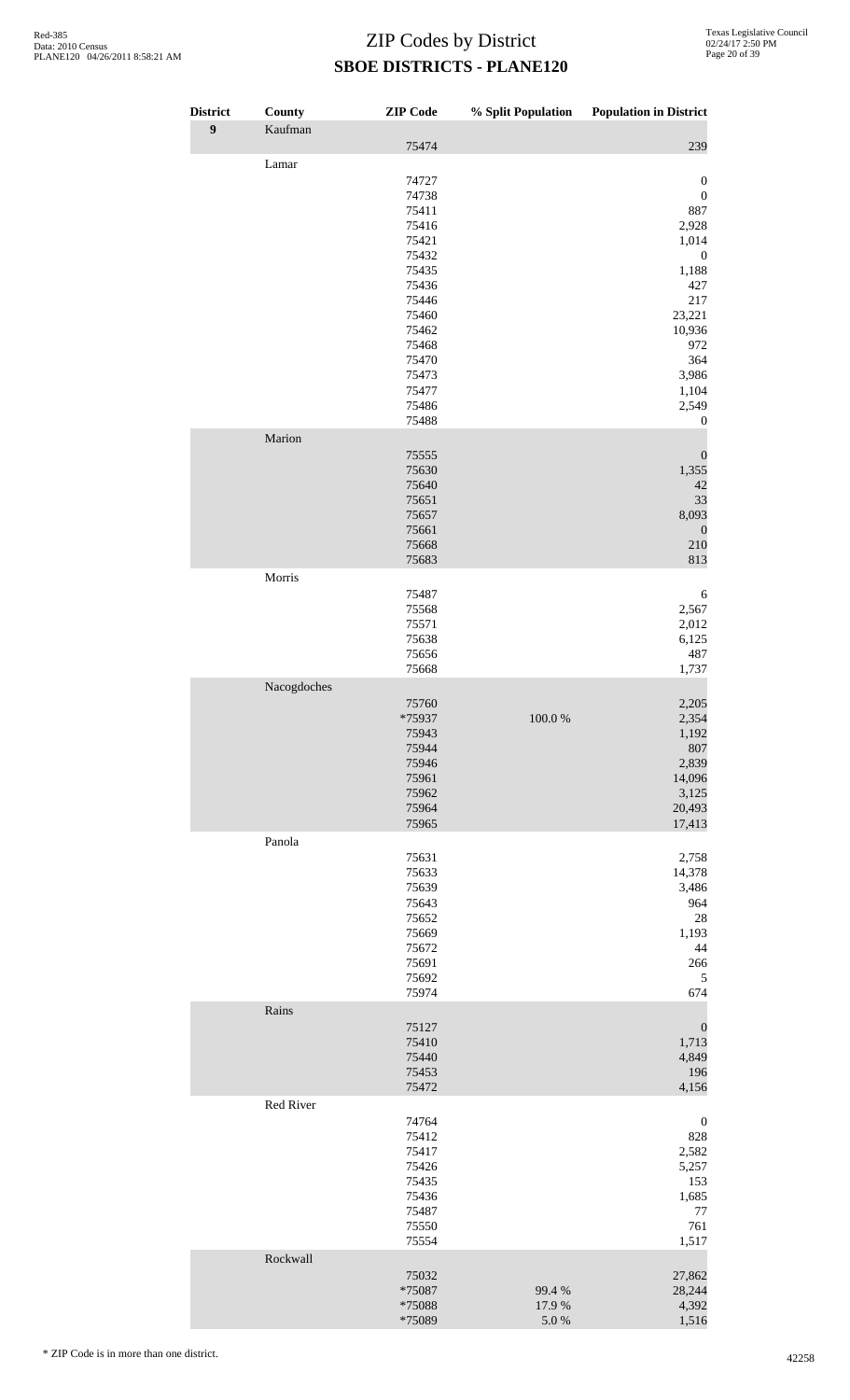| <b>District</b><br>$\boldsymbol{9}$ | County<br>Rockwall | <b>ZIP</b> Code          | % Split Population | <b>Population in District</b> |
|-------------------------------------|--------------------|--------------------------|--------------------|-------------------------------|
|                                     |                    | *75098<br>75126<br>75160 | 2.8 %              | 1,351<br>29<br>35             |
|                                     |                    | *75189                   | 64.2 %             | 14,908                        |
|                                     | Rusk               | 75603                    |                    | 1,227                         |
|                                     |                    | 75652                    |                    | 17,428                        |
|                                     |                    | 75654                    |                    | 11,967                        |
|                                     |                    | 75662                    |                    | 7,101                         |
|                                     |                    | 75667<br>75681           |                    | 2,932<br>1,995                |
|                                     |                    | 75684                    |                    | 6,416                         |
|                                     |                    | 75687                    |                    | 40                            |
|                                     |                    | 75689<br>75691           |                    | 416<br>3,018                  |
|                                     |                    | 75760                    |                    | 2                             |
|                                     |                    | 75784                    |                    | 24                            |
|                                     |                    | 75946                    |                    | 764                           |
|                                     | Shelby             | 75935                    |                    | 13,352                        |
|                                     |                    | 75954                    |                    | 3,147                         |
|                                     |                    | 75973                    |                    | 3,178                         |
|                                     |                    | 75974                    |                    | 1,962                         |
|                                     | Smith              | 75975                    |                    | 3,809                         |
|                                     |                    | 75140                    |                    | 6                             |
|                                     |                    | 75410                    |                    | $\boldsymbol{0}$              |
|                                     |                    | 75647                    |                    | 1,795                         |
|                                     |                    | 75662<br>75684           |                    | 476<br>743                    |
|                                     |                    | 75701                    |                    | 33,521                        |
|                                     |                    | 75702                    |                    | 26,581                        |
|                                     |                    | 75703                    |                    | 37,301                        |
|                                     |                    | 75704<br>75705           |                    | 8,200<br>2,311                |
|                                     |                    | 75706                    |                    | 9,256                         |
|                                     |                    | 75707                    |                    | 14,365                        |
|                                     |                    | 75708<br>75709           |                    | 6,957<br>5,056                |
|                                     |                    | 75750                    |                    | 3,980                         |
|                                     |                    | 75755                    |                    | $\boldsymbol{0}$              |
|                                     |                    | 75757                    |                    | 6,076                         |
|                                     |                    | 75762<br>75765           |                    | 11,980<br>$\boldsymbol{0}$    |
|                                     |                    | 75771                    |                    | 18,544                        |
|                                     |                    | 75773                    |                    | 886                           |
|                                     |                    | 75789                    |                    | 4,660                         |
|                                     |                    | 75790<br>75791           |                    | 91<br>13,237                  |
|                                     |                    | 75792                    |                    | 2,890                         |
|                                     |                    | 75798                    |                    | 98                            |
|                                     |                    | 75799                    |                    | 704                           |
|                                     | <b>Titus</b>       | 75455                    |                    | 24,810                        |
|                                     |                    | 75487                    |                    | 1,266                         |
|                                     |                    | 75493                    |                    | 1,736                         |
|                                     |                    | 75558<br>75638           |                    | 2,061<br>$\boldsymbol{0}$     |
|                                     |                    | 75686                    |                    | 2,461                         |
|                                     | Upshur             |                          |                    |                               |
|                                     |                    | 75451                    |                    | 6                             |
|                                     |                    | 75494<br>75604           |                    | 131<br>184                    |
|                                     |                    | 75605                    |                    | 50                            |
|                                     |                    | 75640                    |                    | 3,520                         |
|                                     |                    | 75644<br>75645           |                    | 10,933<br>10,129              |
|                                     |                    | 75647                    |                    | 4,780                         |
|                                     |                    | 75668                    |                    | $\boldsymbol{0}$              |
|                                     |                    | 75683                    |                    | 3,318                         |
|                                     |                    | 75686<br>75755           |                    | 828<br>5,375                  |
|                                     |                    | 75765                    |                    | 55                            |
|                                     |                    | 75792                    |                    | $\boldsymbol{0}$              |
|                                     | Van Zandt          |                          |                    |                               |
|                                     |                    | 75103<br>75117           |                    | 13,901<br>4,071               |
|                                     |                    | 75127                    |                    | 2,123                         |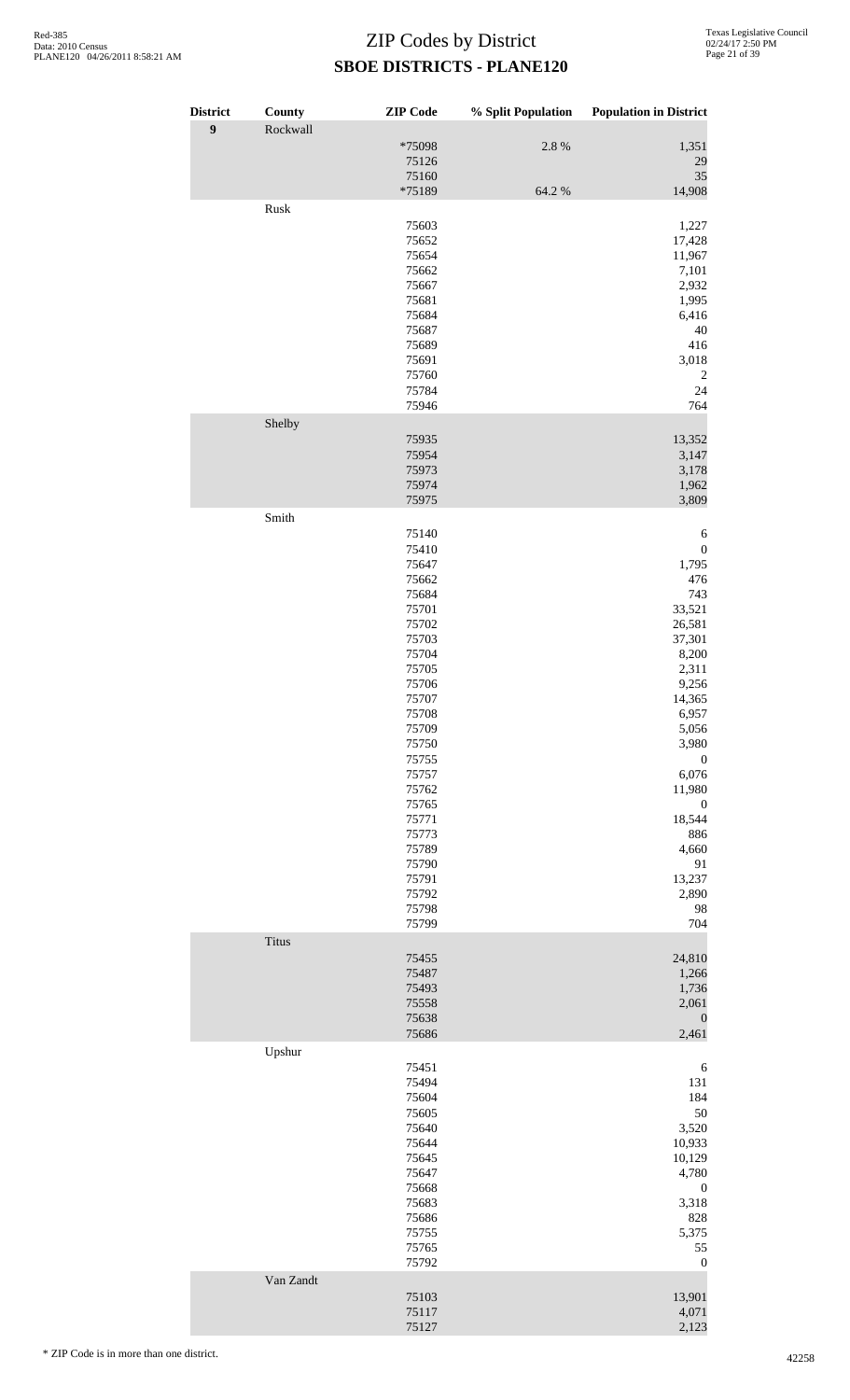| <b>District</b><br>$\boldsymbol{9}$ | County<br>Van Zandt | <b>ZIP</b> Code | % Split Population | <b>Population in District</b> |
|-------------------------------------|---------------------|-----------------|--------------------|-------------------------------|
|                                     |                     | 75140           |                    | 6,000                         |
|                                     |                     | 75147           |                    | 2,329                         |
|                                     |                     | 75161<br>75169  |                    | $\boldsymbol{0}$<br>11,239    |
|                                     |                     | 75410           |                    | $\boldsymbol{0}$              |
|                                     |                     | 75440           |                    | $\boldsymbol{0}$              |
|                                     |                     | 75752           |                    | 18                            |
|                                     |                     | 75754<br>75758  |                    | 5,992<br>124                  |
|                                     |                     | 75778           |                    | 1,393                         |
|                                     |                     | 75790           |                    | 5,389                         |
|                                     | Wood                |                 |                    |                               |
|                                     |                     | 75140<br>75410  |                    | $\boldsymbol{0}$<br>4,448     |
|                                     |                     | 75431           |                    | 462                           |
|                                     |                     | 75440           |                    | 133                           |
|                                     |                     | 75480<br>75494  |                    | 186<br>7,744                  |
|                                     |                     | 75497           |                    | 2,691                         |
|                                     |                     | 75765           |                    | 8,406                         |
|                                     |                     | 75771           |                    | $\boldsymbol{0}$              |
|                                     |                     | 75773<br>75783  |                    | 9,948<br>7,946                |
| 10                                  | Austin              |                 |                    |                               |
|                                     |                     | 77418           |                    | 9,477                         |
|                                     |                     | *77423          | $0.0\ \%$          | $\boldsymbol{0}$              |
|                                     |                     | 77426<br>*77434 | $0.0\ \%$          | 158<br>$\boldsymbol{0}$       |
|                                     |                     | 77445           |                    | $\boldsymbol{0}$              |
|                                     |                     | $*77474$        | 99.6%              | 12,975                        |
|                                     |                     | *77485          | 51.4 %             | 2,222                         |
|                                     |                     | *77833<br>77835 | 1.2 %              | 330<br>87                     |
|                                     |                     | 78931           |                    | 383                           |
|                                     |                     | *78933          | 44.2 %             | 669                           |
|                                     |                     | *78940<br>78944 | 8.3%               | 168<br>587                    |
|                                     |                     | *78950          | 63.5 %             | 1,322                         |
|                                     |                     | 78954           |                    | 39                            |
|                                     | Bastrop             |                 |                    |                               |
|                                     |                     | 78602<br>*78612 | 94.3 %             | 25,286<br>10,388              |
|                                     |                     | *78616          | 38.5 %             | 2,861                         |
|                                     |                     | *78617          | 20.2 %             | 4,508                         |
|                                     |                     | *78621<br>78650 | 71.8%              | 15,356<br>1,428               |
|                                     |                     | *78653          | 0.9%               | 150                           |
|                                     |                     | 78659           |                    | 2,533                         |
|                                     |                     | *78662<br>78941 | 86.3%              | 1,929<br>103                  |
|                                     |                     | 78942           |                    | 44                            |
|                                     |                     | *78953          | 70.6%              | 606                           |
|                                     |                     | 78957           |                    | 8,923                         |
|                                     | Bell                | *78959          | 2.9%               | 56                            |
|                                     |                     | 76501           |                    | 17,567                        |
|                                     |                     | 76502           |                    | 31,224                        |
|                                     |                     | 76504           |                    | 23,660                        |
|                                     |                     | 76511<br>76513  |                    | 966<br>34,525                 |
|                                     |                     | 76519           |                    | 273                           |
|                                     |                     | 76527           |                    | 169                           |
|                                     |                     | *76528<br>76534 | 1.4 %              | 327<br>2,449                  |
|                                     |                     | 76537           |                    | 95                            |
|                                     |                     | *76539          | 17.8 %             | 1,364                         |
|                                     |                     | 76541<br>76542  |                    | 19,279<br>39,625              |
|                                     |                     | 76543           |                    | 30,342                        |
|                                     |                     | *76544          | 51.1%              | 15,293                        |
|                                     |                     | 76548           |                    | 26,447                        |
|                                     |                     | *76549<br>76554 | 99.6%              | 44,488<br>2,057               |
|                                     |                     | *76557          | 31.2%              | 1,620                         |
|                                     |                     | 76559           |                    | 4,963                         |
|                                     |                     | 76569<br>76571  |                    | 2,453<br>6,798                |
|                                     |                     | 76579           |                    | 4,251                         |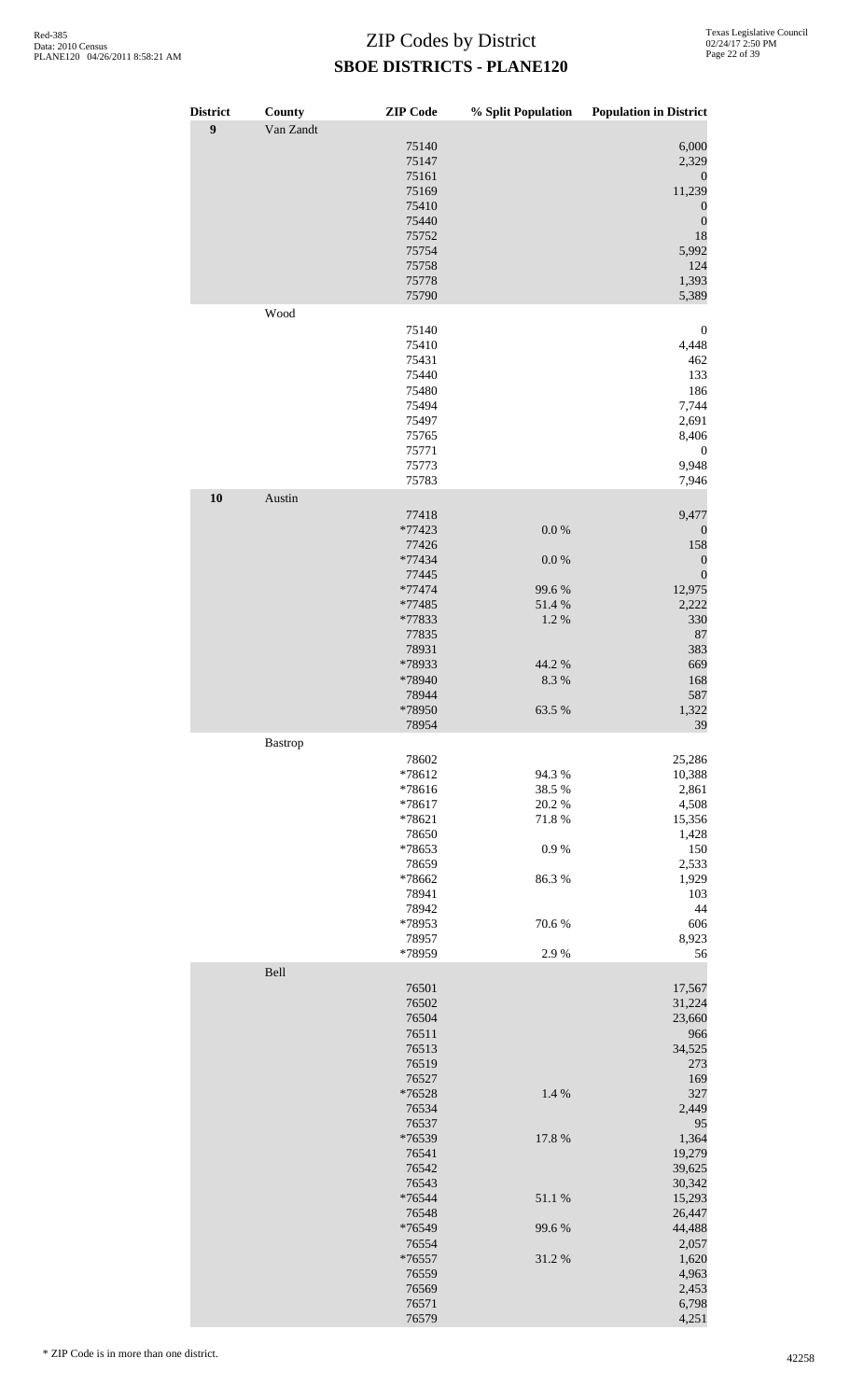| <b>District</b><br>10 | County<br>Burleson | <b>ZIP</b> Code | % Split Population | <b>Population in District</b> |
|-----------------------|--------------------|-----------------|--------------------|-------------------------------|
|                       |                    | 76556           |                    | $\boldsymbol{0}$              |
|                       |                    | *77807          | $0.0\ \%$          | $\boldsymbol{0}$              |
|                       |                    | *77836          | $100.0~\%$         | 11,471                        |
|                       |                    | *77845          | 0.0 %              | $\boldsymbol{0}$              |
|                       |                    | 77853           |                    | $\boldsymbol{0}$              |
|                       |                    | *77859          | $0.0\ \%$          | $\boldsymbol{0}$              |
|                       |                    | *77868          | $0.0\ \%$          | $\boldsymbol{0}$              |
|                       |                    | *77879          | $100.0~\%$         | 5,716                         |
|                       |                    | 78946           |                    | $\boldsymbol{0}$              |
|                       | <b>Burnet</b>      |                 |                    |                               |
|                       |                    | 76527           |                    | 11                            |
|                       |                    | *76539          | 5.2 %              | 401                           |
|                       |                    | *76550          | 6.9%               | 763                           |
|                       |                    | 78605           |                    | 5,016                         |
|                       |                    | 78608           |                    | 819                           |
|                       |                    | *78611          | 98.8%              | 13,196                        |
|                       |                    | *78639          | 11.0%              | 792                           |
|                       |                    | 78642           |                    | 133                           |
|                       |                    | *78654          | 96.5 %             | 16,814                        |
|                       |                    | *78657          | 39.7%              | 2,243                         |
|                       |                    | *78669          | 32.7 %             | 2,562                         |
|                       | Falls              |                 |                    |                               |
|                       |                    | 76501           |                    | 52                            |
|                       |                    | *76524          | 19.9%              | 620                           |
|                       |                    |                 |                    |                               |
|                       |                    | 76570           |                    | 2,557                         |
|                       |                    | 76579           |                    | 15                            |
|                       |                    | 76632           |                    | 1,895                         |
|                       |                    | 76653           |                    | 103                           |
|                       |                    | *76655          | 5.4 %              | 422                           |
|                       |                    | 76656           |                    | 2,385                         |
|                       |                    | 76661           |                    | 8,530                         |
|                       |                    | *76664          | $0.1~\%$           | $\sqrt{2}$                    |
|                       |                    | 76680           |                    | 502                           |
|                       |                    | *76682          | 27.5 %             | 783                           |
|                       | Fayette            |                 |                    |                               |
|                       |                    | 77835           |                    | 10                            |
|                       |                    | 78932           |                    | 483                           |
|                       |                    | *78934          | $0.0\ \%$          | $\boldsymbol{0}$              |
|                       |                    | 78938           |                    | 363                           |
|                       |                    | *78940          | 79.0%              | 1,599                         |
|                       |                    | 78941           |                    | 2,795                         |
|                       |                    | 78942           |                    | 128                           |
|                       |                    | 78945           |                    | 10,691                        |
|                       |                    | 78946           |                    | 267                           |
|                       |                    |                 |                    |                               |
|                       |                    | 78949           |                    | 436                           |
|                       |                    | *78950          | 1.0%               | 21                            |
|                       |                    | 78954           |                    | 1,123                         |
|                       |                    | *78956          | 94.5 %             | 5,093                         |
|                       |                    | 78957           |                    | 203                           |
|                       |                    | *78959          | 6.6%               | 128                           |
|                       |                    | *78962          | 5.8 %              | 300                           |
|                       |                    | 78963           |                    | 914                           |
|                       | Freestone          |                 |                    |                               |
|                       |                    | 75831           |                    | 363                           |
|                       |                    | 75838           |                    | 345                           |
|                       |                    | *75840          | 100.0%             | 7,324                         |
|                       |                    | *75855          | 49.8%              | 1,405                         |
|                       |                    | *75859          | 80.9%              | 1,373                         |
|                       |                    | 75860           |                    | 7,395                         |
|                       |                    | 76693           |                    | 1,611                         |
|                       | Lee                |                 |                    |                               |
|                       |                    | 77853           |                    | 832                           |
|                       |                    | *78621          | 2.7 %              | 569                           |
|                       |                    | 78659           |                    | 294                           |
|                       |                    | 78942           |                    | 8,683                         |
|                       |                    | 78946           |                    | 531                           |
|                       |                    | 78947           |                    | 4,308                         |
|                       |                    | 78948           |                    | 1,395                         |
|                       | Leon               |                 |                    |                               |
|                       |                    | 75831           |                    | 4,282                         |
|                       |                    | 75833           |                    | 3,519                         |
|                       |                    | 75846           |                    | 1,710                         |
|                       |                    |                 |                    | 689                           |
|                       |                    | 75850           |                    |                               |
|                       |                    | *75855<br>77865 | 50.2%              | 1,419                         |
|                       |                    |                 |                    | 2,098                         |
|                       |                    | 77871           |                    | 3,084                         |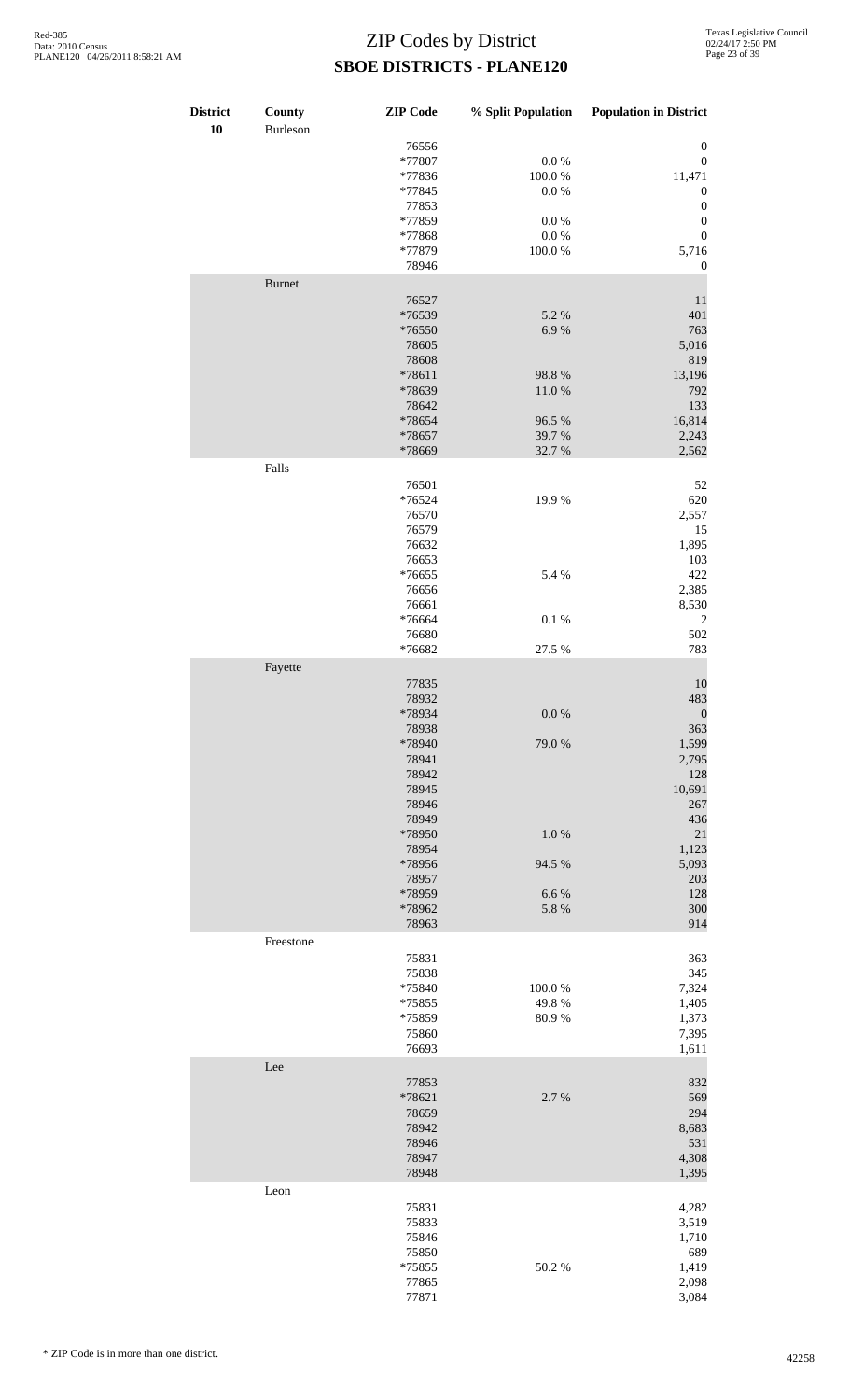| <b>District</b><br>10 | <b>County</b><br>Limestone | <b>ZIP</b> Code                                                                                                            | % Split Population                                     | <b>Population in District</b>                                                                                                                     |
|-----------------------|----------------------------|----------------------------------------------------------------------------------------------------------------------------|--------------------------------------------------------|---------------------------------------------------------------------------------------------------------------------------------------------------|
|                       |                            | 75846<br>75860<br>76635<br>76642<br>76653<br>*76664<br>76667<br>76678<br>76687<br>76693                                    | 8.1 %                                                  | 661<br>$\boldsymbol{0}$<br>1,291<br>6,644<br>937<br>268<br>10,954<br>612<br>2,001<br>16                                                           |
|                       | Madison                    |                                                                                                                            |                                                        |                                                                                                                                                   |
|                       |                            | *75851<br>*75852<br>*77808<br>*77831<br>*77859<br>77864<br>77871<br>*77872                                                 | 0.0 %<br>97.6%<br>0.0 %<br>2.9%<br>$0.0\ \%$<br>100.0% | $\boldsymbol{0}$<br>3,803<br>$\boldsymbol{0}$<br>93<br>$\boldsymbol{0}$<br>7,186<br>566<br>2,016                                                  |
|                       | Milam                      |                                                                                                                            |                                                        |                                                                                                                                                   |
|                       |                            | 76511<br>76518<br>76519<br>76520<br>76523<br>76530<br>76534<br>76556<br>76567<br>76569<br>76570<br>76577<br>76578<br>77857 |                                                        | 388<br>1,571<br>621<br>8,080<br>63<br>$\,8\,$<br>82<br>1,628<br>8,399<br>$\boldsymbol{0}$<br>$\boldsymbol{0}$<br>3,201<br>$\boldsymbol{0}$<br>716 |
|                       | Robertson                  |                                                                                                                            |                                                        |                                                                                                                                                   |
|                       |                            | 76519<br>76556<br>76629<br>*77807<br>$*77808$<br>77837<br>77856<br>*77859                                                  | 5.7%<br>6.1%<br>92.4 %                                 | $\boldsymbol{0}$<br>$\boldsymbol{0}$<br>1,978<br>562<br>653<br>1,523<br>5,194<br>6,712                                                            |
|                       | Travis                     |                                                                                                                            |                                                        |                                                                                                                                                   |
|                       |                            | 78613<br>78615<br>*78620<br>*78621<br>78634<br>78641<br>78645<br>*78653                                                    | 7.6%<br>23.0%<br>97.7%                                 | 8,473<br>621<br>1,062<br>4,918<br>384<br>7,554<br>9,720<br>16,311                                                                                 |
|                       |                            | *78654<br>78660                                                                                                            | 3.5 %                                                  | 608<br>70,535                                                                                                                                     |
|                       |                            | *78663<br>78664                                                                                                            | 3.1 %                                                  | 26<br>6,527                                                                                                                                       |
|                       |                            | *78669                                                                                                                     | 65.3%                                                  | 5,122                                                                                                                                             |
|                       |                            | *78723<br>*78724<br>78726<br>78727<br>78728<br>78729                                                                       | $0.0\ \%$<br>$0.6\ \%$                                 | $\boldsymbol{0}$<br>126<br>12,681<br>26,666<br>18,548<br>1,358                                                                                    |
|                       |                            | *78730                                                                                                                     | 100.0%                                                 | 7,952                                                                                                                                             |
|                       |                            | *78731<br>*78732                                                                                                           | 90.3%<br>100.0%                                        | 23,214<br>14,060                                                                                                                                  |
|                       |                            | *78733<br>78734                                                                                                            | $0.1~\%$                                               | 10<br>17,675                                                                                                                                      |
|                       |                            | *78736<br>*78738                                                                                                           | $0.0\ \%$<br>99.8%                                     | $\boldsymbol{0}$<br>13,268                                                                                                                        |
|                       |                            | 78750<br>*78751                                                                                                            | 4.9%                                                   | 14,858<br>716                                                                                                                                     |
|                       |                            | 78752                                                                                                                      |                                                        | 17,121                                                                                                                                            |
|                       |                            | 78753<br>78754                                                                                                             |                                                        | 45,168<br>14,467                                                                                                                                  |
|                       |                            | *78756<br>78757                                                                                                            | $0.0\ \%$                                              | $\boldsymbol{0}$<br>21,722                                                                                                                        |
|                       |                            | 78758                                                                                                                      |                                                        | 47,856                                                                                                                                            |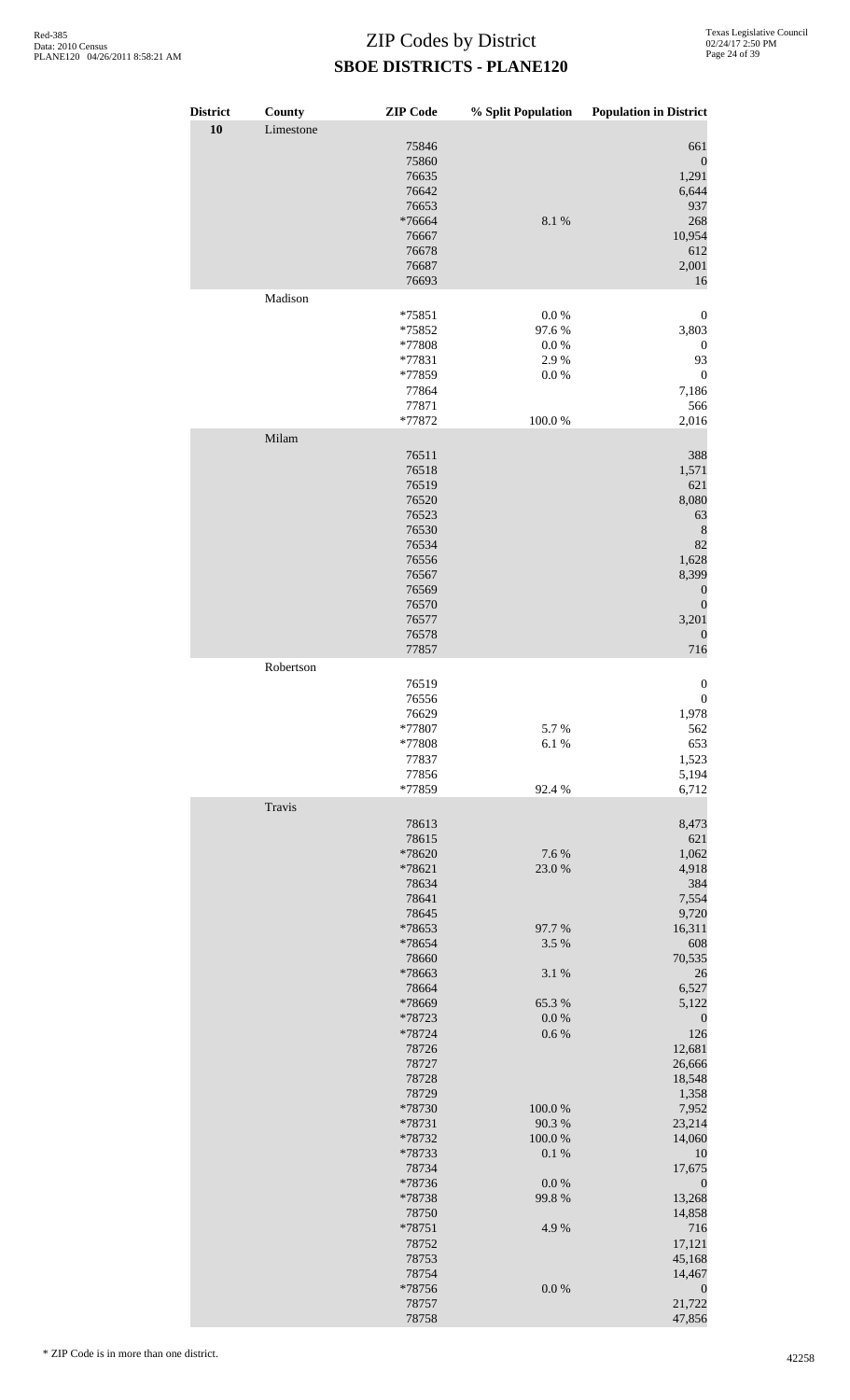| <b>District</b> | County     | <b>ZIP</b> Code  | % Split Population | <b>Population in District</b> |
|-----------------|------------|------------------|--------------------|-------------------------------|
| 10              | Travis     |                  |                    |                               |
|                 | Waller     | 78759            |                    | 37,235                        |
|                 |            | *77355           | 2.9%               | 671                           |
|                 |            | *77363           | 6.2%               | 188                           |
|                 |            | 77418            |                    | $\boldsymbol{0}$              |
|                 |            | *77423<br>77426  | 96.2%              | 9,583<br>$\boldsymbol{0}$     |
|                 |            | 77445            |                    | 16,792                        |
|                 |            | *77447           | 31.2%              | 3,717                         |
|                 |            | *77474<br>*77484 | 0.0 %<br>79.7%     | $\boldsymbol{0}$<br>9,808     |
|                 |            | *77493           | 9.9%               | 2,331                         |
|                 |            | *77494           | 0.2%               | 115                           |
|                 | Washington | *77868           | $0.0\ \%$          | $\boldsymbol{0}$              |
|                 |            | 77426            |                    | 1,866                         |
|                 |            | 77445            |                    | $\boldsymbol{0}$              |
|                 |            | *77833           | 98.8%              | 27,313                        |
|                 |            | 77835<br>*77868  | $0.0\ \%$          | 2,219<br>$\boldsymbol{0}$     |
|                 |            | *77879           | $0.0\ \%$          | $\boldsymbol{0}$              |
|                 |            | *77880           | $100.0~\%$         | 1,834                         |
|                 |            | 78932<br>78946   |                    | 304<br>182                    |
|                 | Williamson |                  |                    |                               |
|                 |            | 76511            |                    | 2,190                         |
|                 |            | 76527            |                    | 3,771                         |
|                 |            | 76530<br>76537   |                    | 2,698<br>3,847                |
|                 |            | 76574            |                    | 17,918                        |
|                 |            | 76577            |                    | 94                            |
|                 |            | 76578<br>78613   |                    | 1,692<br>57,105               |
|                 |            | 78615            |                    | 820                           |
|                 |            | *78621           | 2.1 %              | 455                           |
|                 |            | 78626<br>78628   |                    | 25,930<br>24,601              |
|                 |            | 78633            |                    | 19,297                        |
|                 |            | 78634            |                    | 21,855                        |
|                 |            | 78641<br>78642   |                    | 36,467<br>9,415               |
|                 |            | *78653           | $0.0\ \%$          | $\boldsymbol{0}$              |
|                 |            | 78660            |                    | 30                            |
|                 |            | 78664<br>78665   |                    | 46,863<br>36,154              |
|                 |            | 78681            |                    | 49,696                        |
|                 |            | 78717            |                    | 22,538                        |
|                 |            | 78727<br>78728   |                    | 20<br>1,750                   |
|                 |            | 78729            |                    | 25,832                        |
|                 |            | 78750            |                    | 11,336                        |
|                 |            | 78759            |                    | 305                           |
| 11              | Dallas     | 75001            |                    | 11,887                        |
|                 |            | *75006           | 100.0%             | 46,782                        |
|                 |            | *75007           | 5.3 %              | 2,715                         |
|                 |            | *75019<br>75038  | 98.1%              | 38,405<br>30,358              |
|                 |            | *75039           | 100.0%             | 10,616                        |
|                 |            | *75061           | 24.3 %             | 13,004                        |
|                 |            | *75062<br>75063  | 100.0%             | 41,918<br>35,502              |
|                 |            | *75067           | 0.4%               | 244                           |
|                 |            | *75220           | 0.0 %              | $\boldsymbol{0}$              |
|                 |            | *75229<br>*75230 | 27.6 %<br>17.5 %   | 8,797<br>4,807                |
|                 |            | *75234           | 97.4 %             | 27,948                        |
|                 |            | *75240           | 33.2 %             | 8,979                         |
|                 |            | *75244<br>*75248 | 100.0%<br>29.6%    | 13,241<br>10,028              |
|                 |            | *75252           | 1.7%               | 407                           |
|                 |            | *75254           | 75.5 %             | 15,227                        |
|                 |            | 75261<br>*75287  | $0.0\ \%$          | $\boldsymbol{0}$<br>3         |
|                 |            | 76051            |                    | 108                           |
|                 | Parker     |                  |                    |                               |
|                 |            | 76008<br>*76020  | 41.0%              | 11,841<br>10,851              |
|                 |            |                  |                    |                               |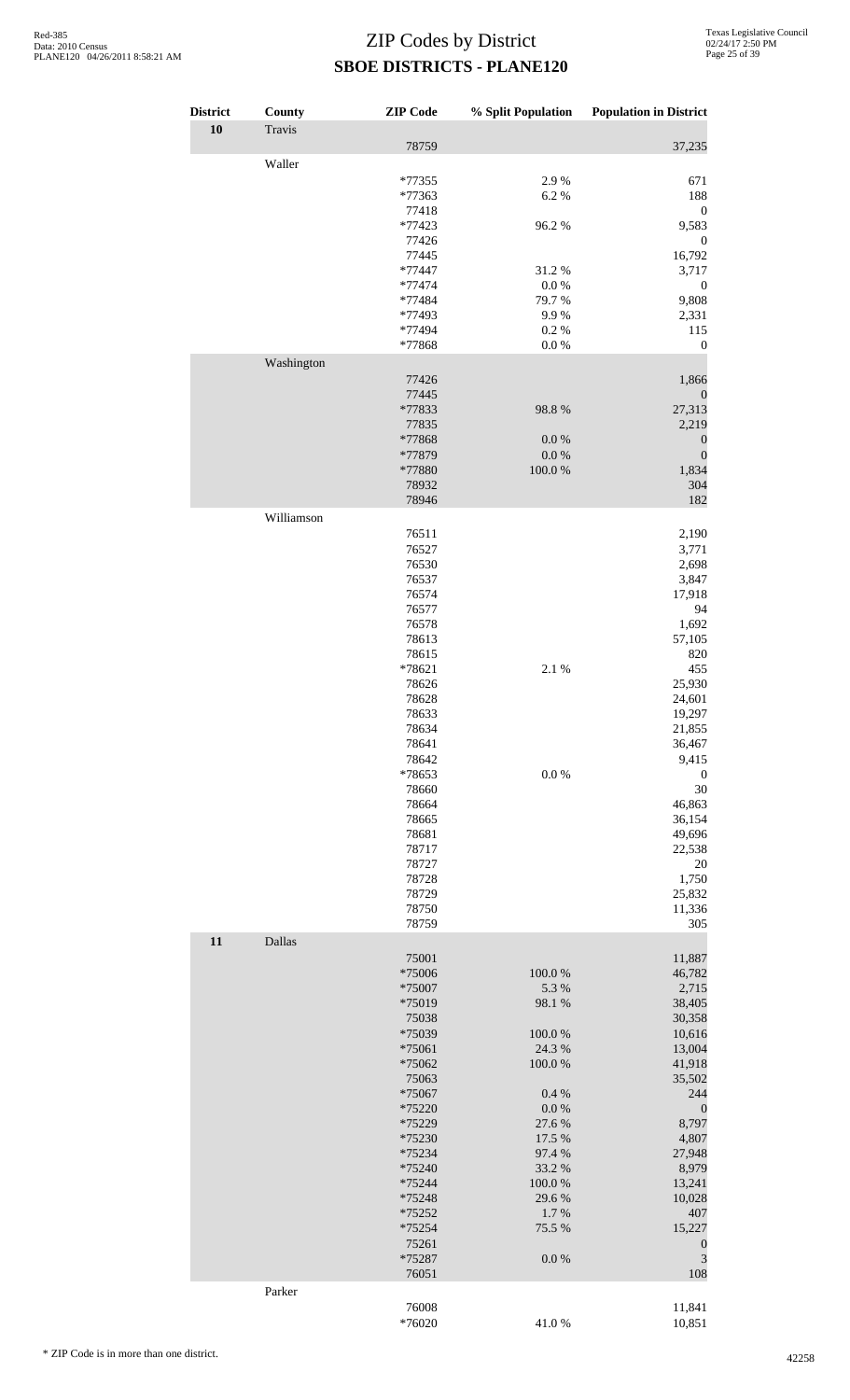| <b>District</b><br>11 | County<br>Parker | <b>ZIP</b> Code | % Split Population | <b>Population in District</b> |
|-----------------------|------------------|-----------------|--------------------|-------------------------------|
|                       |                  | *76023          | 3.3%               | 198                           |
|                       |                  | *76035          | 66.2%              | 970                           |
|                       |                  | *76049          | 1.9%               | 486                           |
|                       |                  | *76066          | 94.7%              | 2,823                         |
|                       |                  |                 |                    |                               |
|                       |                  | *76067          | 10.4 %             | 2,276                         |
|                       |                  | *76082          | 87.7%              | 15,789                        |
|                       |                  | 76085           |                    | 10,294                        |
|                       |                  | 76086           |                    | 18,347                        |
|                       |                  | *76087          | 98.6%              | 25,082                        |
|                       |                  | 76088           |                    | 11,557                        |
|                       |                  | 76108           |                    | 2,867                         |
|                       |                  | 76126           |                    | 640                           |
|                       |                  | *76462          | 26.7%              | 725                           |
|                       |                  | *76486          | 14.7%              | 242                           |
|                       |                  |                 |                    |                               |
|                       |                  | *76487          | 75.5 %             | 1,852                         |
|                       | Tarrant          | 76490           |                    | 87                            |
|                       |                  | *75022          | 0.9 %              | 206                           |
|                       |                  | *75028          | 0.0 %              | 6                             |
|                       |                  | *75050          | 19.3 %             | 7,804                         |
|                       |                  | *75054          | 83.0%              | 4,530                         |
|                       |                  |                 |                    |                               |
|                       |                  | *75062          | 0.0 %              | $\mathbf{1}$                  |
|                       |                  | 75261           |                    | $\overline{0}$                |
|                       |                  | *76001          | 54.3 %             | 16,441                        |
|                       |                  | *76002          | 8.5 %              | 2,600                         |
|                       |                  | 76006           |                    | 22,677                        |
|                       |                  | 76008           |                    | 2,197                         |
|                       |                  | $*76011$        | 48.5 %             | 10,601                        |
|                       |                  | *76012          | 27.7 %             | 7,115                         |
|                       |                  | *76013          | 22.0%              | 6,753                         |
|                       |                  | $*76015$        | 48.4%              | 8,054                         |
|                       |                  |                 |                    |                               |
|                       |                  | 76016           |                    | 30,852                        |
|                       |                  | $*76017$        | 65.6%              | 29,264                        |
|                       |                  | *76020          | 57.7 %             | 15,289                        |
|                       |                  | 76021           |                    | 33,798                        |
|                       |                  | 76022           |                    | 13,012                        |
|                       |                  | *76028          | 29.3 %             | 17,534                        |
|                       |                  | 76034           |                    | 22,620                        |
|                       |                  | $*76036$        | 87.9%              | 20,332                        |
|                       |                  | 76039           |                    | 32,925                        |
|                       |                  | 76040           |                    | 27,709                        |
|                       |                  |                 |                    |                               |
|                       |                  | 76051           |                    | 45,625                        |
|                       |                  | *76052          | 92.9%              | 14,842                        |
|                       |                  | 76053           |                    | 28,288                        |
|                       |                  | 76054           |                    | 11,832                        |
|                       |                  | 76060           |                    | 6,902                         |
|                       |                  | *76063          | 94.6%              | 58,137                        |
|                       |                  | *76071          | 11.1 %             | 365                           |
|                       |                  | *76092          | 97.2 %             | 26,507                        |
|                       |                  | *76102          | $0.0\ \%$          | $\boldsymbol{0}$              |
|                       |                  |                 |                    |                               |
|                       |                  | *76106          | 15.8%              | 5,593                         |
|                       |                  | *76107          | 55.3 %             | 14,348                        |
|                       |                  | 76108           |                    | 35,548                        |
|                       |                  | *76109          | 100.0%             | 22,224                        |
|                       |                  | $*76110$        | 15.7 %             | 4,791                         |
|                       |                  | $*76111$        | 79.9%              | 17,268                        |
|                       |                  | $*76114$        | 100.0%             | 26,271                        |
|                       |                  | $*76115$        | 51.1 %             | 10,347                        |
|                       |                  | $*76116$        | 100.0%             | 46,218                        |
|                       |                  | $*76117$        | 97.4 %             | 30,644                        |
|                       |                  |                 |                    |                               |
|                       |                  | $*76118$        | 99.7%              | 13,963                        |
|                       |                  | *76119          | 3.7%               | 1,581                         |
|                       |                  | *76120          | 18.4%              | 2,822                         |
|                       |                  | 76122           |                    | 260                           |
|                       |                  | 76123           |                    | 28,622                        |
|                       |                  | 76126           |                    | 18,679                        |
|                       |                  | 76127           |                    | 502                           |
|                       |                  | 76129           |                    | 2,384                         |
|                       |                  | 76131           |                    | 27,836                        |
|                       |                  | 76132           |                    | 24,709                        |
|                       |                  |                 |                    |                               |
|                       |                  | 76133           |                    | 48,943                        |
|                       |                  | *76134          | 73.4 %             | 17,173                        |
|                       |                  | 76135           |                    | 20,866                        |
|                       |                  | 76137           |                    | 54,193                        |
|                       |                  | *76140          | 31.6%              | 8,253                         |
|                       |                  | 76148           |                    | 24,158                        |
|                       |                  | 76155           |                    | 3,248                         |
|                       |                  | *76164          | 3.4 %              | 563                           |
|                       |                  |                 |                    |                               |
|                       |                  | $*76177$        | 90.3%              | 5,771                         |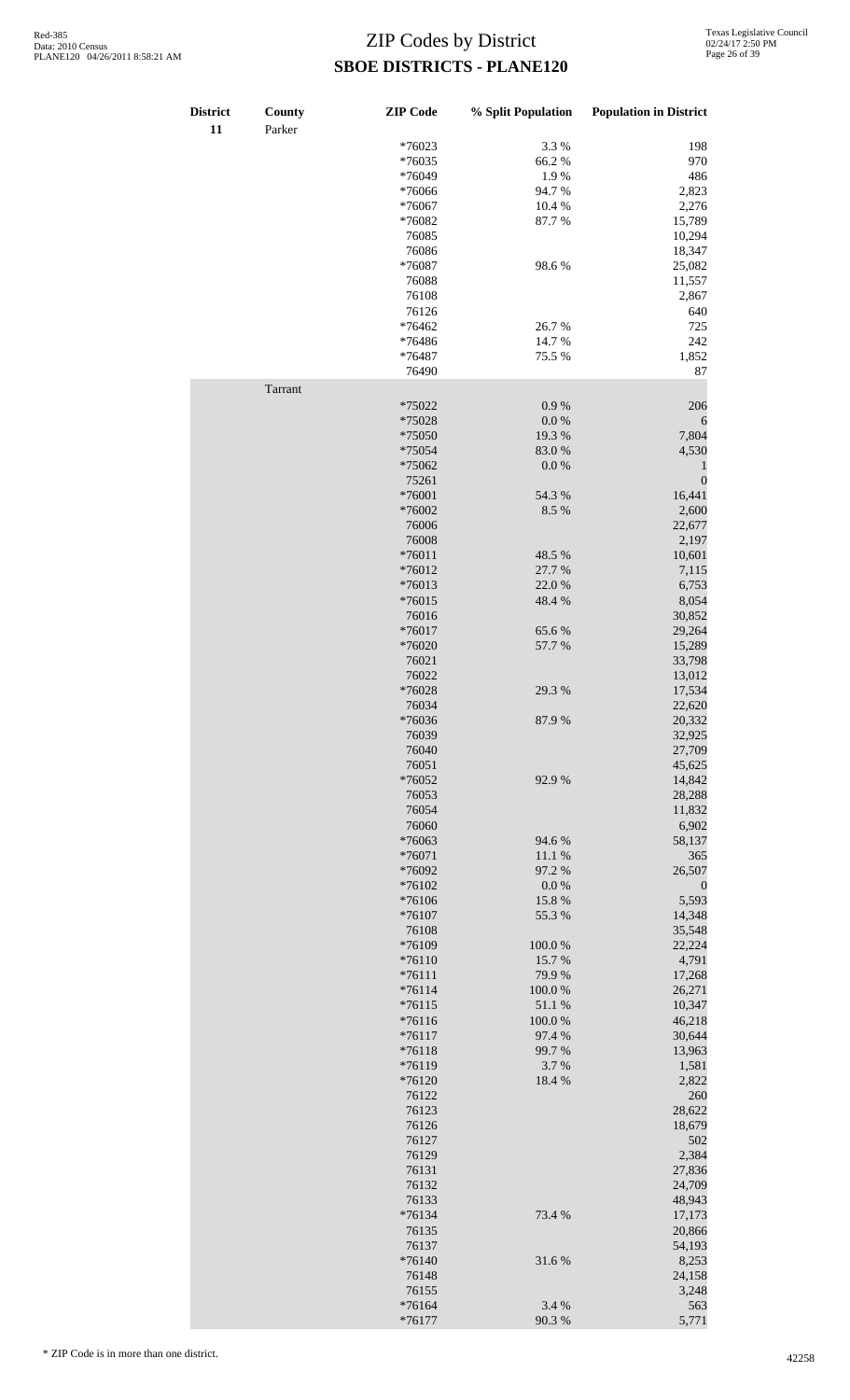| <b>District</b> | County  | <b>ZIP</b> Code      | % Split Population  | <b>Population in District</b> |
|-----------------|---------|----------------------|---------------------|-------------------------------|
| 11              | Tarrant |                      |                     |                               |
|                 |         | *76179               | 100.0%              | 48,039                        |
|                 |         | 76180                |                     | 32,491                        |
|                 |         | 76182<br>76244       |                     | 28,195<br>60,050              |
|                 |         | 76248                |                     | 34,838                        |
|                 |         | *76262               | 37.2 %              | 9,975                         |
| 12              | Collin  |                      |                     |                               |
|                 |         | 75002                |                     | 63,729                        |
|                 |         | *75009<br>75013      | 93.5 %              | 8,243<br>30,342               |
|                 |         | 75023                |                     | 43,628                        |
|                 |         | *75024               | 94.2 %              | 33,907                        |
|                 |         | 75025                |                     | 52,753<br>7,680               |
|                 |         | *75033<br>*75034     | 24.6 %<br>40.1 %    | 17,063                        |
|                 |         | 75035                |                     | 47,508                        |
|                 |         | 75044                |                     | 242                           |
|                 |         | 75048                | $0.0\ \%$           | 6,301                         |
|                 |         | *75058<br>75069      |                     | $\boldsymbol{0}$<br>33,837    |
|                 |         | 75070                |                     | 75,902                        |
|                 |         | 75071                |                     | 35,316                        |
|                 |         | 75074                |                     | 44,480                        |
|                 |         | 75075<br>*75078      | 92.8%               | 32,534<br>9,852               |
|                 |         | 75080                |                     | 9,893                         |
|                 |         | 75082                |                     | 18,634                        |
|                 |         | *75087               | 0.6 %               | 166                           |
|                 |         | *75093<br>75094      | 93.4%               | 44,721<br>20,429              |
|                 |         | *75098               | 93.5 %              | 44,922                        |
|                 |         | 75166                |                     | 2,835                         |
|                 |         | 75173                |                     | 4,652                         |
|                 |         | *75189<br>*75248     | 12.6 %<br>0.8%      | 2,916<br>270                  |
|                 |         | *75252               | 97.3%               | 23,500                        |
|                 |         | *75287               | 46.9%               | 23,113                        |
|                 |         | 75407                |                     | 14,295                        |
|                 |         | 75409                |                     | 11,855                        |
|                 |         | *75424<br>*75442     | 98.0%<br>86.6%      | 3,061<br>7,786                |
|                 |         | *75452               | 1.6%                | 80                            |
|                 |         | 75454                |                     | 5,548                         |
|                 |         | *75491               | 0.3%                | 14                            |
|                 | Dallas  | *75495               | 4.7%                | 334                           |
|                 |         | 75040                |                     | 59,642                        |
|                 |         | *75041               | 100.0%              | 29,828                        |
|                 |         | 75042                |                     | 37,892                        |
|                 |         | 75043                |                     | 58,321                        |
|                 |         | 75044<br>75048       |                     | 40,668<br>13,999              |
|                 |         | 75080                |                     | 34,106                        |
|                 |         | 75081                |                     | 34,049                        |
|                 |         | 75082                |                     | 2,382                         |
|                 |         | *75088<br>*75089     | 82.1 %<br>95.0%     | 20,086<br>29,024              |
|                 |         | *75098               | 3.7%                | 1,773                         |
|                 |         | *75149               | 86.2%               | 49,132                        |
|                 |         | $*75150$             | 98.9%               | 57,853                        |
|                 |         | *75159<br>*75180     | 87.7%<br>33.1 %     | 16,095<br>7,584               |
|                 |         | *75181               | 97.2 %              | 25,763                        |
|                 |         | *75182               | 100.0%              | 5,575                         |
|                 |         | *75201               | 94.5 %              | 7,287                         |
|                 |         | *75202<br>*75204     | 99.8%<br>57.5 %     | 2,504                         |
|                 |         | 75205                |                     | 15,587<br>23,145              |
|                 |         | *75206               | 74.1 %              | 26,996                        |
|                 |         | *75207               | $0.0\ \%$           | $\boldsymbol{0}$              |
|                 |         | *75209               | 60.4%               | 8,288                         |
|                 |         | $*75214$<br>$*75215$ | 80.5 %<br>$0.0\ \%$ | 26,693<br>$\boldsymbol{0}$    |
|                 |         | *75218               | 100.0%              | 21,668                        |
|                 |         | *75219               | 43.8%               | 9,565                         |
|                 |         | *75220               | 13.6 %              | 5,719                         |
|                 |         | *75223<br>75225      | 9.3%                | 1,290<br>20,788               |
|                 |         | *75226               | 61.0%               | 2,381                         |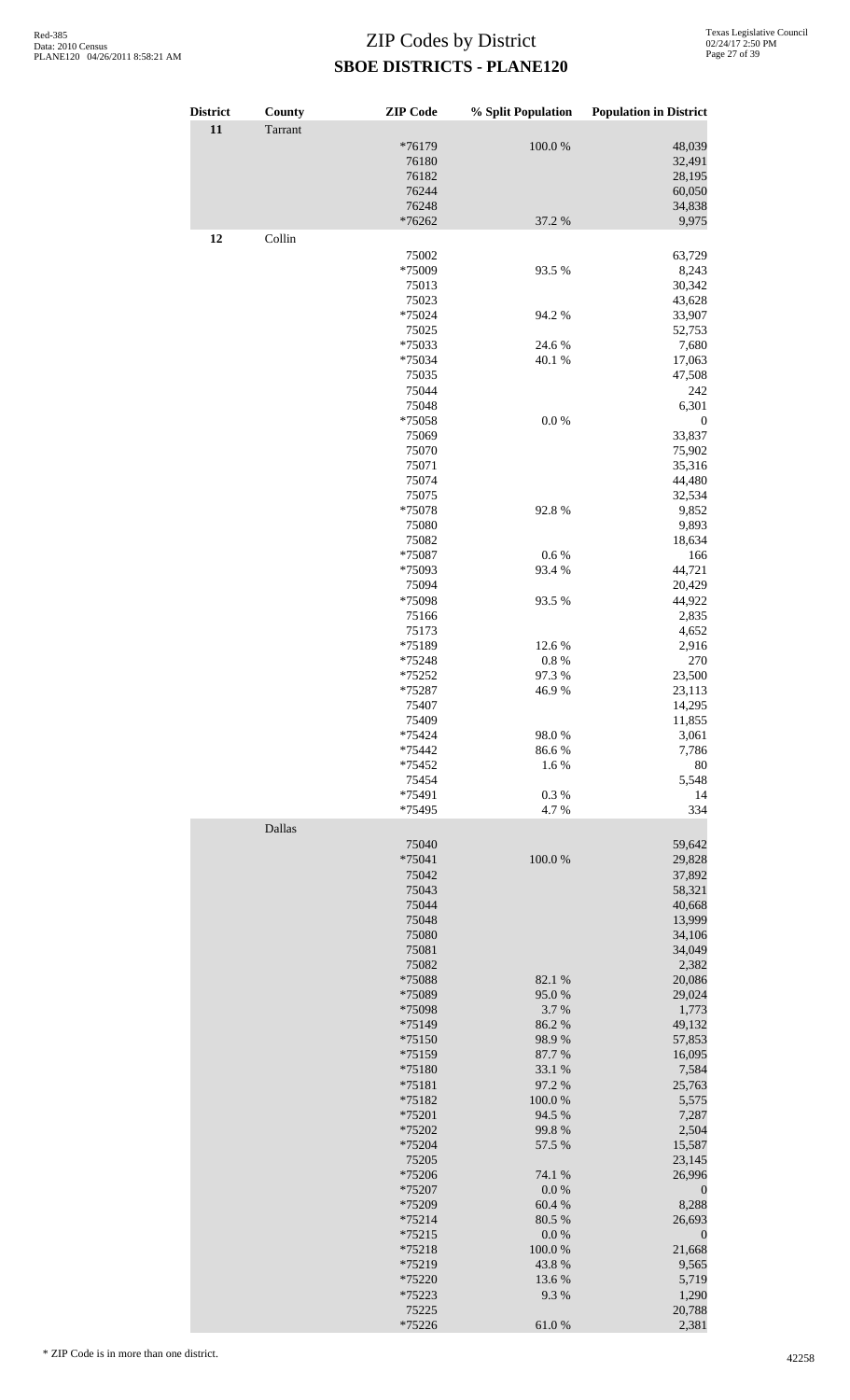| <b>District</b> | County  | <b>ZIP</b> Code  | % Split Population | <b>Population in District</b> |
|-----------------|---------|------------------|--------------------|-------------------------------|
| 12              | Dallas  |                  |                    |                               |
|                 |         | *75227           | $0.0\ \%$          | $\boldsymbol{0}$              |
|                 |         | *75228           | 9.9%               | 6,538                         |
|                 |         | *75229           | 27.9%              | 8,884                         |
|                 |         | *75230<br>75231  | 82.5 %             | 22,592<br>36,831              |
|                 |         | 75238            |                    | 30,788                        |
|                 |         | *75240           | 66.8%              | 18,034                        |
|                 |         | 75243            |                    | 54,420                        |
|                 |         | *75244           | 0.0 %              | $\boldsymbol{0}$              |
|                 |         | *75246           | 2.9%               | 70                            |
|                 |         | *75248           | 69.6%              | 23,590                        |
|                 |         | 75251<br>*75252  |                    | 2,462                         |
|                 |         | *75253           | 1.0%<br>92.6%      | 241<br>17,469                 |
|                 |         | *75254           | 24.5 %             | 4,936                         |
| 13              |         |                  |                    |                               |
|                 |         | *75039           | 0.0 %              | $\boldsymbol{0}$              |
|                 |         | *75041           | 0.0 %              | $\boldsymbol{0}$              |
|                 |         | *75050           | 76.5 %             | 31,008                        |
|                 |         | 75051            |                    | 34,596                        |
|                 |         | 75052            |                    | 56,964                        |
|                 |         | *75054           | 0.6 %              | 31                            |
|                 |         | 75060<br>*75061  | 75.7%              | 46,204<br>40,497              |
|                 |         | *75062           | $0.0\ \%$          | 4                             |
|                 |         | *75104           | 99.2 %             | 44,945                        |
|                 |         | 75115            |                    | 51,213                        |
|                 |         | 75116            |                    | 19,675                        |
|                 |         | $*75125$         | 4.8%               | 329                           |
|                 |         | 75134            |                    | 20,255                        |
|                 |         | 75137<br>75141   |                    | 18,836<br>5,782               |
|                 |         | *75146           | 99.2 %             | 18,753                        |
|                 |         | *75149           | 13.8%              | 7,836                         |
|                 |         | *75150           | 1.1 %              | 645                           |
|                 |         | *75154           | 24.4 %             | 8,811                         |
|                 |         | *75159           | 0.5 %              | 88                            |
|                 |         | 75172            |                    | 2,692                         |
|                 |         | *75180           | 66.9%              | 15,359<br>729                 |
|                 |         | *75181<br>*75201 | 2.8%<br>5.5 %      | 426                           |
|                 |         | *75202           | 0.2 %              | 6                             |
|                 |         | 75203            |                    | 15,870                        |
|                 |         | *75204           | 42.5 %             | 11,529                        |
|                 |         | *75206           | 25.9%              | 9,450                         |
|                 |         | *75207           | 100.0%             | 9,648                         |
|                 |         | 75208<br>*75209  | 39.6%              | 30,251<br>5,427               |
|                 |         | 75210            |                    | 7,487                         |
|                 |         | 75211            |                    | 73,141                        |
|                 |         | 75212            |                    | 24,884                        |
|                 |         | $*75214$         | 19.5 %             | 6,475                         |
|                 |         | $*75215$         | 100.0%             | 14,645                        |
|                 |         | 75216            |                    | 48,508                        |
|                 |         | 75217            |                    | 78,365                        |
|                 |         | *75218<br>*75219 | $0.0\ \%$<br>56.2% | $\boldsymbol{0}$<br>12,251    |
|                 |         | *75220           | 86.4 %             | 36,425                        |
|                 |         | *75223           | 90.7%              | 12,566                        |
|                 |         | 75224            |                    | 33,540                        |
|                 |         | *75226           | 39.0%              | 1,525                         |
|                 |         | *75227           | 100.0%             | 55,540                        |
|                 |         | *75228           | 90.1 %             | 59,719                        |
|                 |         | *75229<br>75232  | 44.5 %             | 14,156<br>28,567              |
|                 |         | 75233            |                    | 14,611                        |
|                 |         | *75234           | 2.6%               | 734                           |
|                 |         | 75235            |                    | 17,394                        |
|                 |         | 75236            |                    | 12,976                        |
|                 |         | 75237            |                    | 16,975                        |
|                 |         | 75241            |                    | 28,071                        |
|                 |         | *75246           | 97.1 %             | 2,328                         |
|                 |         | 75247<br>75249   |                    | 468<br>13,998                 |
|                 |         | *75253           | 7.4 %              | 1,401                         |
|                 |         | *76065           | 0.1 %              | 16                            |
|                 | Tarrant |                  |                    |                               |
|                 |         | *75050           | 4.3 %              | 1,726                         |
|                 |         | 75051            |                    | 3,008                         |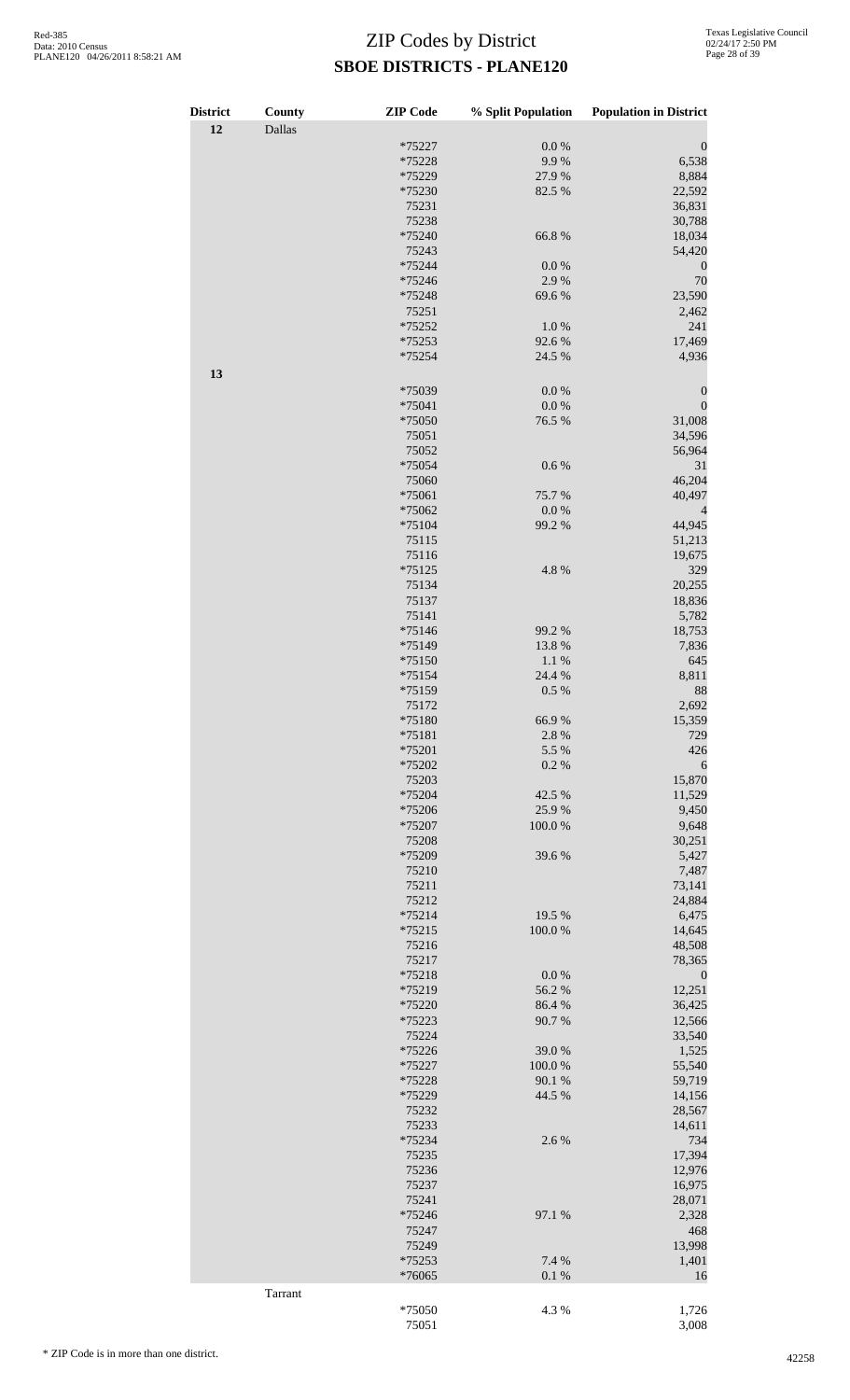| District<br>13 | County<br>Tarrant | <b>ZIP</b> Code | % Split Population | <b>Population in District</b> |
|----------------|-------------------|-----------------|--------------------|-------------------------------|
|                |                   | 75052           |                    | 33,450                        |
|                |                   | *75054          | 16.4%              | 896                           |
|                |                   |                 |                    |                               |
|                |                   | *76001          | 45.7%              | 13,845                        |
|                |                   | *76002          | 91.5%              | 28,133                        |
|                |                   | 76010           |                    | 55,459                        |
|                |                   | $*76011$        | 51.5 %             | 11,254                        |
|                |                   | $*76012$        | 72.3 %             | 18,533                        |
|                |                   | $*76013$        | 78.0%              | 23,927                        |
|                |                   |                 |                    |                               |
|                |                   | 76014           |                    | 34,072                        |
|                |                   | $*76015$        | 51.6%              | 8,574                         |
|                |                   | $*76017$        | 34.4 %             | 15,324                        |
|                |                   | 76018           |                    | 26,888                        |
|                |                   | 76019           |                    | $\boldsymbol{0}$              |
|                |                   | *76063          | $0.7~\%$           | 432                           |
|                |                   | *76102          | 100.0%             |                               |
|                |                   |                 |                    | 8,283                         |
|                |                   | 76103           |                    | 14,657                        |
|                |                   | 76104           |                    | 17,274                        |
|                |                   | 76105           |                    | 22,900                        |
|                |                   | *76106          | 84.2%              | 29,739                        |
|                |                   | $*76107$        | 44.7%              | 11,605                        |
|                |                   | *76109          | $0.0\ \%$          | $\boldsymbol{0}$              |
|                |                   | $*76110$        | 84.3 %             | 25,635                        |
|                |                   |                 |                    |                               |
|                |                   | $*76111$        | 20.1 %             | 4,351                         |
|                |                   | 76112           |                    | 38,713                        |
|                |                   | $*76114$        | $0.0\%$            | $\mathbf{1}$                  |
|                |                   | $*76115$        | 48.9%              | 9,898                         |
|                |                   | $*76116$        | $0.0\ \%$          | $\boldsymbol{0}$              |
|                |                   | $*76117$        | 2.6%               | 808                           |
|                |                   |                 |                    |                               |
|                |                   | $*76118$        | $0.3~\%$           | 35                            |
|                |                   | *76119          | 96.3%              | 40,615                        |
|                |                   | $*76120$        | 81.6%              | 12,485                        |
|                |                   | $*76134$        | 26.6%              | 6,239                         |
|                |                   | $*76140$        | 68.4%              | 17,873                        |
|                |                   | $*76164$        | 96.6%              | 16,218                        |
|                |                   | *76179          | $0.0\ \%$          | $\boldsymbol{0}$              |
|                |                   |                 |                    |                               |
| 14             | Bosque            | 76070           |                    | $\boldsymbol{0}$              |
|                |                   | 76622           |                    | $\overline{0}$                |
|                |                   | 76633           |                    | 212                           |
|                |                   | 76634           |                    | 7,280                         |
|                |                   | 76637           |                    | 742                           |
|                |                   |                 |                    |                               |
|                |                   | 76649           |                    | 973                           |
|                |                   | 76652           |                    | 1,051                         |
|                |                   | 76665           |                    | 2,785                         |
|                |                   | 76671           |                    | 1,644                         |
|                |                   | 76689           |                    | 2,472                         |
|                |                   | 76690           |                    | 1,053                         |
|                |                   |                 |                    |                               |
|                |                   | 76692           |                    | $\boldsymbol{0}$              |
|                | <b>Brown</b>      |                 |                    |                               |
|                |                   | 76432           |                    | 1,452                         |
|                |                   | *76443          | 4.8%               | 92                            |
|                |                   | 76471           |                    | 186                           |
|                |                   | *76801          | 99.9%              | 25,426                        |
|                |                   |                 |                    |                               |
|                |                   | 76802           |                    | 5,032                         |
|                |                   | *76823          | 99.9%              | 2,829                         |
|                |                   | *76827          | 100.0%             | 438                           |
|                |                   | 76857           |                    | 1,776                         |
|                |                   | *76878          | 0.1 %              | $\mathbf{1}$                  |
|                |                   | 76890           |                    | 874                           |
|                | Comanche          |                 |                    |                               |
|                |                   |                 |                    |                               |
|                |                   | 76432           |                    | 82                            |
|                |                   | 76436           |                    | 136                           |
|                |                   | 76442           |                    | 7,585                         |
|                |                   | 76444           |                    | 4,002                         |
|                |                   | 76445           |                    | 98                            |
|                |                   | 76446           |                    | 818                           |
|                |                   |                 |                    |                               |
|                |                   | 76454           |                    | 54                            |
|                |                   | 76455           |                    | 1,133                         |
|                |                   | 76474           |                    | 66                            |
|                | Coryell           |                 |                    |                               |
|                |                   | 76522           |                    | 33,515                        |
|                |                   | 76525           |                    | 600                           |
|                |                   | 76526           |                    | 140                           |
|                |                   |                 |                    |                               |
|                |                   | *76528          | 98.5%              | 22,797                        |
|                |                   | 76538           |                    | 511                           |
|                |                   | *76539          | 11.1 %             | 851                           |
|                |                   | *76544          | 48.9%              | 14,652                        |
|                |                   | *76549          | 0.4 %              | 176                           |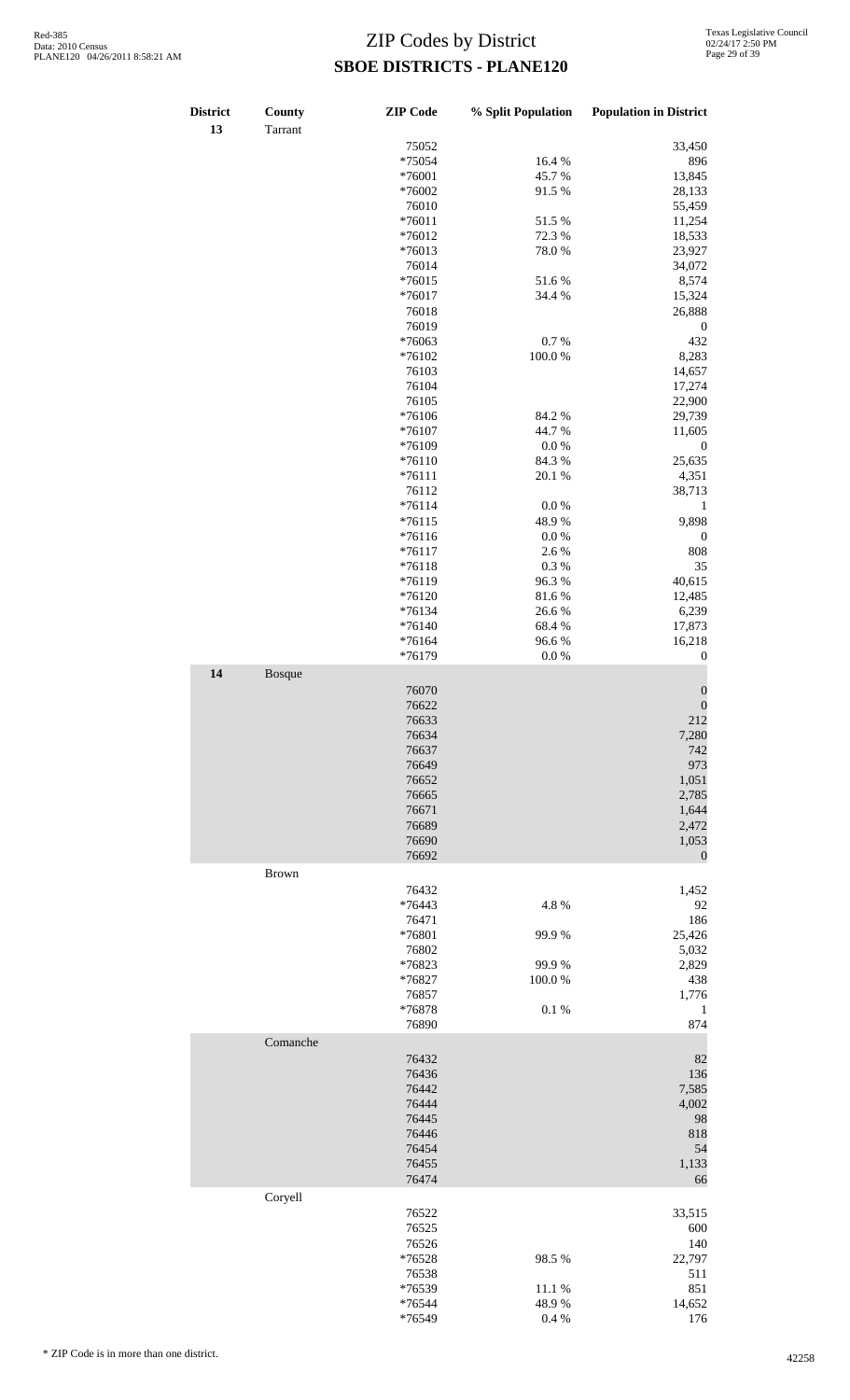| <b>District</b><br>14 | County<br>Coryell | <b>ZIP</b> Code  | % Split Population | <b>Population in District</b> |
|-----------------------|-------------------|------------------|--------------------|-------------------------------|
|                       |                   | $*76557$         | 7.5 %              | 391                           |
|                       |                   | 76561            |                    | 1,134                         |
|                       |                   | 76566            |                    | 255                           |
|                       |                   | 76634<br>76657   |                    | 37<br>59                      |
|                       |                   | 76689            |                    | 270                           |
|                       | Denton            |                  |                    |                               |
|                       |                   | *75006           | $0.0\ \%$          | $\boldsymbol{0}$              |
|                       |                   | *75007           | 94.7%              | 48,204                        |
|                       |                   | *75009           | 6.5 %              | 571                           |
|                       |                   | 75010            |                    | 21,964                        |
|                       |                   | *75019           | 1.9%               | 754                           |
|                       |                   | *75022           | 99.1 %             | 22,470                        |
|                       |                   | *75024<br>*75028 | 5.8 %<br>100.0%    | 2,090<br>42,147               |
|                       |                   | *75033           | 75.4 %             | 23,494                        |
|                       |                   | *75034           | 59.9%              | 25,532                        |
|                       |                   | 75056            |                    | 47,599                        |
|                       |                   | 75057            |                    | 12,766                        |
|                       |                   | 75065            |                    | 10,872                        |
|                       |                   | *75067           | 99.6%              | 61,124                        |
|                       |                   | 75068            |                    | 33,928                        |
|                       |                   | 75077            |                    | 34,885                        |
|                       |                   | *75078<br>*75093 | 7.2 %<br>6.6%      | 763<br>3,174                  |
|                       |                   | *75287           | 53.1 %             | 26,196                        |
|                       |                   | *76052           | 3.6%               | 579                           |
|                       |                   | 76078            |                    | 746                           |
|                       |                   | *76092           | 2.8%               | 773                           |
|                       |                   | $*76177$         | 9.7%               | 619                           |
|                       |                   | 76201            |                    | 25,687                        |
|                       |                   | 76205            |                    | 20,146                        |
|                       |                   | 76207<br>76208   |                    | 10,624                        |
|                       |                   | 76209            |                    | 19,795<br>24,771              |
|                       |                   | 76210            |                    | 38,405                        |
|                       |                   | 76226            |                    | 17,933                        |
|                       |                   | 76227            |                    | 21,980                        |
|                       |                   | *76234           | $2.2~\%$           | 332                           |
|                       |                   | 76247            |                    | 13,224                        |
|                       |                   | 76249            |                    | 7,312                         |
|                       |                   | *76258           | 95.2%              | 6,318                         |
|                       |                   | 76259<br>*76262  | 62.8%              | 4,730<br>16,807               |
|                       |                   | *76266           | 99.7%              | 13,243                        |
|                       |                   | *76272           | 1.2%               | 57                            |
|                       | Eastland          |                  |                    |                               |
|                       |                   | 76435            |                    | 622                           |
|                       |                   | *76437           | 95.8%              | 5,349                         |
|                       |                   | 76442            |                    | $\boldsymbol{0}$              |
|                       |                   | *76443           | 0.1 %              | $\overline{c}$                |
|                       |                   | 76444            |                    | $71\,$                        |
|                       |                   | 76445            |                    | 247                           |
|                       |                   | 76448<br>76454   |                    | 5,937<br>1,504                |
|                       |                   | *76464           | 0.2 %              | $\mathbf{1}$                  |
|                       |                   | 76470            |                    | 3,100                         |
|                       |                   | 76471            |                    | 1,750                         |
|                       | Ellis             |                  |                    |                               |
|                       |                   | $*75104$         | 0.8 %              | 355                           |
|                       |                   | 75119            |                    | 27,096                        |
|                       |                   | $*75125$         | 95.2%              | 6,491                         |
|                       |                   | *75146           | 0.8 %              | 149                           |
|                       |                   | 75152<br>*75154  | 75.6%              | 4,346<br>27,349               |
|                       |                   | *75158           | 0.0 %              | $\boldsymbol{0}$              |
|                       |                   | 75165            |                    | 37,793                        |
|                       |                   | 75167            |                    | 8,655                         |
|                       |                   | 76041            |                    | 429                           |
|                       |                   | 76050            |                    | 82                            |
|                       |                   | 76055            |                    | 130                           |
|                       |                   | 76064            |                    | 1,785                         |
|                       |                   | *76065           | 99.9%              | 29,316                        |
|                       |                   | 76084<br>76626   |                    | 1,244<br>47                   |
|                       |                   | 76651            |                    | 3,271                         |
|                       |                   | 76670            |                    | 1,072                         |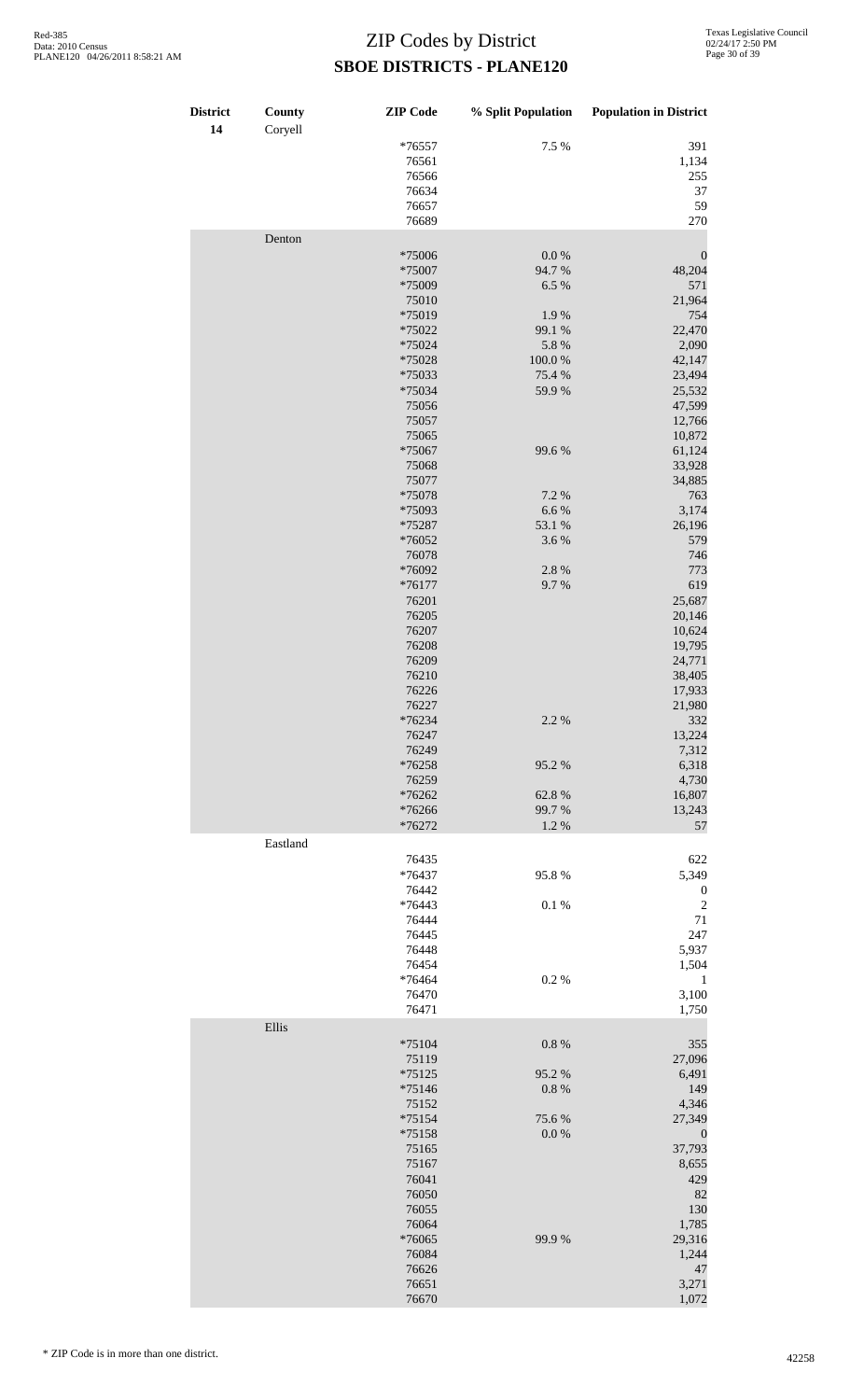| <b>District</b><br>14 | County<br>Erath | <b>ZIP</b> Code                                                                                                                                       |                                           | % Split Population Population in District                                                                                                                     |
|-----------------------|-----------------|-------------------------------------------------------------------------------------------------------------------------------------------------------|-------------------------------------------|---------------------------------------------------------------------------------------------------------------------------------------------------------------|
|                       |                 | 76043<br>76401<br>76402<br>76433<br>76436<br>76444<br>76445<br>76446<br>76453<br>76457<br>*76462                                                      | 4.8%                                      | $\boldsymbol{0}$<br>26,797<br>154<br>2,483<br>7<br>$\,8\,$<br>58<br>6,206<br>87<br>1,958<br>131                                                               |
|                       |                 | 76463                                                                                                                                                 |                                           | 1                                                                                                                                                             |
|                       | Hamilton        | 76436<br>76457<br>76525<br>76531<br>76565<br>76880                                                                                                    |                                           | 452<br>2,194<br>539<br>5,124<br>208<br>$\boldsymbol{0}$                                                                                                       |
|                       | Hill            |                                                                                                                                                       |                                           |                                                                                                                                                               |
|                       |                 | 76050<br>76055<br>76093<br>76621<br>76622<br>76627<br>76631<br>76634<br>76636<br>76645<br>76648<br>76660<br>76666<br>76673<br>76676<br>76691<br>76692 |                                           | 460<br>2,777<br>65<br>1,106<br>1,016<br>1,862<br>509<br>$\boldsymbol{0}$<br>1,650<br>11,394<br>2,137<br>443<br>398<br>575<br>760<br>$\boldsymbol{0}$<br>9,937 |
|                       | Hood            |                                                                                                                                                       |                                           |                                                                                                                                                               |
|                       |                 | 76033<br>*76035<br>76043<br>76048<br>*76049<br>*76087<br>76433<br>$*76462$<br>76476                                                                   | 26.3%<br>97.6%<br>1.4 %<br>49.9%          | 26<br>386<br>$\boldsymbol{0}$<br>21,892<br>24,355<br>348<br>98<br>1,357<br>2,720                                                                              |
|                       | Jack            |                                                                                                                                                       |                                           |                                                                                                                                                               |
|                       |                 | *76230<br>*76389<br>76426<br>76427<br>76458<br>76459<br>*76486<br>*76487                                                                              | 1.7%<br>$0.0\ \%$<br>74.3 %<br>5.8%       | 163<br>$\boldsymbol{0}$<br>255<br>920<br>6,199<br>143<br>1,222<br>142                                                                                         |
|                       | Johnson         |                                                                                                                                                       |                                           |                                                                                                                                                               |
|                       |                 | 76009<br>*76028<br>76031<br>76033<br>*76035<br>*76036<br>76044<br>*76049<br>76050<br>76058<br>76059<br>$*76063$<br>76070<br>76084<br>76093            | 70.7%<br>7.4 %<br>12.1 %<br>0.5 %<br>4.7% | 20,106<br>42,339<br>17,357<br>24,827<br>109<br>2,792<br>3,792<br>119<br>5,774<br>17,127<br>4,737<br>2,882<br>33<br>6,914<br>2,026                             |
|                       | Lampasas        |                                                                                                                                                       |                                           |                                                                                                                                                               |
|                       |                 | 76522<br>*76528<br>*76539<br>*76550<br>76824                                                                                                          | $0.1~\%$<br>65.8%<br>93.1%                | 2,706<br>19<br>5,030<br>10,248<br>$70\,$                                                                                                                      |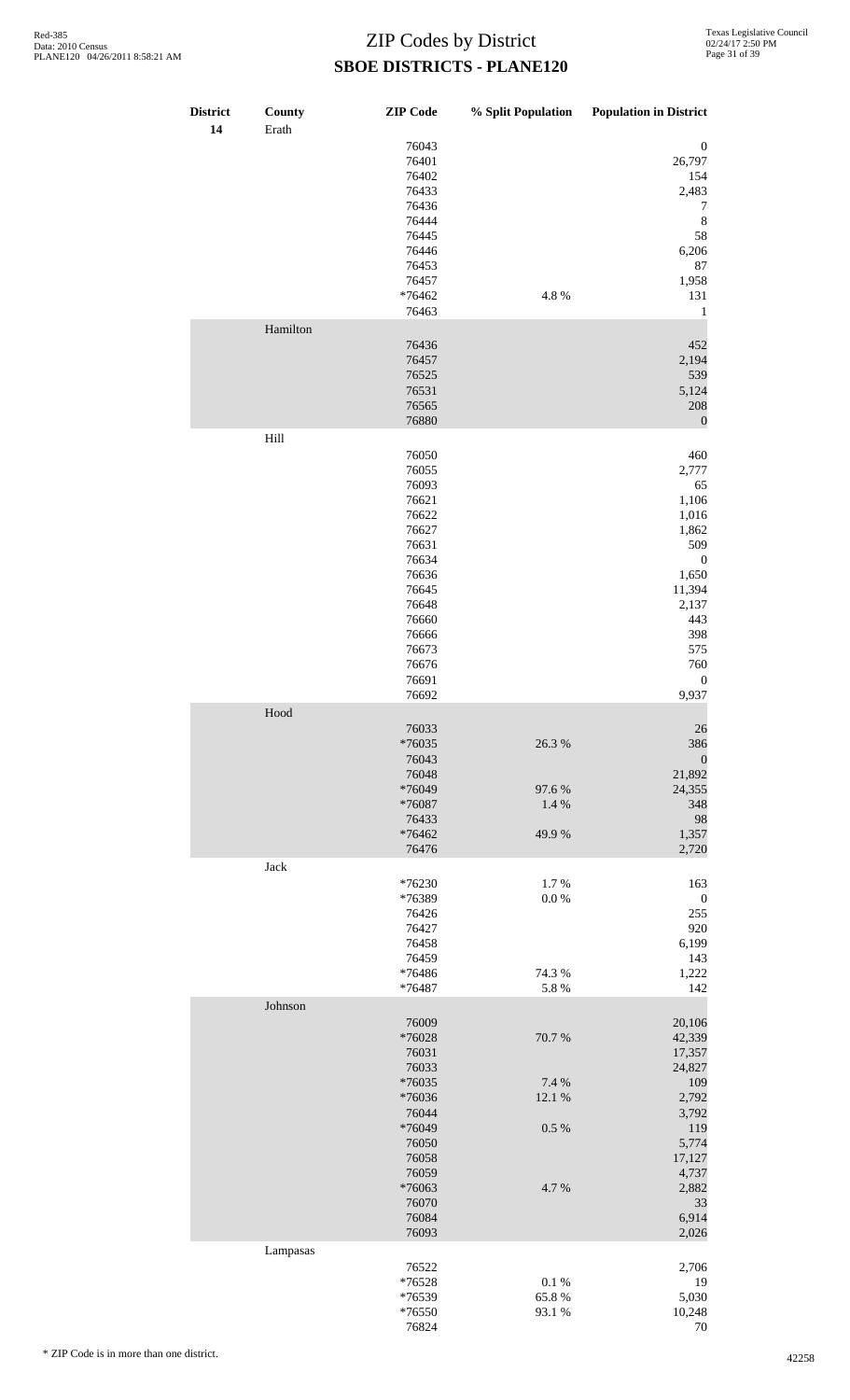| District<br>14 | County<br>Lampasas | <b>ZIP</b> Code                                                                                                                                                                                                                             | % Split Population                                    | <b>Population in District</b>                                                                                                                                                                                                                  |
|----------------|--------------------|---------------------------------------------------------------------------------------------------------------------------------------------------------------------------------------------------------------------------------------------|-------------------------------------------------------|------------------------------------------------------------------------------------------------------------------------------------------------------------------------------------------------------------------------------------------------|
|                |                    | 76853                                                                                                                                                                                                                                       |                                                       | 1,604                                                                                                                                                                                                                                          |
|                | McLennan           | *76524<br>*76557<br>76561<br>76622<br>76624<br>76630<br>76633<br>76634<br>76638<br>76640<br>76643<br>*76655<br>76657<br>*76664<br>*76682<br>76689<br>76691<br>76701<br>76704<br>76705<br>76706<br>76707<br>76708<br>76710<br>76711<br>76712 | 80.1 %<br>61.3%<br>94.6%<br>91.9%<br>72.5 %           | 2,502<br>3,187<br>23<br>30<br>2,301<br>1,590<br>4,490<br>$\mathbf{0}$<br>2,790<br>3,037<br>13,415<br>7,366<br>9,152<br>3,053<br>2,067<br>1,229<br>6,459<br>1,826<br>7,892<br>28,376<br>37,735<br>16,830<br>24,360<br>22,565<br>9,075<br>23,556 |
|                | Mills              | *76844<br>76864<br>76870<br>76880<br>76890                                                                                                                                                                                                  | 100.0%                                                | 3,238<br>1,339<br>124<br>233<br>$\mathbf{2}$                                                                                                                                                                                                   |
|                | Navarro            | 75102                                                                                                                                                                                                                                       |                                                       | 1,025                                                                                                                                                                                                                                          |
|                |                    | 75105<br>75109<br>75110<br>75119<br>$*75144$<br>75153<br>75155<br>*75859<br>76626<br>76639<br>76641<br>76670<br>76679<br>76681                                                                                                              | 100.0%<br>19.1 %                                      | 323<br>3,316<br>28,163<br>6<br>3,201<br>219<br>3,376<br>324<br>1,891<br>1,762<br>2,074<br>9<br>1,158<br>888                                                                                                                                    |
|                | Palo Pinto         | *76066<br>$*76067$<br>76449<br>*76450<br>76453<br>*76462<br>76463<br>76472<br>76475<br>76484<br>*76486                                                                                                                                      | 5.3%<br>89.6%<br>1.6%<br>$18.6\;\%$<br>11.0%          | 159<br>19,596<br>2,456<br>209<br>996<br>505<br>270<br>1,543<br>1,022<br>1,174<br>181                                                                                                                                                           |
|                | Somervell          | 76033<br>76043<br>76048<br>76070<br>76077<br>76433                                                                                                                                                                                          |                                                       | 175<br>6,588<br>383<br>506<br>756<br>82                                                                                                                                                                                                        |
|                | Stephens           | *76424<br>76429<br>*76430<br>*76437<br>*76450<br>*76464<br>76470<br>76475                                                                                                                                                                   | 100.0%<br>$0.0\ \%$<br>$0.8~\%$<br>$0.1\ \%$<br>5.8 % | 9,148<br>170<br>$\boldsymbol{0}$<br>44<br>13<br>29<br>226<br>$\mathbf{0}$                                                                                                                                                                      |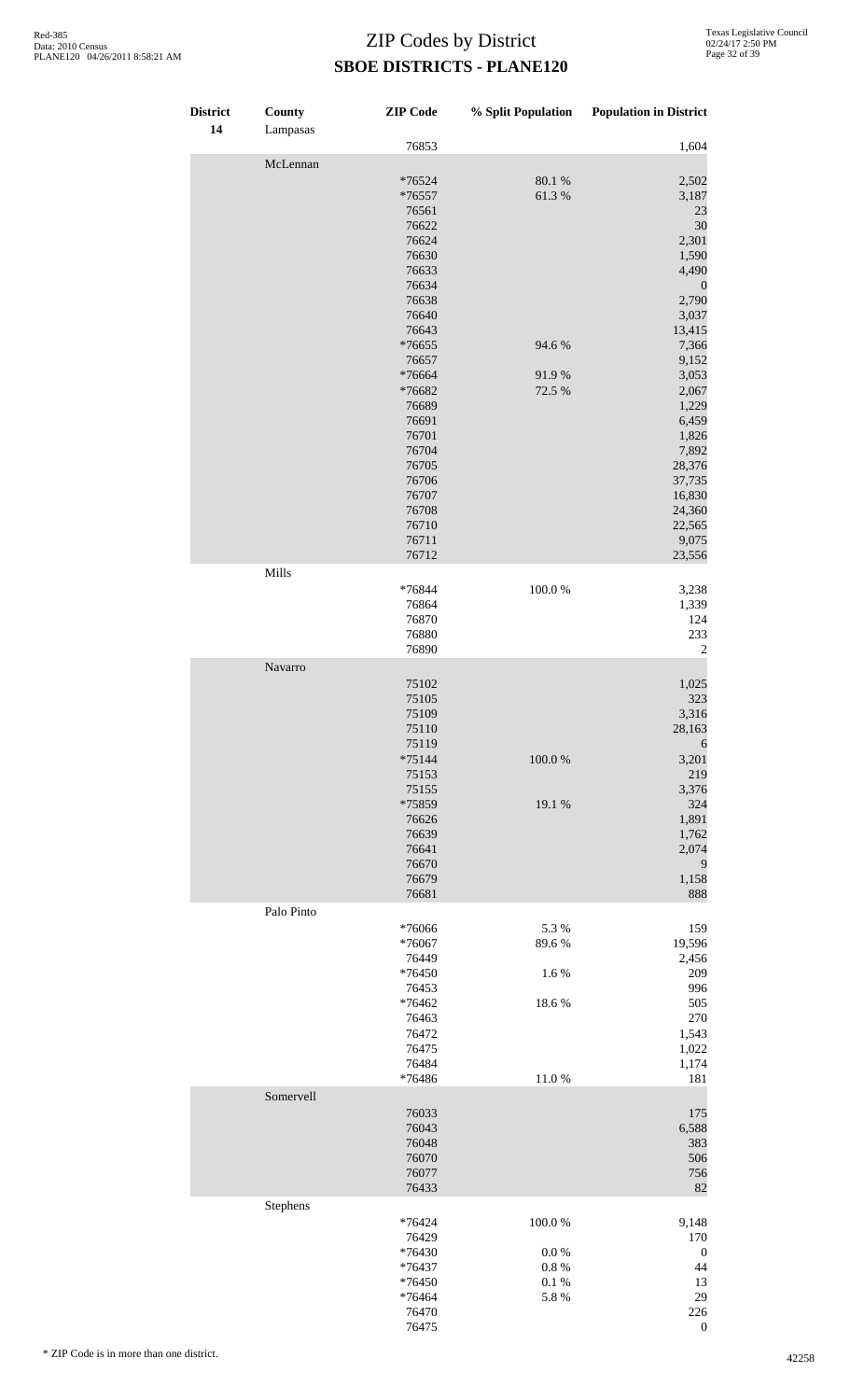| <b>District</b> | County         | <b>ZIP</b> Code    | % Split Population | <b>Population in District</b> |
|-----------------|----------------|--------------------|--------------------|-------------------------------|
| 14              | Wise           |                    |                    |                               |
|                 |                | *76020             | 1.3%               | 349                           |
|                 |                | *76023             | 96.7%              | 5,776                         |
|                 |                | *76052<br>$*76071$ | 3.5 %<br>88.9%     | 560<br>2,934                  |
|                 |                | 76073              |                    | 5,508                         |
|                 |                | 76078              |                    | 8,180                         |
|                 |                | *76082             | 12.3 %             | 2,213                         |
|                 |                | 76225<br>*76234    | 97.6%              | 3,208<br>14,997               |
|                 |                | 76247              |                    | 48                            |
|                 |                | 76259              |                    | 32                            |
|                 |                | *76270             | 35.9%              | 624                           |
|                 |                | 76426              |                    | 10,903                        |
|                 |                | 76431<br>*76487    | 18.7%              | 3,335<br>460                  |
| 15              | Andrews        |                    |                    |                               |
|                 |                | 79714              |                    | 14,786                        |
|                 | Archer         |                    |                    |                               |
|                 |                | 76308              |                    | 1,002                         |
|                 |                | 76310              |                    | 1,547                         |
|                 |                | 76351              |                    | 1,835                         |
|                 |                | 76366<br>76374     |                    | 2,953<br>58                   |
|                 |                | 76379              |                    | 657                           |
|                 |                | *76389             | 89.9%              | 1,002                         |
|                 | Armstrong      |                    |                    |                               |
|                 |                | 79019              |                    | 1,733                         |
|                 |                | 79039              |                    | 14                            |
|                 |                | 79042<br>79094     |                    | $30\,$<br>68                  |
|                 |                | 79226              |                    | 56                            |
|                 | <b>Bailey</b>  |                    |                    |                               |
|                 |                | 79324              |                    | 73                            |
|                 |                | 79344              |                    | $107\,$                       |
|                 |                | 79347              |                    | 6,905                         |
|                 |                | 79371              |                    | 80                            |
|                 | Baylor         |                    |                    |                               |
|                 | Borden         | 76380              |                    | 3,726                         |
|                 |                | 79356              |                    | $\boldsymbol{0}$              |
|                 |                | 79511              |                    | 72                            |
|                 |                | 79517              |                    | 67                            |
|                 |                | 79527              |                    | $51\,$                        |
|                 |                | 79738              |                    | 451                           |
|                 | <b>Briscoe</b> |                    |                    |                               |
|                 |                | 79255<br>79257     |                    | 537<br>1,100                  |
|                 | Callahan       |                    |                    |                               |
|                 |                | *76437             | 3.4 %              | 191                           |
|                 |                | *76443             | 93.7%              | 1,803                         |
|                 |                | *76464             | 4.8 %              | 24                            |
|                 |                | 79504              |                    | 2,535                         |
|                 |                | 79510<br>79601     |                    | 7,969<br>343                  |
|                 |                | 79602              |                    | 679                           |
|                 | Carson         |                    |                    |                               |
|                 |                | 79007              |                    | $\boldsymbol{0}$              |
|                 |                | 79036              |                    | 381                           |
|                 |                | 79039              |                    | 740                           |
|                 |                | 79068<br>79080     |                    | 3,411<br>504                  |
|                 |                | 79097              |                    | 1,143                         |
|                 |                | 79108              |                    | 3                             |
|                 | Castro         |                    |                    |                               |
|                 |                | 79027              |                    | 6,163                         |
|                 |                | 79031              |                    | $\mathbf{0}$                  |
|                 |                | 79043<br>79045     |                    | 1,228<br>$\overline{4}$       |
|                 |                | 79063              |                    | 600                           |
|                 |                | 79085              |                    | 67                            |
|                 | Childress      |                    |                    |                               |
|                 |                | 79201              |                    | 7,022                         |
|                 |                | 79230              |                    | 14                            |
|                 |                | 79259              |                    | 5                             |
|                 | Clay           | 73562              |                    | $\boldsymbol{0}$              |
|                 |                |                    |                    |                               |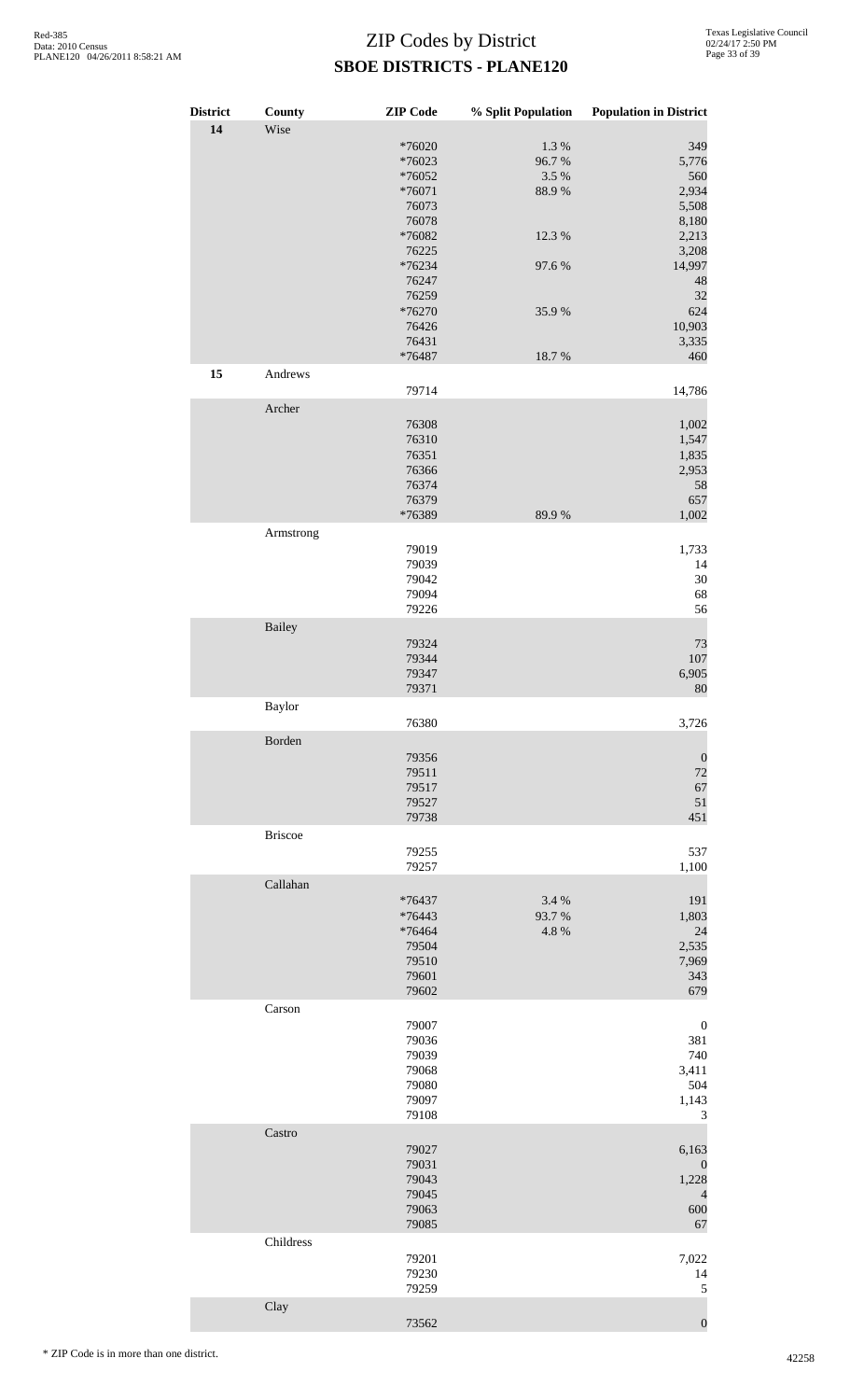| <b>District</b><br>15 | County<br>Clay       | <b>ZIP</b> Code                                                                                                                              | % Split Population                                                           | <b>Population in District</b>                                                                                                |
|-----------------------|----------------------|----------------------------------------------------------------------------------------------------------------------------------------------|------------------------------------------------------------------------------|------------------------------------------------------------------------------------------------------------------------------|
|                       |                      | 76228<br>*76230<br>76305<br>76310<br>76357<br>76365<br>76377<br>76379<br>*76389                                                              | 1.5 %<br>10.1 %                                                              | 1,004<br>142<br>1,947<br>873<br>622<br>5,066<br>979<br>6<br>113                                                              |
|                       | Cochran              | 79346<br>79379                                                                                                                               |                                                                              | 2,929<br>198                                                                                                                 |
|                       | Coke                 | 76861<br>76933<br>76945<br>76949<br>79506                                                                                                    |                                                                              | $\boldsymbol{0}$<br>1,381<br>1,647<br>7<br>285                                                                               |
|                       | Coleman              | $*76443$<br>*76801<br>*76823<br>76828<br>76834<br>*76845<br>*76866<br>*76873<br>*76878<br>76882<br>76884<br>76888<br>79510<br>79519<br>79538 | 1.5 %<br>$0.1\ \%$<br>$0.1~\%$<br>$100.0~\%$<br>$0.0\ \%$<br>100.0%<br>99.9% | $28\,$<br>15<br>$\sqrt{3}$<br>216<br>5,961<br>167<br>$\boldsymbol{0}$<br>62<br>1,674<br>188<br>126<br>151<br>36<br>46<br>222 |
|                       | Collingsworth        | 79095<br>79230<br>79245<br>79251                                                                                                             |                                                                              | 2,860<br>133<br>11<br>53                                                                                                     |
|                       | Cooke                | 73448<br>$*76233$<br>*76234<br>76238<br>76239<br>*76240<br>76250<br>76252<br>76263<br>76265<br>*76266<br>$*76271$<br>*76272<br>$*76273$      | 15.2%<br>0.3%<br>99.9%<br>0.3%<br>7.4 %<br>98.8%<br>21.7%                    | $\boldsymbol{0}$<br>470<br>39<br>470<br>159<br>26,092<br>961<br>3,105<br>81<br>89<br>35<br>103<br>4,826<br>2,007             |
|                       | Cottle               | 79248                                                                                                                                        |                                                                              | 1,505                                                                                                                        |
|                       | Crosby               | 79322<br>79343<br>79357                                                                                                                      |                                                                              | 2,234<br>1,479<br>2,346                                                                                                      |
|                       | Dallam               | 79022<br>79087                                                                                                                               |                                                                              | 5,963<br>740                                                                                                                 |
|                       | Dawson<br>Deaf Smith | 79331<br>79351<br>79377<br>79713<br>79001                                                                                                    |                                                                              | 12,845<br>107<br>422<br>459<br>$\boldsymbol{0}$                                                                              |
|                       | Dickens              | 79045<br>79098                                                                                                                               |                                                                              | 19,271<br>101                                                                                                                |
|                       |                      | 79220<br>79229<br>79243                                                                                                                      |                                                                              | 136<br>517<br>96                                                                                                             |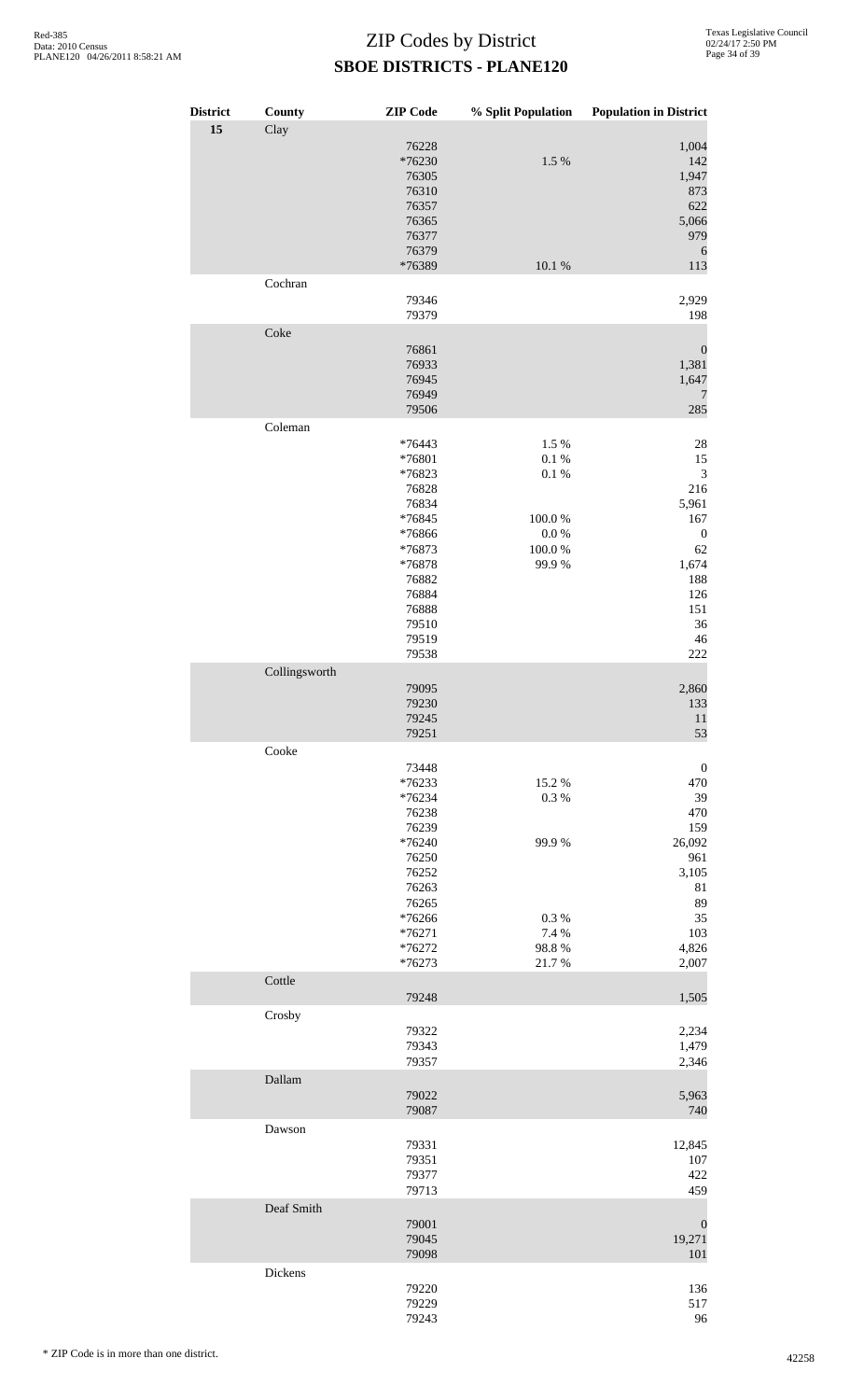| <b>District</b><br>15 | <b>County</b><br>Dickens | <b>ZIP</b> Code | % Split Population | <b>Population in District</b> |
|-----------------------|--------------------------|-----------------|--------------------|-------------------------------|
|                       |                          | 79370           |                    | 1,695                         |
|                       | Donley                   |                 |                    |                               |
|                       |                          | 79065<br>79226  |                    | $\overline{7}$<br>2,990       |
|                       |                          | 79237           |                    | 609                           |
|                       |                          | 79240           |                    | 71                            |
|                       | Fisher                   |                 |                    |                               |
|                       |                          | 79520<br>79526  |                    | 64<br>$\overline{4}$          |
|                       |                          | 79534           |                    | 209                           |
|                       |                          | 79543           |                    | 1,162                         |
|                       |                          | 79545           |                    | 11                            |
|                       |                          | 79546<br>79556  |                    | 1,950<br>462                  |
|                       |                          | 79560           |                    | 112                           |
|                       | Floyd                    |                 |                    |                               |
|                       |                          | 79235<br>79241  |                    | 3,824<br>2,622                |
|                       | Foard                    |                 |                    |                               |
|                       |                          | 76380           |                    | $\boldsymbol{0}$              |
|                       |                          | 76384           |                    | $\boldsymbol{0}$              |
|                       | Gaines                   | 79227           |                    | 1,336                         |
|                       |                          | 79323           |                    | $\boldsymbol{0}$              |
|                       |                          | 79342           |                    | 311                           |
|                       |                          | 79359           |                    | 3,208                         |
|                       | Garza                    | 79360           |                    | 14,007                        |
|                       |                          | 79330           |                    | 120                           |
|                       |                          | 79356           |                    | 6,341                         |
|                       | Gray                     |                 |                    |                               |
|                       |                          | 79057<br>79065  |                    | 1,061<br>21,464               |
|                       |                          | 79097           |                    | 10                            |
|                       |                          | 79226           |                    | $\boldsymbol{0}$              |
|                       | Hale                     |                 |                    |                               |
|                       |                          | 79041<br>79064  |                    | 3,061<br>$30\,$               |
|                       |                          | 79072           |                    | 29,070                        |
|                       |                          | 79235           |                    | $\boldsymbol{0}$              |
|                       |                          | 79250<br>79311  |                    | 1,430<br>2,682                |
|                       | Hall                     |                 |                    |                               |
|                       |                          | 79201           |                    | 56                            |
|                       |                          | 79239           |                    | 222                           |
|                       |                          | 79245<br>79259  |                    | 2,553<br>8                    |
|                       |                          | 79261           |                    | 514                           |
|                       | Hansford                 |                 |                    |                               |
|                       |                          | 79040<br>79062  |                    | 1,774<br>151                  |
|                       |                          | 79081           |                    | 3,688                         |
|                       | Hardeman                 |                 |                    |                               |
|                       |                          | 79225<br>79252  |                    | 1,001<br>3,138                |
|                       | Hartley                  |                 |                    |                               |
|                       |                          | 79018           |                    | 1,013                         |
|                       |                          | 79022<br>79044  |                    | 4,339                         |
|                       | Haskell                  |                 |                    | 710                           |
|                       |                          | 76388           |                    | 205                           |
|                       |                          | 79503           |                    | 3                             |
|                       |                          | 79521<br>79533  |                    | 3,929                         |
|                       |                          | 79539           |                    | $\boldsymbol{0}$<br>200       |
|                       |                          | 79544           |                    | 485                           |
|                       |                          | 79547           |                    | 769                           |
|                       |                          | 79548<br>79553  |                    | 263<br>45                     |
|                       | Hemphill                 |                 |                    |                               |
|                       |                          | 79014           |                    | 3,807                         |
|                       | Hockley                  | 79061           |                    | $\boldsymbol{0}$              |
|                       |                          | 79313           |                    | 1,433                         |
|                       |                          | 79336           |                    | 19,125                        |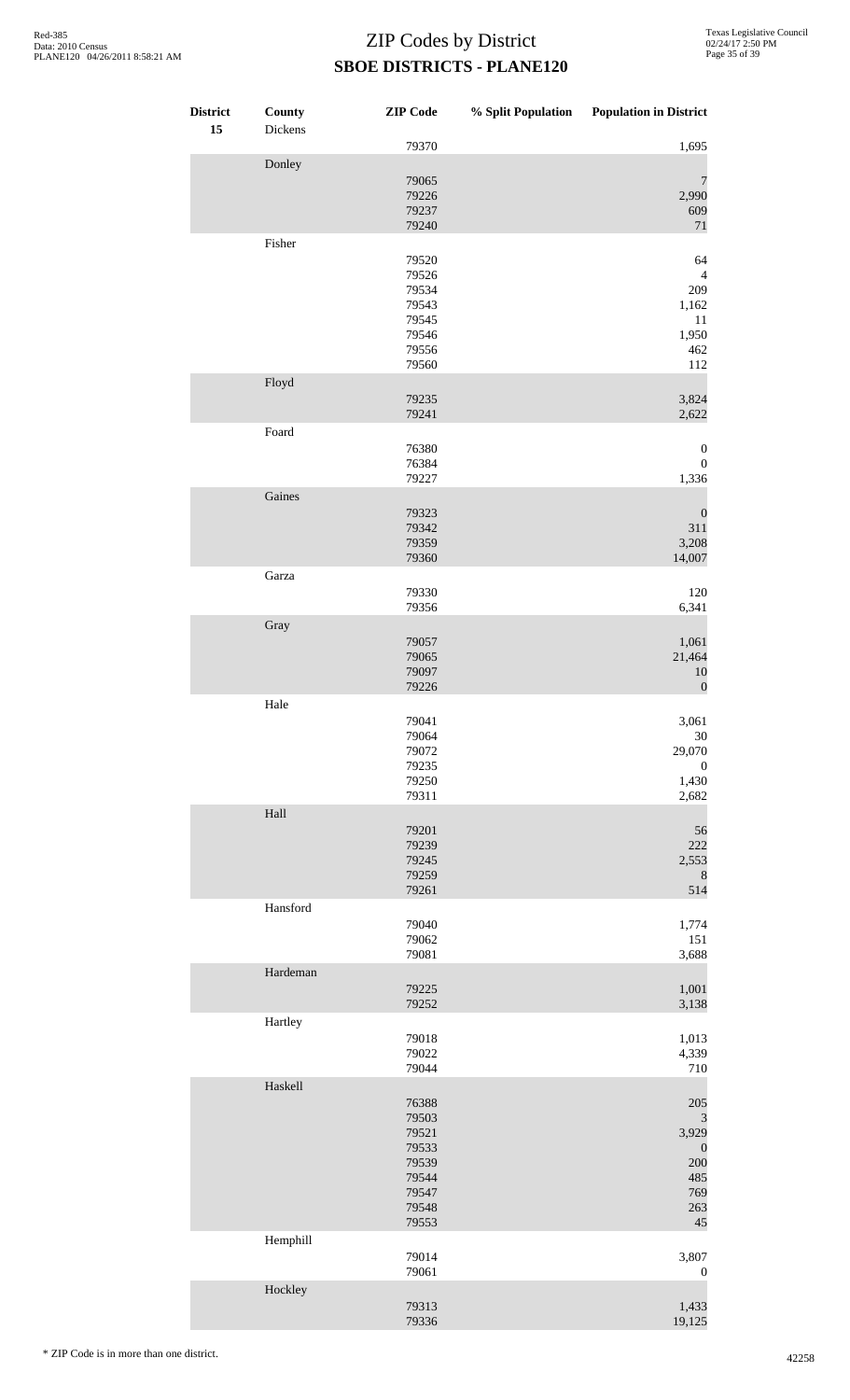| <b>District</b> | County     | <b>ZIP</b> Code                                                                                                                                                                                    | % Split Population | <b>Population in District</b>                                                                                                                                                                                      |
|-----------------|------------|----------------------------------------------------------------------------------------------------------------------------------------------------------------------------------------------------|--------------------|--------------------------------------------------------------------------------------------------------------------------------------------------------------------------------------------------------------------|
| 15              | Hockley    | 79339<br>79353<br>79358<br>79363<br>79382<br>79407                                                                                                                                                 |                    | 240<br>19<br>1,059<br>75<br>$\boldsymbol{0}$<br>984                                                                                                                                                                |
|                 | Howard     | 79511<br>*79720<br>79748                                                                                                                                                                           | 99.8%              | 1,114<br>33,699<br>199                                                                                                                                                                                             |
|                 | Hutchinson | 79007<br>79036<br>79080<br>79083<br>79086                                                                                                                                                          |                    | 14,664<br>4,648<br>29<br>2,809<br>$\mathbf{0}$                                                                                                                                                                     |
|                 | Jones      | 79501<br>79503<br>79520<br>79525<br>79533<br>79536<br>79553<br>79560<br>79601                                                                                                                      |                    | 3,410<br>166<br>2,370<br>2,988<br>450<br>799<br>3,365<br>22<br>6,632                                                                                                                                               |
|                 | Kent       | 79518<br>79528<br>79549                                                                                                                                                                            |                    | 90<br>598<br>120                                                                                                                                                                                                   |
|                 | King       | 79248                                                                                                                                                                                              |                    | 286                                                                                                                                                                                                                |
|                 | Knox       | 76363<br>76371<br>76380<br>79227<br>79529                                                                                                                                                          |                    | 255<br>1,614<br>416<br>$71\,$<br>1,363                                                                                                                                                                             |
|                 | Lamb       | 79031<br>79064<br>79082<br>79312<br>79326<br>79339<br>79371                                                                                                                                        |                    | 1,402<br>2,745<br>269<br>1,080<br>128<br>7,222<br>1,131                                                                                                                                                            |
|                 | Lipscomb   | 73848<br>79005<br>79034<br>79046<br>79056                                                                                                                                                          |                    | $\boldsymbol{0}$<br>1,725<br>979<br>561<br>37                                                                                                                                                                      |
|                 | Lubbock    | 79311<br>79313<br>79329<br>79358<br>79363<br>79364<br>79366<br>79382<br>79401<br>79403<br>79404<br>79407<br>79409<br>79410<br>79411<br>79412<br>79413<br>79414<br>79415<br>79416<br>79423<br>79424 |                    | 698<br>$\boldsymbol{0}$<br>3,806<br>43<br>6,148<br>7,984<br>1,101<br>5,865<br>8,314<br>17,207<br>11,391<br>17,653<br>6,025<br>9,163<br>7,775<br>15,922<br>21,309<br>17,439<br>17,113<br>32,044<br>32,262<br>39,569 |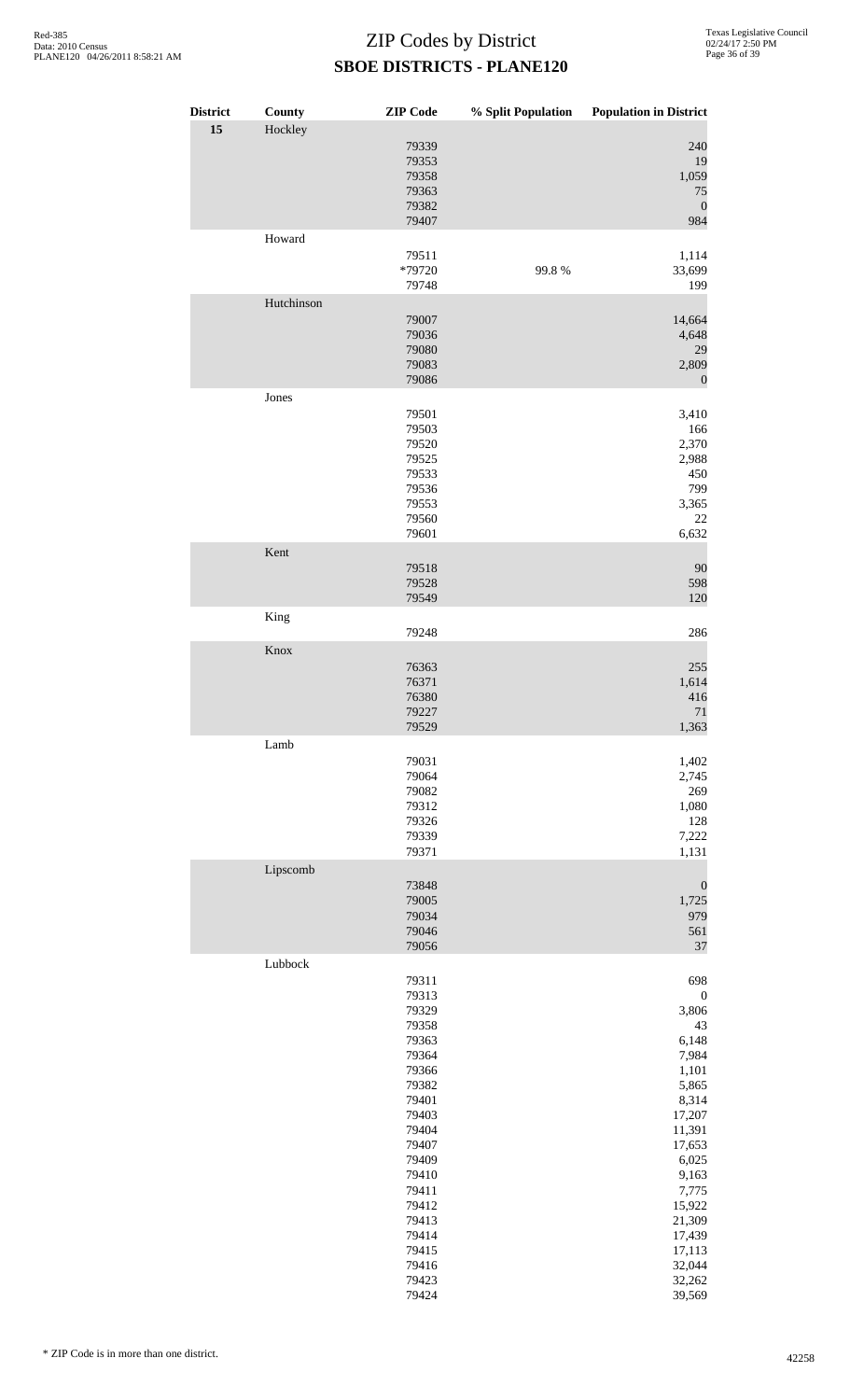| <b>District</b> | County    | <b>ZIP</b> Code                                                                                          | % Split Population                                            | <b>Population in District</b>                                                                                 |
|-----------------|-----------|----------------------------------------------------------------------------------------------------------|---------------------------------------------------------------|---------------------------------------------------------------------------------------------------------------|
| 15              | Lynn      | 79351<br>79364<br>79373<br>79381                                                                         |                                                               | 1,090<br>23<br>3,505<br>1,297                                                                                 |
|                 | Martin    | 79331<br>79749<br>79782<br>79783                                                                         |                                                               | 38<br>307<br>4,276<br>178                                                                                     |
|                 | Midland   | 79701<br>79703<br>79705<br>*79706<br>*79707<br>*79755<br>*79758<br>*79765<br>*79766<br>79782             | $100.0~\%$<br>100.0%<br>0.0 %<br>$0.0\ \%$<br>34.8 %<br>2.1 % | 27,825<br>20,415<br>33,660<br>18,816<br>33,276<br>$\boldsymbol{0}$<br>$\boldsymbol{0}$<br>2,543<br>124<br>213 |
|                 | Mitchell  |                                                                                                          |                                                               |                                                                                                               |
|                 |           | 76945<br>79512<br>79532<br>79545<br>79565                                                                |                                                               | $\boldsymbol{0}$<br>7,993<br>965<br>$\boldsymbol{0}$<br>445                                                   |
|                 | Montague  | 76228<br>*76230<br>*76234<br>76239<br>76251<br>76255<br>76261<br>76265<br>*76270<br>76365                | 96.8%<br>$0.0\ \%$<br>64.1 %                                  | 115<br>9,294<br>$\overline{c}$<br>711<br>999<br>5,300<br>223<br>1,960<br>1,115<br>$\boldsymbol{0}$            |
|                 | Moore     | 79029<br>79036<br>79058<br>79086                                                                         |                                                               | 19,666<br>95<br>51<br>2,092                                                                                   |
|                 | Motley    | 79234<br>79244<br>79256                                                                                  |                                                               | 60<br>827<br>323                                                                                              |
|                 | Nolan     | 79506<br>79535<br>79537<br>79545<br>79556                                                                |                                                               | 486<br>146<br>121<br>1,772                                                                                    |
|                 | Ochiltree |                                                                                                          |                                                               | 12,691                                                                                                        |
|                 | Oldham    | 79070<br>79001<br>79092<br>79098                                                                         |                                                               | 10,223<br>240<br>1,585<br>227                                                                                 |
|                 | Parmer    | 79009<br>79035<br>79325<br>79347                                                                         |                                                               | 1,167<br>4,968<br>3,558<br>576                                                                                |
|                 | Potter    | 79058<br>79068<br>79101<br>79102<br>79103<br>79104<br>79106<br>79107<br>79108<br>79109<br>79111<br>79118 |                                                               | 34<br>59<br>2,709<br>10,074<br>6,414<br>7,825<br>24,811<br>33,682<br>17,629<br>6,836<br>1,813<br>261          |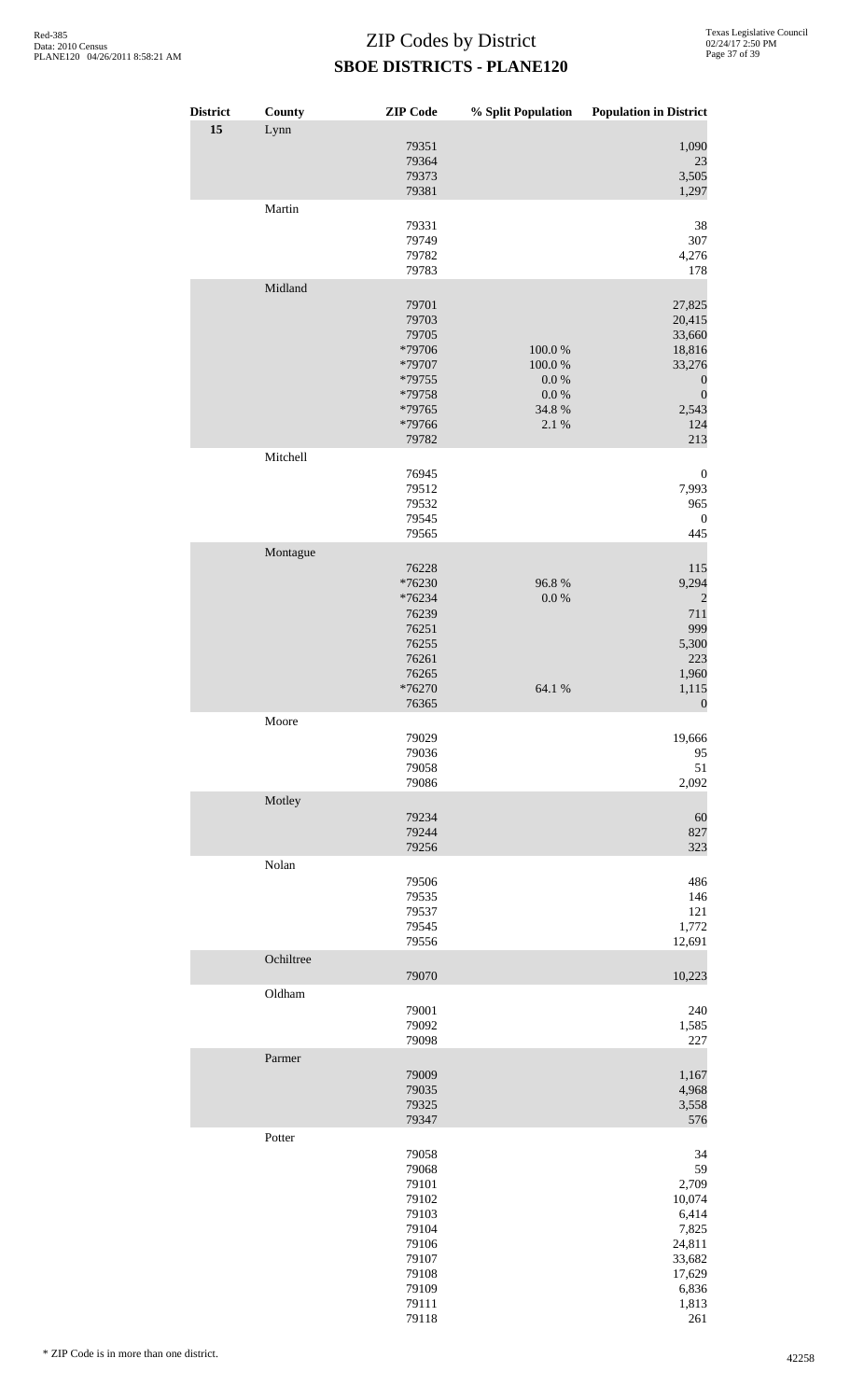| <b>District</b><br>15 | County<br>Potter | <b>ZIP</b> Code                                                                                                                                                         | % Split Population   | <b>Population in District</b>                                                                                                                            |
|-----------------------|------------------|-------------------------------------------------------------------------------------------------------------------------------------------------------------------------|----------------------|----------------------------------------------------------------------------------------------------------------------------------------------------------|
|                       |                  | 79121<br>79124<br>79178                                                                                                                                                 |                      | 175<br>8,751<br>$\boldsymbol{0}$                                                                                                                         |
|                       | Randall          | 79015<br>79016<br>79042<br>79098<br>79103<br>79106<br>79109<br>79110<br>79118<br>79119<br>79121<br>79124                                                                |                      | 19,337<br>244<br>285<br>19<br>4,176<br>3,934<br>35,286<br>18,801<br>19,689<br>12,460<br>6,400<br>94                                                      |
|                       | Roberts          | 79014<br>79059                                                                                                                                                          |                      | $\boldsymbol{0}$<br>929                                                                                                                                  |
|                       | Runnels          | 76821<br>76861<br>76865<br>*76875<br>76882<br>76933<br>79566<br>79567                                                                                                   | 100.0%               | 4,845<br>1,197<br>268<br>598<br>64<br>38<br>188<br>3,303                                                                                                 |
|                       | Scurry           | 79517<br>79526<br>79527<br>79532<br>79549                                                                                                                               |                      | 145<br>953<br>219<br>10<br>15,594                                                                                                                        |
|                       | Shackelford      | *76430<br>*76464<br>79504<br>79533<br>79601                                                                                                                             | $100.0~\%$<br>89.1 % | 2,618<br>442<br>5<br>39<br>274                                                                                                                           |
|                       | Sherman          |                                                                                                                                                                         |                      |                                                                                                                                                          |
|                       | Sterling         | 79084<br>*76951                                                                                                                                                         | 99.9%                | 3,034<br>1,143                                                                                                                                           |
|                       | Stonewall        | 79502<br>79540                                                                                                                                                          |                      | 1,173<br>317                                                                                                                                             |
|                       | Swisher          | 79042<br>79052<br>79088                                                                                                                                                 |                      | 821<br>1,297<br>5,736                                                                                                                                    |
|                       | Taylor           | 79508<br>79519<br>79530<br>79536<br>79541<br>79561<br>79562<br>79563<br>79566<br>79567<br>79601<br>79602<br>79603<br>79605<br>79606<br>79607<br>79697<br>79698<br>79699 |                      | 1,218<br>9<br>604<br>4,190<br>663<br>511<br>3,481<br>1,190<br>98<br>58<br>16,471<br>21,292<br>24,393<br>29,904<br>22,900<br>2,865<br>199<br>203<br>1,257 |
|                       | Terry            | 79316<br>79345<br>79355<br>79359                                                                                                                                        |                      | 11,607<br>1,003<br>$\boldsymbol{0}$<br>15                                                                                                                |